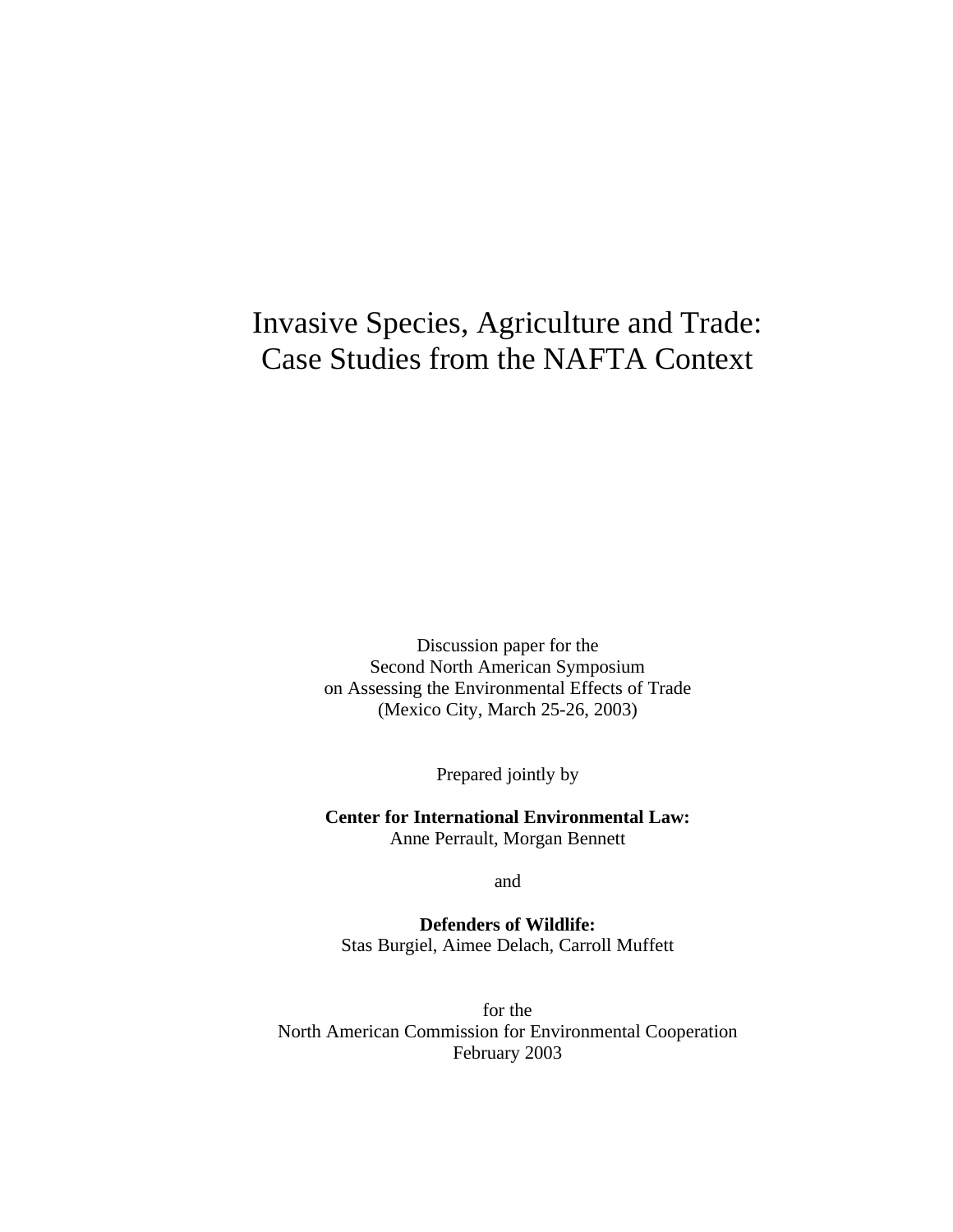# *Executive Summary*

Invasions by plants, animals, and pathogens into non-native environments pose one of the most significant, but least addressed, international threats to biodiversity, both within natural ecosystems and agricultural settings. For agriculture, one recent study estimates that 40% of all insect damage to crops in the U.S. is attributable to non-indigenous species (Pimentel et al. 2000). The impacts from and costs of invasive species can be divided broadly into six categories: crop losses, rangeland value decline, water resource depletion, livestock disease, genetic contamination, and management and eradication costs

While impacts of invasive alien species are primarily local and national, the root causes of their spread are regional and international – driven primarily by global trade, transport and tourism. An analysis of the role of trade in facilitating alien invasive species' impacts to agriculture in North America reveals that regional trade primarily exacerbates impacts of global trade. In other words, trade among NAFTA countries primarily spreads alien invasive species that have been introduced as a result of trade of NAFTA countries with non-NAFTA countries. Many fewer examples exist of regional trade facilitating introduction and establishment of an alien invasive species in a NAFTA country of a species native to another. Most significantly, since NAFTA, regional and global trade has grown significantly, but capacity to inspect for alien invasive species has remained constant – approximately 2% of goods are inspected. As a result, the potential for introduction of alien invasive species via trade has increased significantly.

An examination of case studies of significant alien invasive species and their primary pathways, including Asian Long-horned Beetle *Anoplophora glabripennis* and solid wood packing materials (SWPM), Plum Pox Virus and nursery stock, and genetically modified maize, provides examples of impacts and a glimpse into the adequacy of existing regulatory mechanisms for facing the challenges posed by increased trade. We determine that these pathways pose significant threats to agriculture in North America. Despite some success in preventing impacts, several additional measures are necessary.

We recommend many changes specific to these significant pathways and for broader application. Generally, we recommend that, in addition to existing efforts to exchange information and ideas, NAFTA countries (1) develop a North American strategy to address alien invasive species concerns, including the need to build technical and institutional capacities; (2) recognize costs associated with introductions via trade of alien invasive species and shift focus from increasing trade while dealing with invasives to addressing invasives while allowing trade; (3) minimize dependence on inspections by, for example, ensuring that those responsible for the movement of invasive species are motivated to reduce risks they pose of introduction of invasive alien species; (4) institute additional measures to prevent introduction and establishment of alien invasive species, including, for example, requiring documentation of country of origin of specific materials, mandating use of materials other than SWPM, etc.; (5) encourage involvement of regional organizations in development of regional and international standards; (6) ensure that existing and future bilateral and regional free trade agreements provide sufficient leeway to develop sanitary, phytosanitary and zoosanitary measures necessary to prevent the introduction of invasive species, including through the use of a pathway approach.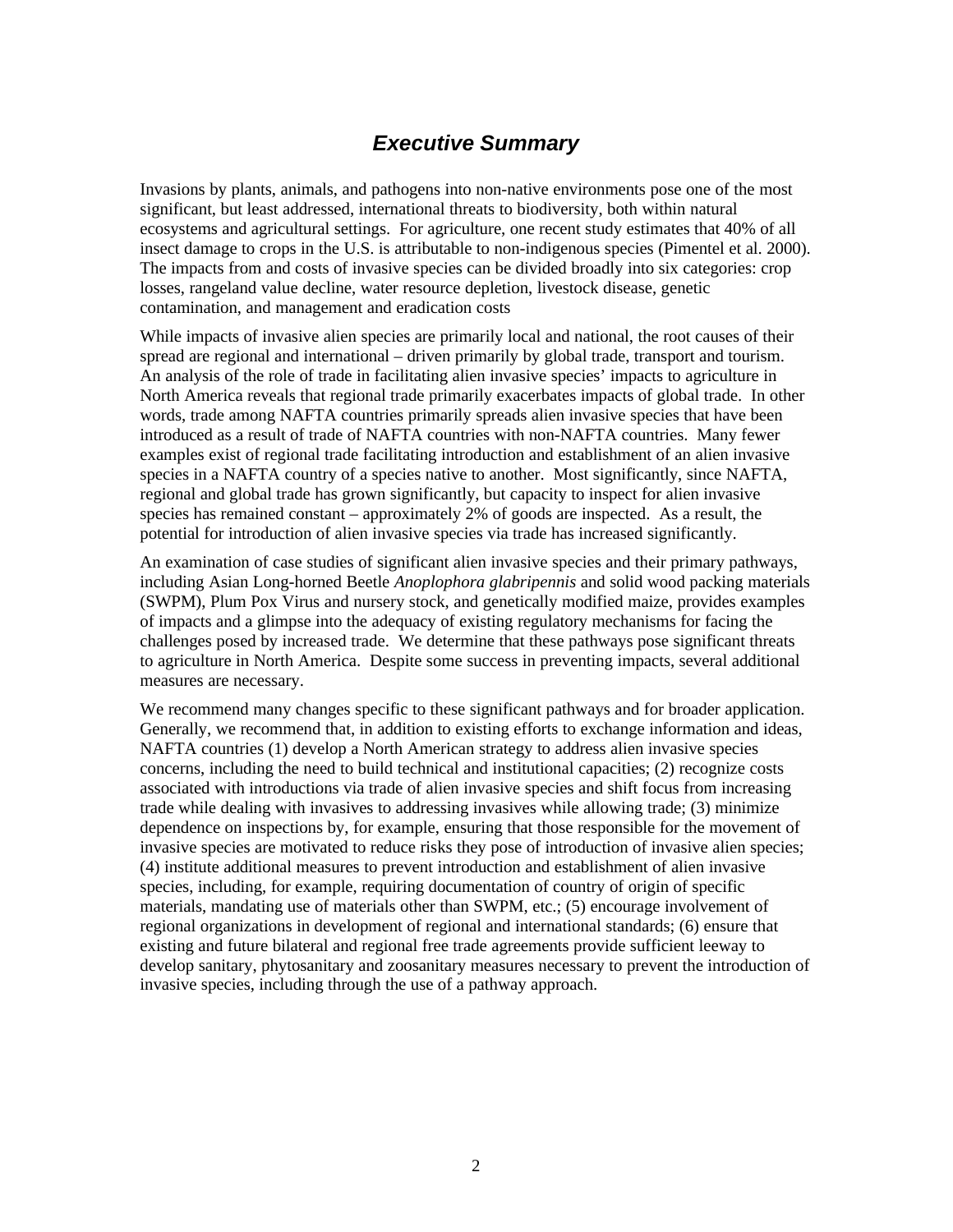# **Invasive Species, Agriculture and Trade:**

# **Case Studies from the NAFTA Context**

# **Table of Contents**

| 1.0                                                                                                                                                           |  |
|---------------------------------------------------------------------------------------------------------------------------------------------------------------|--|
| 1.1<br>1.1.1<br>1.1.2<br>1.1.3<br>1.1.4<br>1.1.5<br>1.1.6<br>1.2<br>1.2.1                                                                                     |  |
| 1.2.2<br>Trade flows within North America-Volume and Structure12<br>1.2.2.1<br>United States as the most likely entry point for invasive species15<br>1.2.2.3 |  |
| Overview of National, Regional and International Institutions and Agreements16<br>1.3<br>1.3.1<br>1.3.2<br>1.3.3                                              |  |
| 1.3.3.2<br>1.3.3.3                                                                                                                                            |  |
| 2.0<br>2.1<br>2.1.1                                                                                                                                           |  |
| 2.1.2<br>2.1.2.1                                                                                                                                              |  |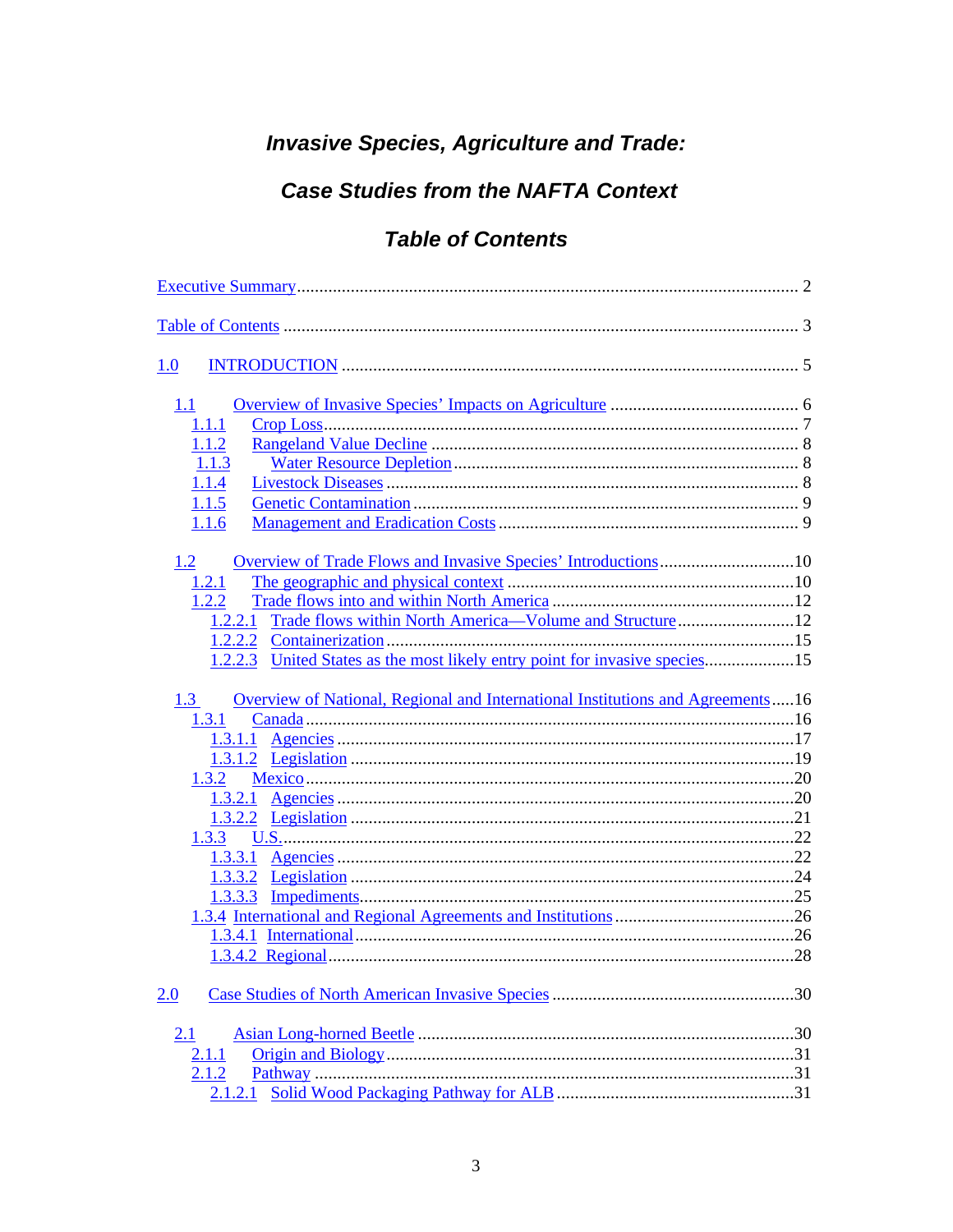| 2.1.3             |  |
|-------------------|--|
| 2.1.4             |  |
| 2.1.5             |  |
| 2.1.6             |  |
|                   |  |
| $2.2\,$           |  |
| 2.2.1             |  |
| 2.2.2             |  |
| 2.2.3             |  |
| 2.2.4             |  |
|                   |  |
|                   |  |
|                   |  |
|                   |  |
| 2.2.5             |  |
| 2.2.6             |  |
|                   |  |
|                   |  |
| 2.3               |  |
| 2.3.1             |  |
| 2.3.2             |  |
| 2.3.3             |  |
| 2.3.4             |  |
|                   |  |
|                   |  |
|                   |  |
| 2.3.5             |  |
| 2.3.6             |  |
|                   |  |
| 3.0               |  |
| 3.1               |  |
|                   |  |
| $\frac{3.2}{3.3}$ |  |
|                   |  |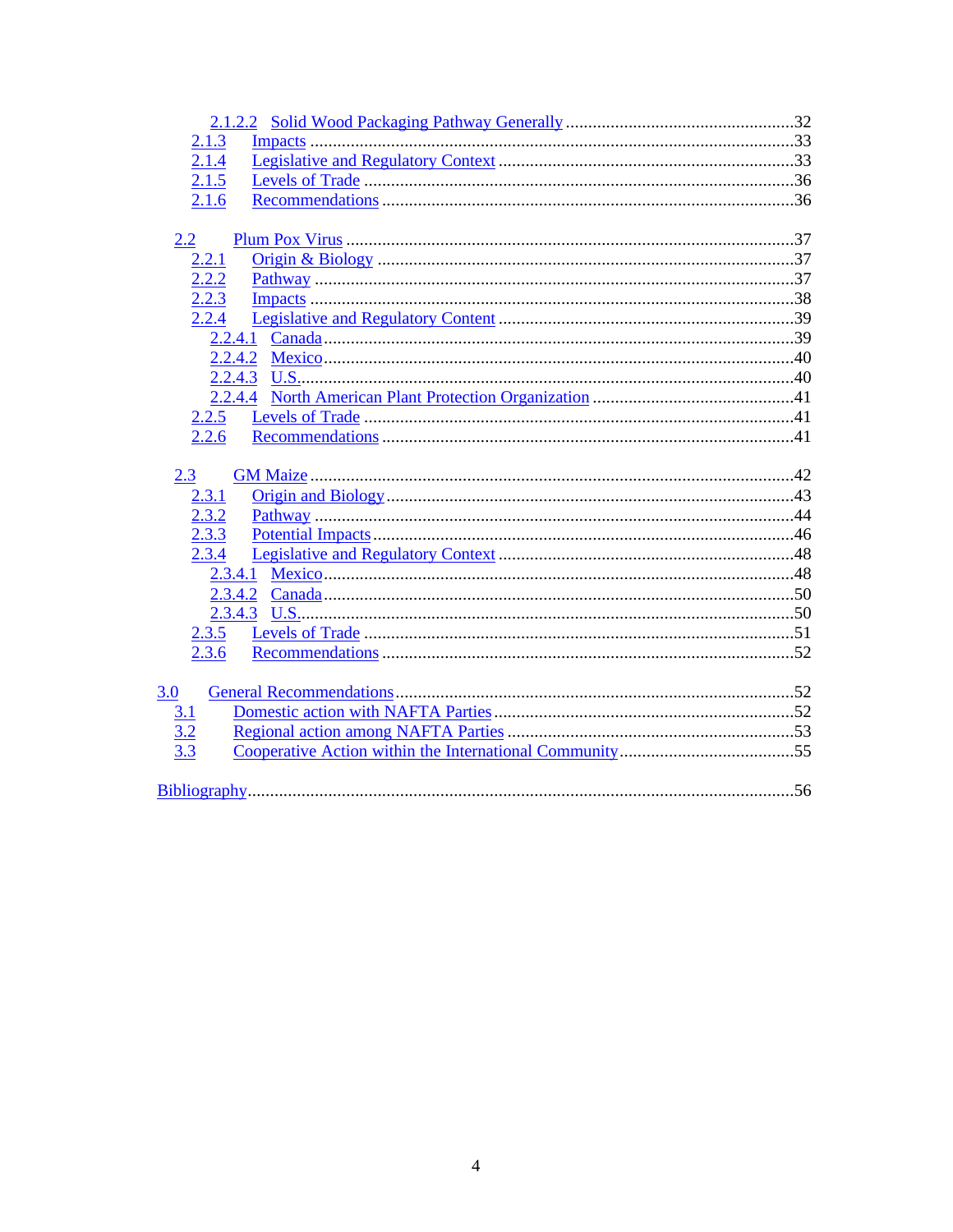# *1.0 INTRODUCTION*

-

Invasions by plants, animals, and pathogens into non-native environments pose one of the most significant, but least addressed, international threats to biodiversity both within natural ecosystems and agricultural settings. The impacts of invasive alien species<sup>1</sup> on terrestrial and aquatic ecosystems are second only to habitat destruction as a cause of biodiversity loss. For agriculture, one recent study estimates that 40% of all insect damage to crops in the U.S. is attributable to alien species (Pimentel et al. 2000). While impacts of invasive alien species are primarily local and national, the root causes of their spread are regional and international. Invasive alien species introductions are driven primarily by global trade, transport and tourism. Given the shared ecosystems and relative lack of physical barriers in North America to the spread of invasive species, Canada, Mexico and the U.S. must coordinate and support approaches to address introductions of invasive species that occur through trade.

Examination of the relation between invasive alien species and trade under the North American Free Trade Agreement (NAFTA) entails two levels of analysis:

- 1. analysis at an intra-continental level, considering introductions that have occurred as a result of trade among Canada, Mexico and the U.S.; and
- 2. analysis at an inter-continental level, considering introductions that have occurred as a result of trade of NAFTA countries with non-NAFTA countries.

While the range of factors involved in comparing these two levels is complex, available data indicates that the second level – unintentional introduction of exotic species from non-NAFTA countries – currently is the greater threat. Intra-continental trade may introduce a species native to one NAFTA country to another NAFTA country in which the species is not native and may become invasive. Data indicate however, that this scenario of how invasive alien species are introduced in North America is occurring much less frequently than the introduction of invasive alien species into North America through trade with non-NAFTA countries. Intra-continental trade does exacerbate the threat posed by the extra-continental introduction and, as such, should be given careful consideration.

The importance of the invasive species problem to the region has been recognized by the Commission on Environmental Cooperation (CEC), which has focused its efforts to date on aquatic ecosystems. Given the obvious links between trade and agriculture, as well as their importance to the region, this study will focus on the inter-relation among invasive species, agriculture and trade. The issue is notably complex and wide-ranging, and this paper does not purport to be a comprehensive scoping exercise. Instead, the intention is to provide an entrée into the topic and highlight future areas for investigation and policy development.

<sup>&</sup>lt;sup>1</sup> Note on Terminology: Non-native species, whether or not harmful, are known by a variety of different terms in the scientific and policy literature—exotic, introduced, foreign, alien, and non-indigenous species to name only the most common. For purposes of consistency, this paper follows the recent the work of the Convention on Biological Diversity in referring to such species. Thus: an "alien" species is any species found outside its natural or historic area of distribution; and, unless otherwise noted, an "invasive species" or "invasive alien species" refers to any such species that causes or may cause harm in its new environment.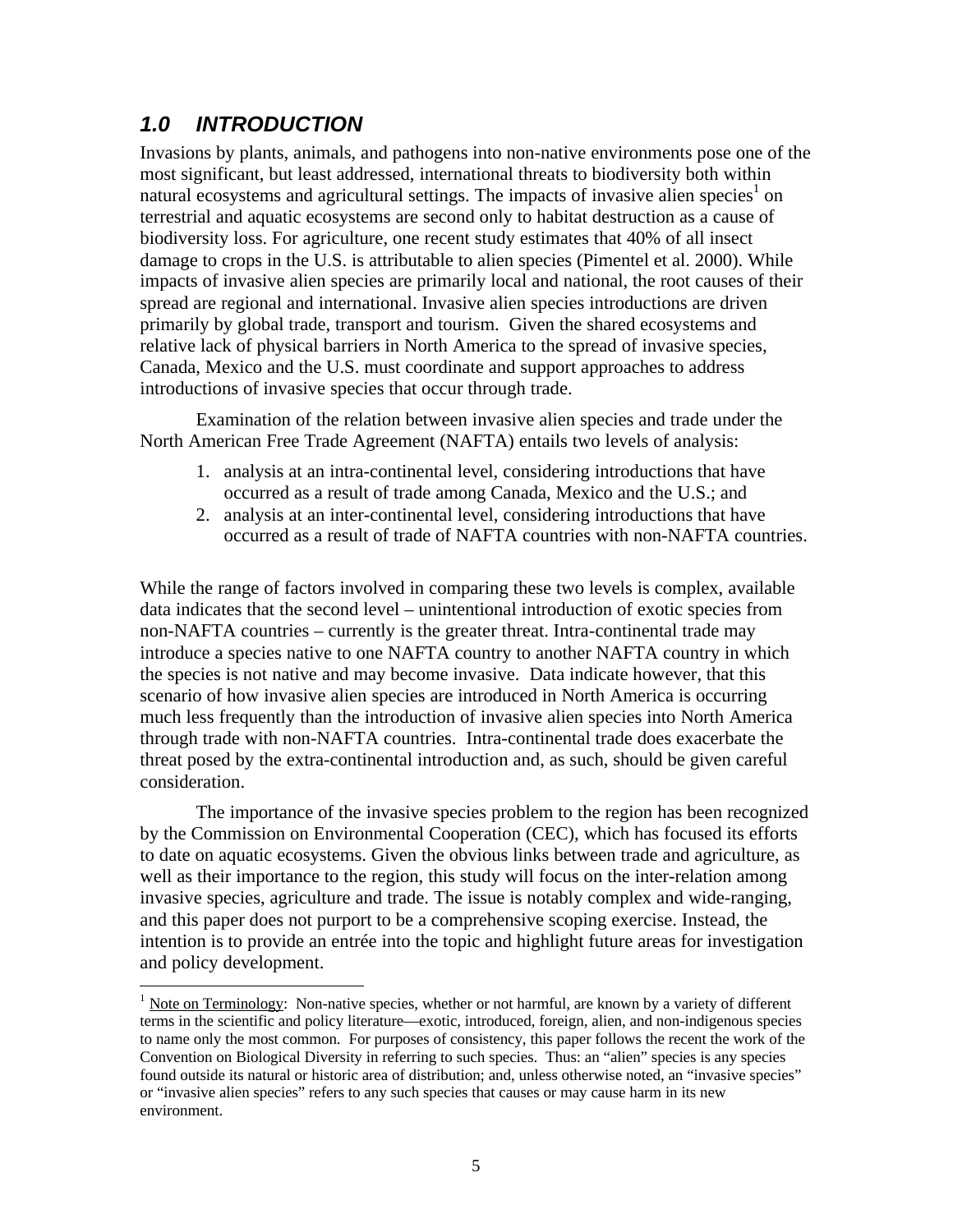Through the use of case studies and a more general analysis of the interrelation between trade and agriculture, the project seeks to:

- understand the impact that select invasive species and their pathways have on agricultural productivity throughout North America;
- outline institutional and legislative frameworks for existing regulatory systems and identify potential impediments therein to addressing alien invasive species; and
- identify and evaluate possible solutions, including approaches to addressing these impediments, which can be used to address broader issues relating to invasives species in the region.

The analysis begins with a brief overview of invasive alien species introductions, both intentional and unintentional, that pose the greatest threat to agricultural productivity within Canada, Mexico and the U.S. It will also address the relation between the introduction of invasive species and increases in trade volumes prior to and during NAFTA. Finally, the overview will outline the major institutional and legislative components for regulating invasive species within each of the NAFTA countries, as well as at the regional and international levels.

The report will then examine three cases studies in more depth: the Asian longhorned beetle; plum pox virus; and genetically modified maize. Given the close relationship of forestry to agriculture, the paper will also consider silviculture extraction and related activities (e.g., maple syrup production) under the larger rubric of agriculture. The case studies will review:

- the particular origin and biology of the species;
- the major pathway(s) for its introduction;
- agricultural impacts;
- relevant national and regional policies and procedures for responding to the invasive;
- levels of trade in the pathway; and
- potential recommendations particular to the species or pathway.

Overall, the cases will attempt to examine the structural adequacy of existing regulatory mechanisms for facing the challenges posed by increased trade. The study concludes with a broader set of recommendations to address issues of capacity and technology and to minimize risks posed by other potential or existing threats by invasive alien species.

# **1.1 Overview of Invasive Species' Impacts on Agriculture**

Invasive alien species adversely impact agricultural production. The vast majority of these insect, weed and pathogen invaders have been introduced inadvertently, arriving via commerce in association with produce and grain shipments, living plants and soil, cut flowers, wood products and dry ballast (Pimentel 1993, OTA 1993, Cox 1999). In the agricultural context, the impacts from and costs of invasive species can be divided broadly into six categories: crop losses, rangeland value decline, water resource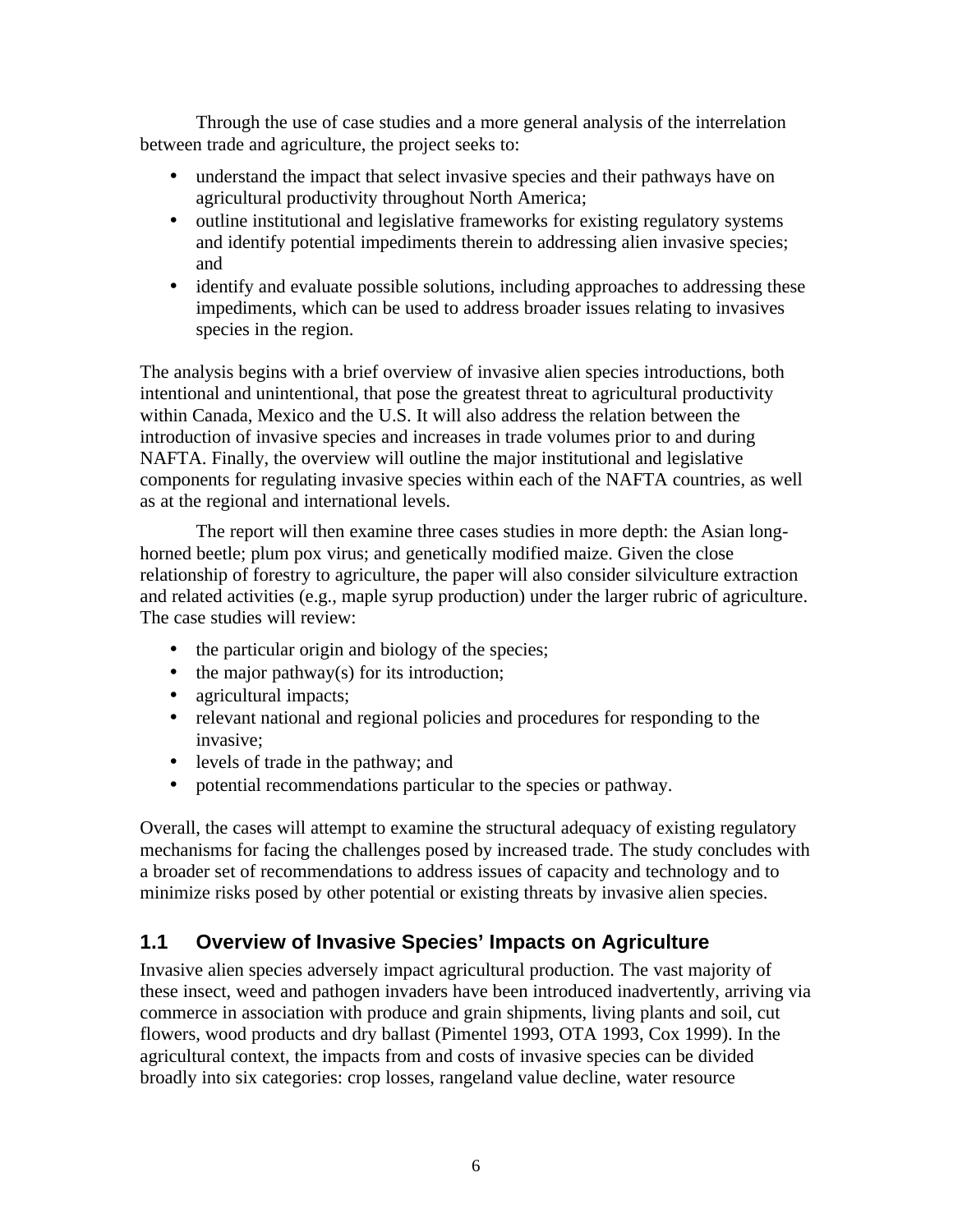depletion, livestock disease, genetic contamination, and management and eradication costs.

### *1.1.1 Crop Loss*

One of the most prominent impacts of invasive species is direct loss of crops due to infestations. While native insects and pathogens can, and do, inflict damages to crops, exotic species have been shown to account for 67% of crop losses in California (Dowell and Krass 1992) and 98% of crop pests in Hawaii (Beardsley 1991). As mentioned above, one recent calculation indicates that 40% of all insect damage to crops in the U.S. is attributable to alien species, causing US\$13 billion in crop losses every year (Pimentel et al. 2000).

A complete enumeration of insects and pathogens responsible for crop loss in North America is beyond the scope of this document. However, a few examples deserve mention, as they have the potential to cause widespread losses to economically valuable crop species. The boll weevil (*Anthonomous grandis*), now largely eradicated from the southern U.S., is estimated to have caused US\$100 million per year in losses to cotton since its introduction from Mexico in 1892 (Purdue University Boll Weevil Fact Sheet 1995). The alfalfa weevil (*Hypera postica*) accounts for about US\$500 million in crop losses every year, and the Russian wheat aphid (*Diuraphis noxia*), which entered Mexico in 1980 and the U.S. in 1996, is responsible for about US\$170 million in damages (Devine 1998).

Invasive species do not respect national borders and have affected cross-border ecosystems throughout North America. First documented in Massachusetts in 1827, the exotic plant leafy spurge (*Euphorbia esula*) now covers millions of square kilometers on both sides of the U.S.-Canada border, ranging from Prince Edward Island in the east to California and British Columbia in the west. In 2000, the U.S. banned imports of potatoes from Canada's Prince Edward Island given an outbreak of potato warts (caused by the fungus *Synchytrium endobioticum*), which had been subject to previous eradication efforts in the U.S. Lost sales were estimated at C\$30 million, and overall costs stemming from the six-month ban were over C\$83 million (Office of the Auditor General 2002: 7). The U.S. and Mexico have also taken joint efforts to combat the Mediterranean fruit fly (*Ceratitis capitata*), which attacks citrus trees, and the pink hibiscus mealy bug (*Maconellicoccus hirsutus*), which attacks over 120 plant species including fruit trees, vegetables and ornamental plants.

The entry of one alien species can also hasten the spread of another. The glassywinged sharpshooter (*Homalodisca coagulata*) is a homopteran species that probably entered California in the late 1980s on imported plant material. This insect quickly became an important new vector for the bacterial Pierce's disease (*Xylella fastidiosa*), which now threatens grapevines, causing US\$40 million in damages to California's wine, raisin and grape production (Siebert 2001). Exotic weedy plants also reduce crop yields, causing an estimated US\$24 billion in annual losses (Pimentel et al. 2000). Another example is the cactus-borer *Cactoblastis cactorum*, a moth native to southeastern Latin America, which has been used in Australia and elsewhere to control species of introduced cacti. Now found throughout the Gulf Coast region, the moth presents a severe threat to more than 57 species of native cacti in the genus *Opuntia* found in Mexico on over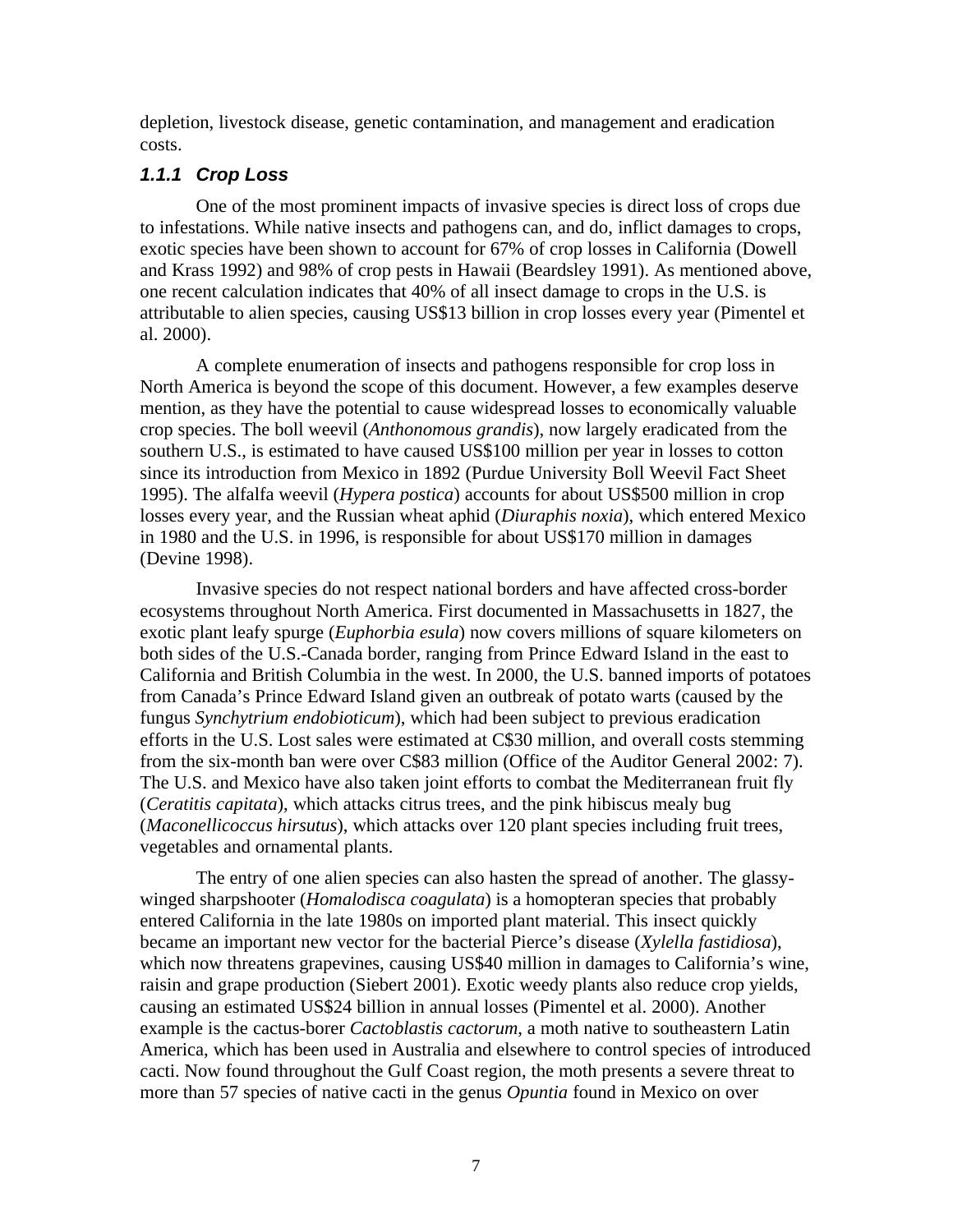3,000,000 hectares. The genus *Opuntia* is one of the most used plants in Mexico and Central America, with many species considered valuable for animal forage, human food and a number of other applications (Soberon, et al. 2002; Gunter Zimmerman, et al 2002).

The timber industry is also threatened by a range of invasive species. Both Canada and the U.S. have been working to control the introduction and spread of the Asian long-horned beetle (*Anoplophora glabripennis*) and the brown spruce long-horned beetle (*Tetropium fuscum*). Should existing quarantine and control measures fail, the brown spruce long-horned beetle could present a significant threat to Canada's softwood lumber industry which averages over C\$13 billion annually in sales. Similarly, the Asian long-horned beetle could threaten Canada's hardwood timber industry (C\$480 million) and maple syrup and sugar products (C\$130 million) (Office of the Auditor General of Canada 2002: 10).

### *1.1.2 Rangeland Value Decline*

Invasive plants also impact the agricultural economy by decreasing the forage value of rangelands. Examples include yellow starthistle (*Centaurea solstitialis*), which is now present in 40% of California's grasslands, and a host of other exotic thistle species that are unpalatable to cattle and other livestock. Leafy spurge (*Euphorbia esula*) causes stomach irritation and lesions to cattle, which significantly decrease foraging when the species is found in the plant community. Leafy spurge infestation has dropped the value of some ranch lands by 90%, and is estimated to cause US\$24 million in direct impacts to ranchers in North Dakota alone (Devine 1998). In Saskatchewan, efforts to control leafy spurge cost over C\$7 million annually (Office of the Auditor General 2002: 10). Cheatgrass (*Bromus tectorum*) has intensified fire cycles in the U.S. intermountain West, causing tens of thousands of acres of forage land to burn annually (Devine 1998). Overall, alien weeds decrease the value of forage lands by about US\$1 billion per year, or nearly 10% of their total value (Pimentel et al. 2000).

### *1.1.3 Water Resource Depletion*

Water resources are crucial to agriculture, and in some places are under serious threat from exotic invasive species. A native to Eurasia, tamarisk, or saltcedar (*Tamarix* spp.) was introduced into the U.S. 100 years ago to control erosion and provide windbreaks. It now infests over 1.2 million acres of streamside habitat in Mexico and throughout the southwestern U.S. Its extremely deep root systems draw up and transpire huge quantities of water – an estimated 1.2 to 2.4 million acre-feet per year. The irrigation value of this water loss is estimated at US\$39 million to US\$121 million annually (Zavaletta 2000). Paperbark tree (*Melaleuca quinquenervia*), a serious invader in the Everglades, alters hydrological cycles, upon which both agriculture and wildlife communities depend, through its profuse transpiration and dense litter mats (Devine 1998).

### *1.1.4 Livestock Diseases*

Several livestock diseases cause economic losses, and the U.S. Department of Agriculture (USDA) expends significant resources each year to keep even more damaging diseases out of the U.S. Brucellosis, which causes spontaneous abortions in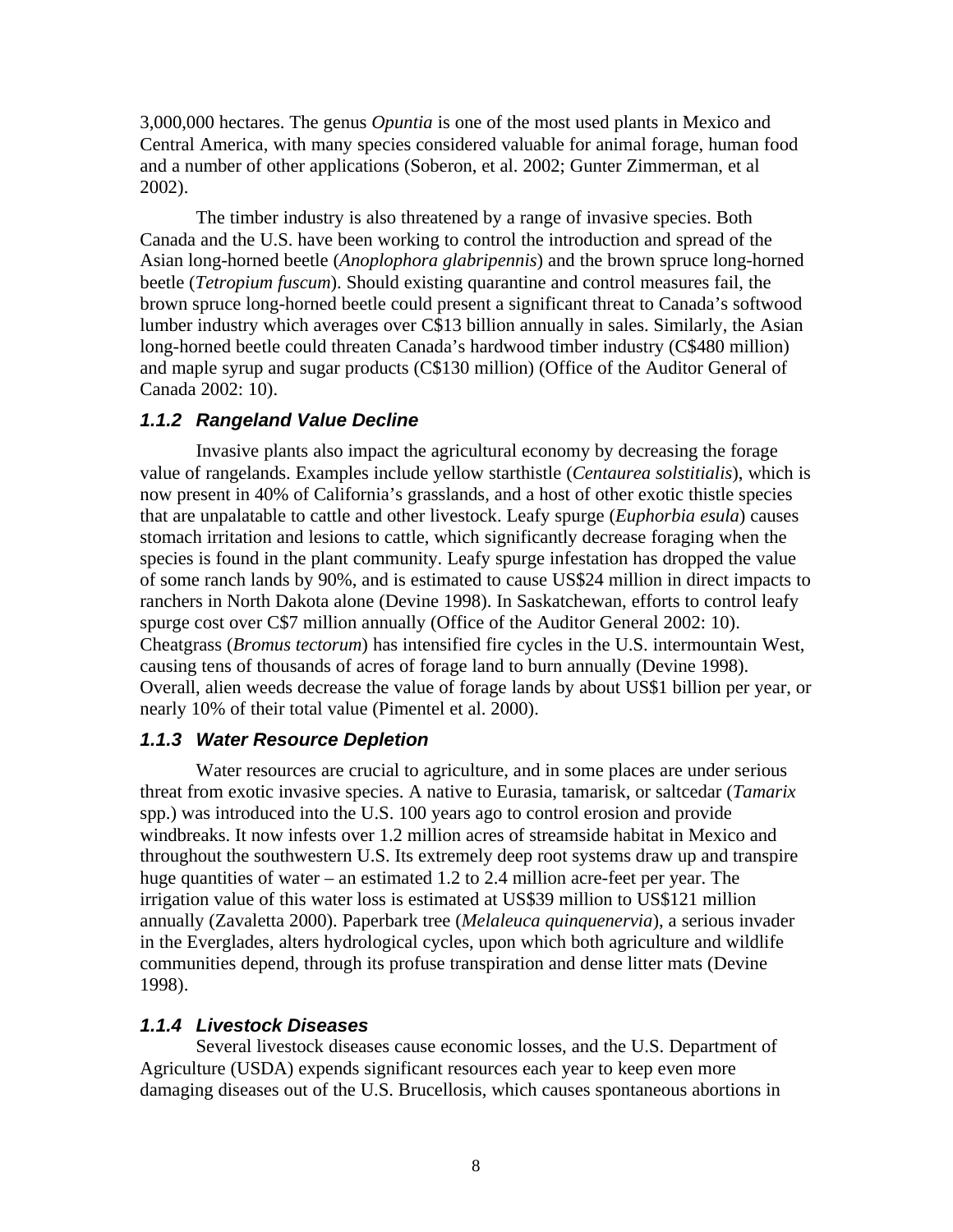cattle, results in US\$1 million in losses annually. Pseudorabies, which kills young piglets, results in US\$13.5 million in losses annually (APHIS Veterinary Services Data). In Mexico, of the four national emergency alerts announced by the National Commission for Farming Health, three were for animal health issues, including equine encephalitis, an avian virus affecting birds and poultry and a pathogen specifically affecting cattle (PROFEPA). Exotic Newcastle Disease, a highly contagious viral illness that is nearly 100% fatal to many bird species, has the potential to cause millions in losses to the poultry industry.

The recent outbreak of foot and mouth disease in the U.K. led the USDA to double its inspection and quarantine efforts to prevent the "grave economic as well as physical consequences" from manifesting in the U.S. (APHIS Program Aid No. 600). West Nile virus threatens horses and poultry, as well as humans in the U.S. and increasingly in Canada. Finally, the transmissible spongiform encephalopathy disease group could have potentially devastating economic consequences. Such diseases include scrapie, which occurs in the U.S., and mad cow disease, which to date does not. The NAFTA countries have worked to develop a coordinated rapid response system to share information and control any sitings of the disease.

### *1.1.5 Genetic Contamination*

In the era of emerging biotechnologies, genetically modified (GM) plants, animals and other propagative materials have the potential to become invasive, thereby presenting a range of unique threats and regulatory needs. Significant attention needs to be paid to examining how genetically modified organisms (GMOs) as novel genetic constructs will interact with the natural environment and potentially impact similar and dependent species.

To date, there are a number of cases where GM crops have been found in new and unexpected locations. One of the case studies below details the spread of transgenes from GM maize within Mexico, the center of origin and diversity for maize. Documented examples exist of pollen from GM varieties "contaminating" crops on organic farms, thereby compromising their organic status and commercial value. Similarly, there is the case of Percy Schmeiser, a farmer in Saskatchewan, whose crops, according to testimony, were pollinated by a variety of Monsanto's patented "Round-up Ready Canola." The resulting legal case found Schmeiser guilty of patent infringement and ordered to pay Monsanto \$172,000 in damages, despite the fact that the variety likely was transmitted by natural means. (The case is now under appeal.) Similarly, concerns are arising about the use of GM salmon and other fish in aquaculture given the prevalence for escapes into the wild.

### *1.1.6 Management and Eradication Costs*

The USDA Animal and Plant Health Inspection Service (APHIS) spent nearly US\$160 million dollars on management of exotic pests and diseases in 2002, and anticipates spending nearly US\$250 million in 2003 (USDA Budget Summary, FY 2004). For example, U.S. taxpayer expenditures for boll weevil eradication totaled US\$77 million in 2002 and are estimated to cost US\$34 million in 2003 (USDA Budget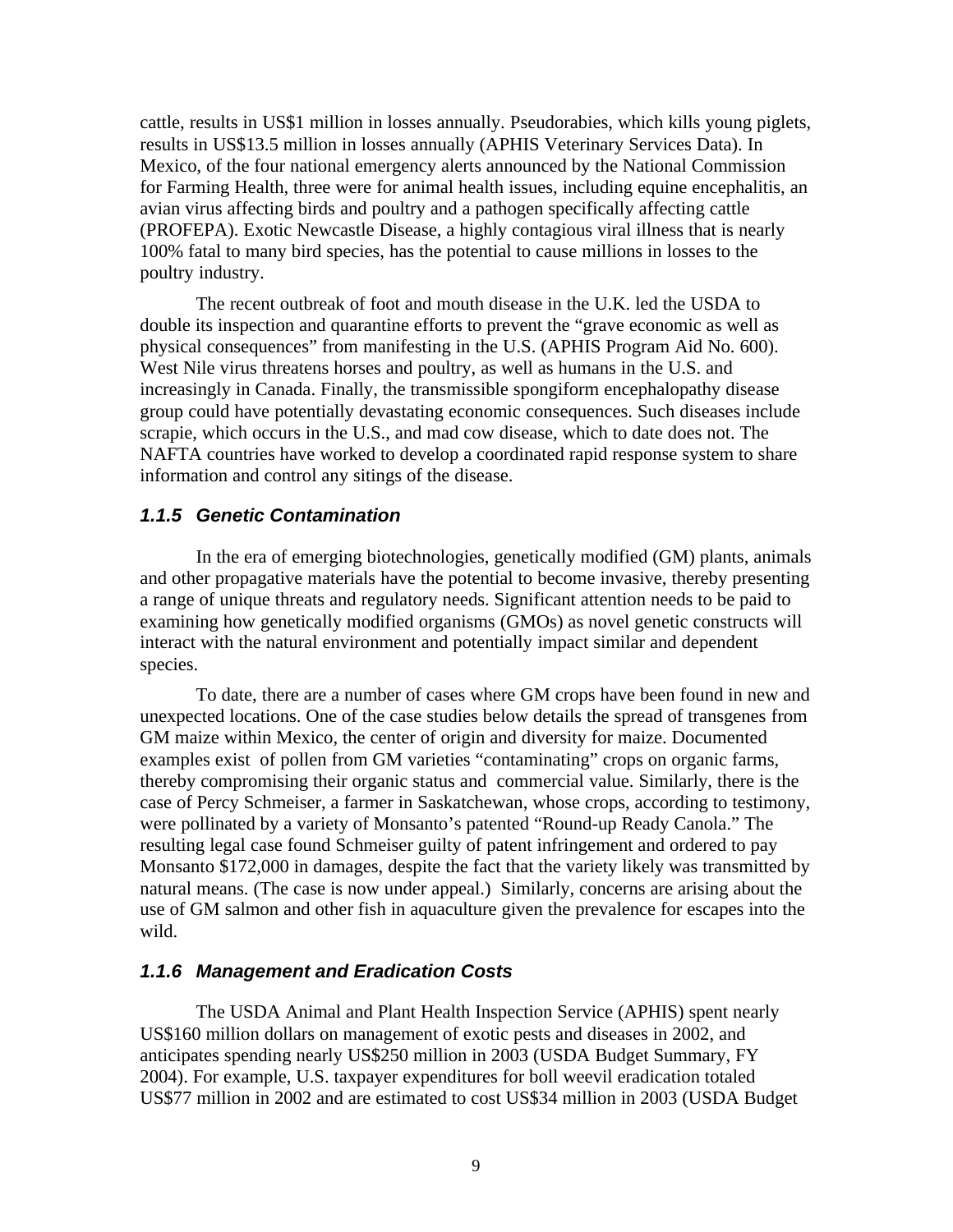Summary, FY 2004), and eradication of Mediterranean and Mexican fruit fly outbreaks cost US\$37 million in 2002 and is estimated to cost US\$63 million in 2003 (USDA Budget Summary, FY 2004). If these species were to become established, the costs in crop damage and lost export markets could exceed US\$821 million per year (USDA APHIS Fruit Fly Program Information). The cost of pesticides and fungicides to treat introduced insects and pathogens probably exceeds US\$1 billion per year, and farmers and ranchers spend about \$8 billion to control invasive exotic weeds in croplands and pastures (Pimentel et al. 2000). In Canada, costs to address an outbreak of potato warts on Prince Edward Island in 2000-01 were C\$12.6 million, but totaled over C\$83.5 million when additional compensation, disposal and monitoring costs were incorporated. (Office of the Auditor General 2002: 7). Total expenditures for management and eradication costs are generally difficult to compile given that costs and efforts are spread across different federal and state/provincial level authorities and programs.

### **1.2 Overview of Trade Flows and Invasive Species' Introductions**

Known and potential invasive species (even those relevant primarily to agriculture) follow a vast and divergent array pathways into and within North America. Potential invaders arrive intentionally, as pets, food stocks, or ornamentals, and unintentionally, as contaminants in agricultural produce, nursery plans, cut flowers, timber, seeds and soils, livestock, machinery, hiking boots, ships ballasts, and packing materials of many kinds. (GISP 2003) For this reason, it is not possible within the context of the present paper to provide a comprehensive overview of the volume and structure of inter-continental and intra-continental relevant to the control of invasive species. Nor is it feasible with available data to make a precise assessment of the impact of agricultural trade flows on species invasions, relative to other pathways. While it is self-evident that agricultural trade is both a major pathway for and a major victim of harmful invasions, significant gaps and inconsistencies in the reporting of national trade data and national invasive species interdictions raise currently insurmountable barriers to quantitative analyses of the relationships.

Nonetheless, our research indicates several salient factors to be taken into consideration in future studies and policy decisions.

#### *1.2.1 The geographic and physical context*

In assessing the vulnerability of North America to species invasions, and the relationship of trade to that vulnerability, it is important to understand the geographic and physical context in which that trade occurs. Together, Canada, Mexico and the United States cover an area of  $21,773 \text{ km}^2 (9,400 \text{ mi}^2)$ . This area encompasses tremendous physical and climatological diversity, and a startling array of ecotypes--tundra and taiga, savannah and tall grass prairie, desert and wetland, temperate hardwood, tropical wet and tropical dry forest, cloud forest and mangrove swamp, freshwater estuary and coral reef. The territory of the three NAFTA countries lies within three of the world's seven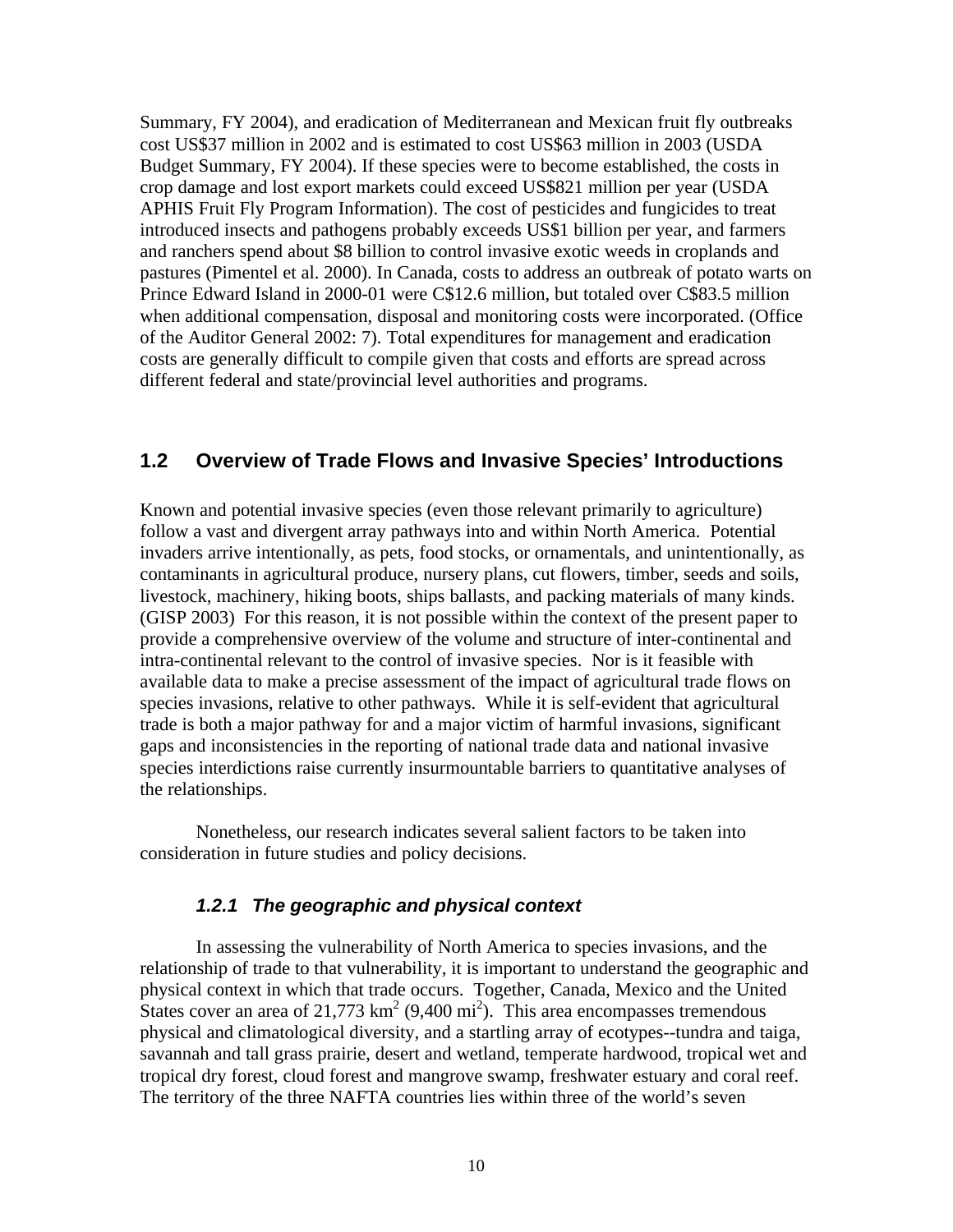biogeographic realms (Nearctic, Neotropical and Oceania). The three countries include at least 38 broad ecoregions representing all but one of the 26 "major habitat types" terrestrial, freshwater and marine—recognized by the World Wildlife Fund (WWF 2002). To a level unique in the world, Canada, Mexico and the United States provide viable habitat—somewhere within their borders—for every conceivable alien invader.

The physical infrastructure by which alien species can be transferred from one habitat (and one ecosystem) to another is equally remarkable. These ecosystems are connected to each other, and to the larger world, by:

- 7.5 million kilometers of roads (including 6.3 million km in the United States);
- 46,000 kilometers of navigable inland waterways;
- 390,000 kilometers of rail lines, 15,432 airports (including 18 of the 30 busiest airports in the world);
- 580 water ports and facilities; and
- more than 12,000 kilometers of land boundaries crossed by
	- o 132 legal ports of entry along the U.S.-Canada border; and
	- o 25 legal ports of entry between the U.S. and Mexico.

(U.S. DOT-BTS 2002; CIA 2002; Airports Council International 2003). <sup>2</sup>

By most measures, the level of connectivity in North America far exceeds that found in any equivalent land area. As Table 1 demonstrates, the three NAFTA countries account for more than half the world's airports. Only Asia, with 49 countries and more than twice the total area, has comparable amounts of road and rail infrastructure. Although North America reports fewer "major marine ports" than other regions, the United States includes five of the world's 25 busiest ports. (U.S. DOT-MARAD. 2002) The United States alone accounted for 10% of world port calls in 2000, with 48% of the active world fleet—nearly half of all vessels—calling at U.S. ports. (U.S. DOT-MARAD. 2001)

|                          |                            | <b>Transportation Mode</b> |              |                                    |                       |          |  |  |  |
|--------------------------|----------------------------|----------------------------|--------------|------------------------------------|-----------------------|----------|--|--|--|
| Region/<br>(# countries) | Area<br>(km <sup>2</sup> ) | <b>Highways</b><br>(km)    | Rail<br>(km) | <i>Inland</i><br>Waterways<br>(km) | Major Marine<br>Ports | Airports |  |  |  |
| Asia $(49)^3$            | 48,670,642                 | 7,301,968                  | 410,410      | 160.259                            | 179                   | 4.735    |  |  |  |
| Africa $(46)$            | 30,092,557                 | 1.691.297                  | 81.867       | 55.264                             | 210                   | 4.571    |  |  |  |
| N. Am. $(3)^4$           | 21,321,300                 | 7,334,867                  | 342,648      | $46,909^5$                         | $(70)^6$<br>52        | 18.473   |  |  |  |
| S.Am. (13)               | 17,818,505                 | 2,399,260                  | 87.586       | 104.793                            | 98                    | 1.797    |  |  |  |

*Table 1. Global Transportation Infrastructure by Region*

 $2$  These figures do not include transportation figures for Hawaii, Puerto Rico, Guam, or the U.S. Virgin Islands.

<sup>&</sup>lt;sup>3</sup> Including Russia, Indonesia, Malaysia and the Philippines.

<sup>&</sup>lt;sup>4</sup> Excluding Bermuda, Greenland, St. Pierre and Miquelon, and U.S. overseas territories of Puerto Rico,

USVI, American Samoa, Northern Mariana Islands and Guam.

<sup>&</sup>lt;sup>5</sup> Inland waterways figure for North America excludes the Great Lakes and St. Lawrence Seaway.

<sup>&</sup>lt;sup>6</sup> Figure in parentheses includes Puerto Rico, USVI, American Samoa, Northern Mariana Islands and Guam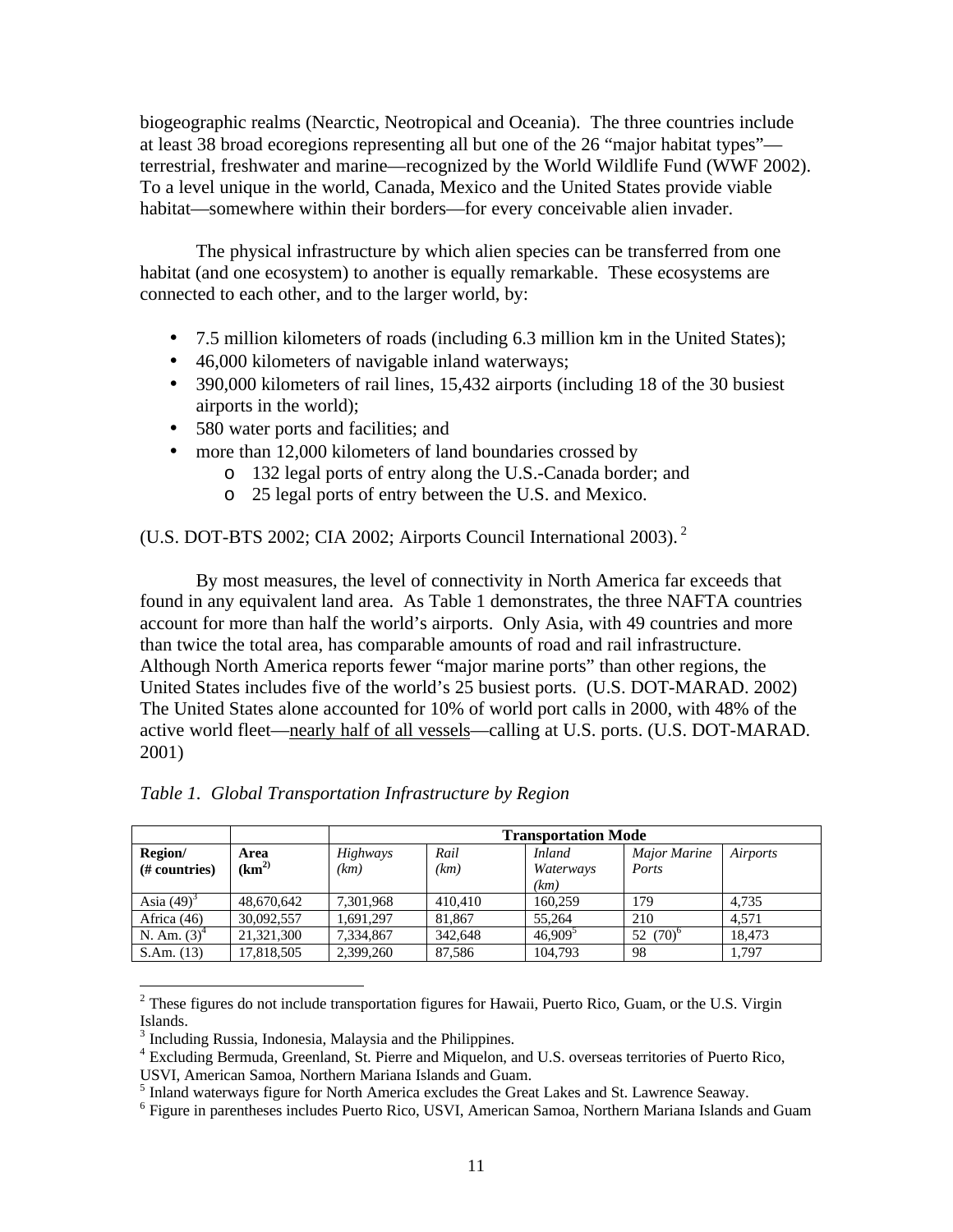| (24)<br>Jceania († | 8,509,148 | 967.<br>.624 | 45,842      | $1 \cap F$<br>$^{\sim}$<br>----- | 78               | 225<br>1.JJJ           |
|--------------------|-----------|--------------|-------------|----------------------------------|------------------|------------------------|
| Europe $(45)$      | 5.952.610 | 5,996,840    | 285.<br>852 | 22.520                           | 134              | 2.427                  |
| دەن/<br>C. Am.     | 758.883   | 204.122      | 18.889      | 6.452                            | <b>10</b><br>110 | 750<br>1. <i>1 J L</i> |

(Adapted from: USDOT-BTS. 1997)

As a result of this connectivity, the considerable likelihood that flora, fauna or pathogens established in one NAFTA party may be communicated to another should not be ignored. As discussed in greater detail in section 2 below, the current system for preventing the unintentional communication of alien species across NAFTA borders is woefully inadequate. As one report has observed:

Even from a phytosanitary viewpoint, the U.S. and Canada enjoy an open trading relationship. For example, Canada is the only country exempt from the U.S. general prohibition on plant imports established in growing media under Quarantine 37. This openness reflects a long-standing assumption that trade between the two countries represents a low risk of harmful invasive species introduction. Unfortunately, recent experience has made that assumption obsolete. Exotic fruit fly host material has found its way into the U.S. in both commercial-volume shipments and via the traveling public. Such materials are prohibited entry into the U.S., but freely enter Canada. Canada is unconcerned because fruit flies will not permanently establish due to climate. Canada's entry requirements for a variety of other offshore-produced commodities, such as nursery stock and propagative material, are also inconsistent with those of the U.S.

(Source: ). Even with dramatic improvements in control systems, however, efforts to control unintentional transboundary movements of invasives within North America will face Herculean odds.

# *1.2.2 Trade flows into and within North America 1.2.2.1 Trade flows within North America—Volume and Structure*

Canada is the largest and Mexico the second largest trading partner of the United States. (ITA (Trade and Economy Data and Analysis) Canada is Mexico's fourth largest trading partner and Mexico is Canada's fifth largest trading partner. (Source: Canada Trade Mission to Mexico) The United States is the largest trading partner for each of the other NAFTA countries. Not surprisingly, then, over 200 million border crossings took place between the US and Canada in 1999. And over 300 million border crossings took place between the US and Mexico. (US DOT-BTS 2003). Even with significant increases in inspection personnel at every border crossing, the proportion of vehicles and shipments inspected will remain only a tiny portion of the whole.

 7 Including American Samoa, Northern Mariana Islands, and Guam.

<sup>8</sup> Including Puerto Rico and USVI.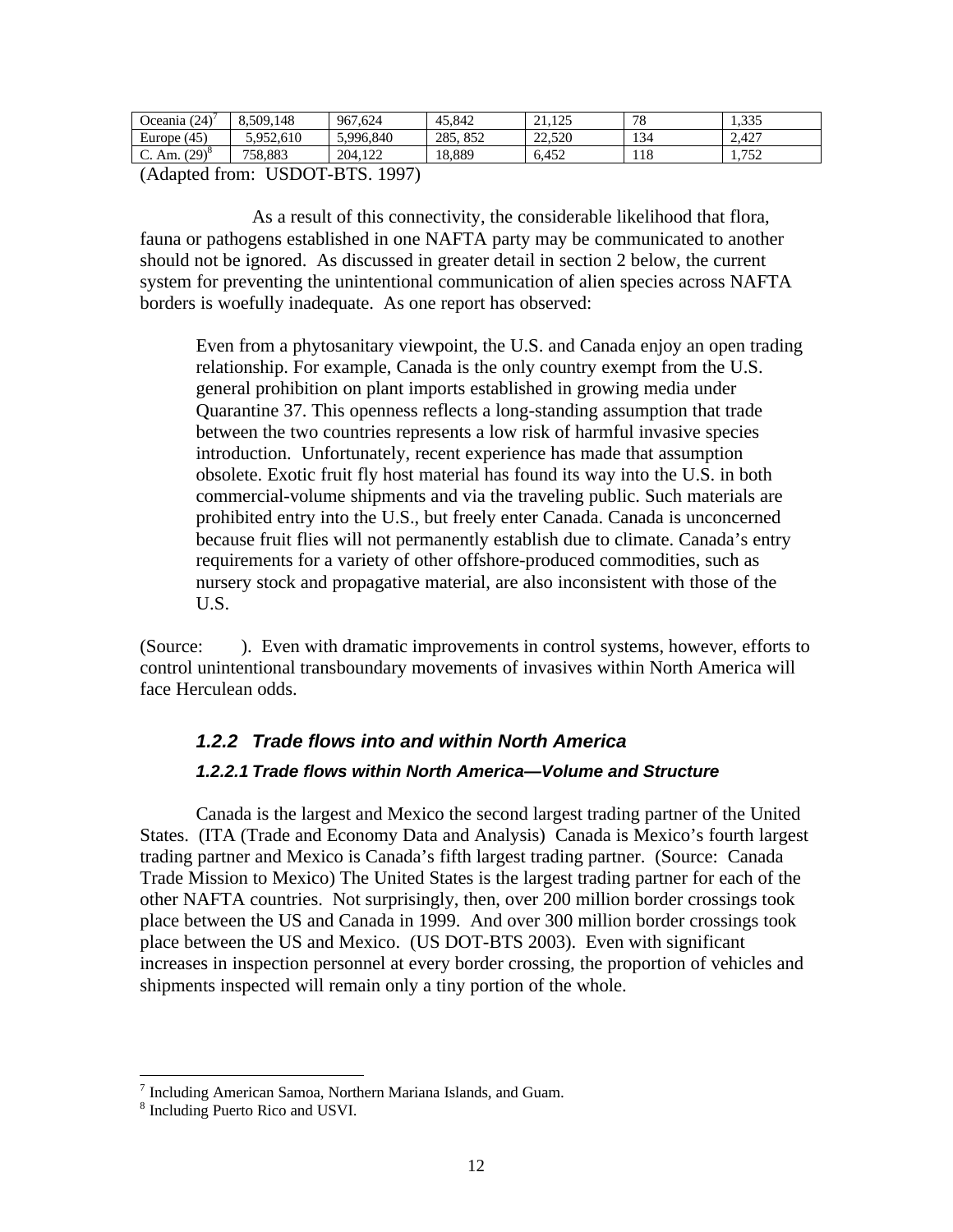Control efforts are further complicated by the structure of regional trade flows. Tables 2a-c show regional trade flows by mode in 1996, the most recent year for which complete data is available.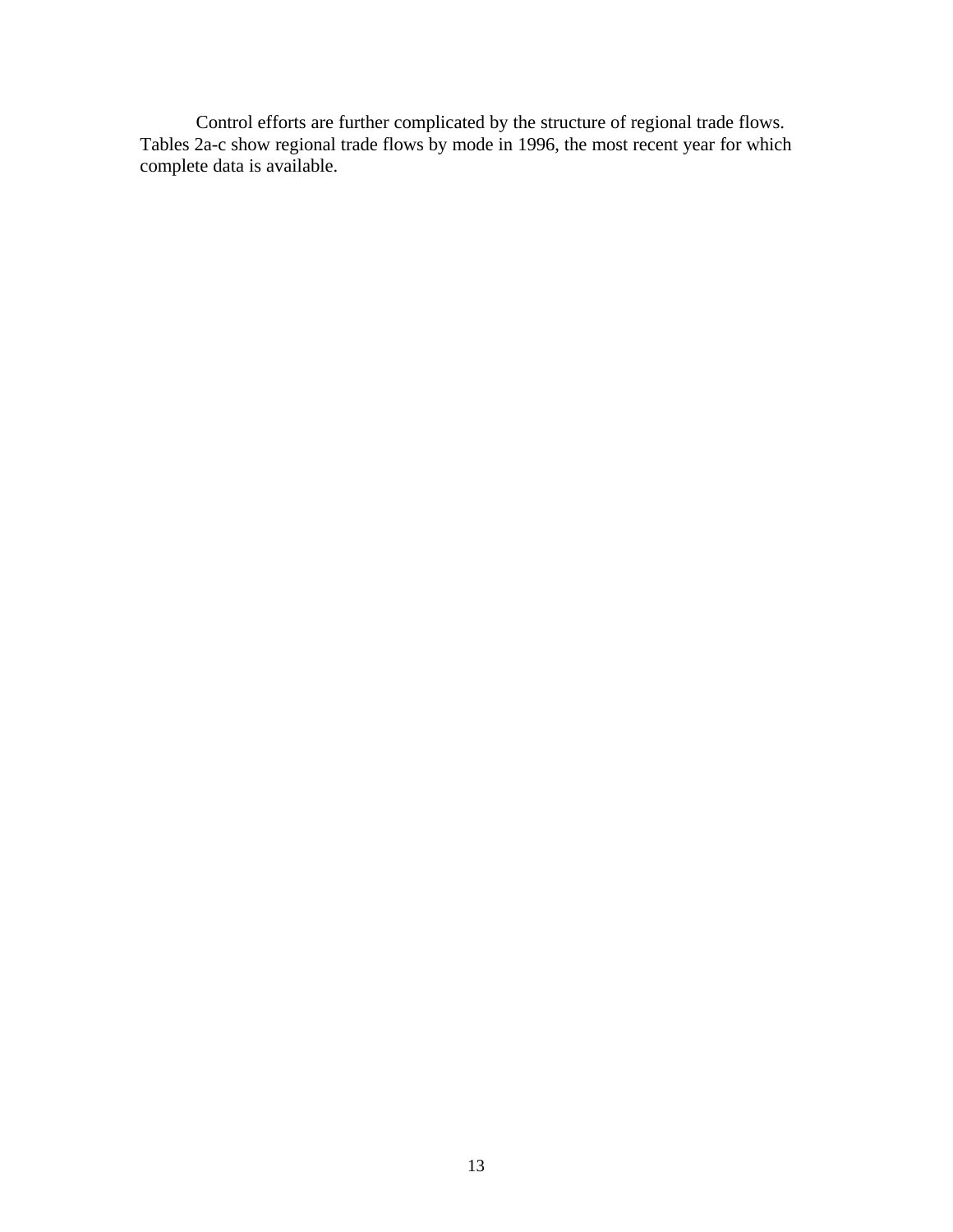| Table 2a. Canada—Trade with NAFTA, 1996 |           |                                |          |  |           |                                |          |  |  |  |  |  |  |
|-----------------------------------------|-----------|--------------------------------|----------|--|-----------|--------------------------------|----------|--|--|--|--|--|--|
| Transport.                              |           | Canada-Imports (millions \$US) |          |  |           | Canada—Exports (millions \$US) |          |  |  |  |  |  |  |
| Mode                                    | fr Mexico | fr USA                         | fr NAFTA |  | to Mexico | to USA                         | to NAFTA |  |  |  |  |  |  |
| Total                                   | 4.426     | 115,118                        | 119.614  |  | 922       | 163,682                        | 164,604  |  |  |  |  |  |  |
| Road                                    | 2.791     | 91.997                         | 94.778   |  | 301       | 96.534                         | 96,835   |  |  |  |  |  |  |
| Rail                                    | 1.207     | 10,134                         | 11.341   |  | 122       | 37,050                         | 37,172   |  |  |  |  |  |  |
| Air                                     | 253       | 10.597                         | 10.850   |  | 122       | 7.315                          | 7,437    |  |  |  |  |  |  |
| Water                                   | 54        | 1.771                          | 1,825    |  | 377       | 5,134                          | 5,511    |  |  |  |  |  |  |

|            | Table 2b. Mexico—Trade with NAFTA, 1996 |                                |          |  |           |                                       |          |  |  |  |  |  |  |  |
|------------|-----------------------------------------|--------------------------------|----------|--|-----------|---------------------------------------|----------|--|--|--|--|--|--|--|
| Transport. |                                         | Mexico-Imports (millions \$US) |          |  |           | <i>Mexico—Exports (millions \$US)</i> |          |  |  |  |  |  |  |  |
| Mode       | fr Canada                               | fr USA                         | fr NAFTA |  | to Canada | to USA                                | to NAFTA |  |  |  |  |  |  |  |
| Total      | 1,744                                   | 67.437                         | 69.181   |  | 2.170     | 80.541                                | 82,711   |  |  |  |  |  |  |  |
| Road       | 895                                     | 48.181                         | 49,076   |  | 606       | 53,752                                | 54,358   |  |  |  |  |  |  |  |
| Rail       | 195                                     | 48,589                         | 48,784   |  | 1.272     | 12.681                                | 13,953   |  |  |  |  |  |  |  |
| Air        | 134                                     | 2.341                          | 2.475    |  | 103       | 2.097                                 | 2,200    |  |  |  |  |  |  |  |
| Water      | 370                                     | 3.314                          | 3,684    |  | 181       | 11.306                                | 11,487   |  |  |  |  |  |  |  |

|            | Table 2c. United States—Trade with NAFTA, 1996 |           |                                       |  |           |                                       |          |  |  |  |  |  |  |  |  |
|------------|------------------------------------------------|-----------|---------------------------------------|--|-----------|---------------------------------------|----------|--|--|--|--|--|--|--|--|
| Transport. |                                                |           | United States—Imports (millions \$US) |  |           | United States—Exports (millions \$US) |          |  |  |  |  |  |  |  |  |
| Mode       | fr Canada                                      | fr Mexico | fr NAFTA                              |  | to Canada | to Mexico                             | to NAFTA |  |  |  |  |  |  |  |  |
| Total      | 156,506                                        | 72.963    | 229,469                               |  | 133,688   | 56,761                                | 190,449  |  |  |  |  |  |  |  |  |
| Road       | 98,401                                         | 48,350    | 146.751                               |  | 102,743   | 44.092                                | 146,835  |  |  |  |  |  |  |  |  |
| Rail       | 39,811                                         | 12,298    | 52,109                                |  | 15,679    | 5,119                                 | 20,798   |  |  |  |  |  |  |  |  |
| Air        | 6.325                                          | 1,870     | 8.195                                 |  | 12,541    | 2,362                                 | 14,903   |  |  |  |  |  |  |  |  |
| Water      | 4.968                                          | 8.797     | 13,765                                |  | 2,066     | 3.143                                 | 5,209    |  |  |  |  |  |  |  |  |

(Source for Tables 2a-2c: USDOT-BTS 1997.)

Not surprisingly, given the transportation infrastructure of the three countries, the bulk of trade between the three countries is carried by road. The NAFTA parties have combined commercial freight vehicle fleets of nearly 11 million vehicles. (US DOT-BTS. 1997) Based on the figures in Tables 2a-c, commercial freight shipments accounted for 69% of the value of NAFTA imports into the three NAFTA countries. Rail freight accounted for an additional 27%. These shipments must be funneled through 132 border crossings on the U.S.-Canada border and 25 on the U.S.-Mexico border. Moreover, a disproportionate percentage of the commercial traffic is concentrated at only a few key crossings (e.g., Detroit, Buffalo-Niagara, and Blaine, Washington in the North, and ) In 1997, nearly 1.5 million trucks and 4,606 freight trains entered the United States through the checkpoint at Detroit, Michigan—an average of 162 trucks per hour and 13 trains per day.<sup>9</sup> Comparable numbers entered Laredo, Texas from Mexico. Inspectors in Canada and Mexico face similar odds.

<sup>&</sup>lt;sup>9</sup> http://www.bts.gov/itt/cross/.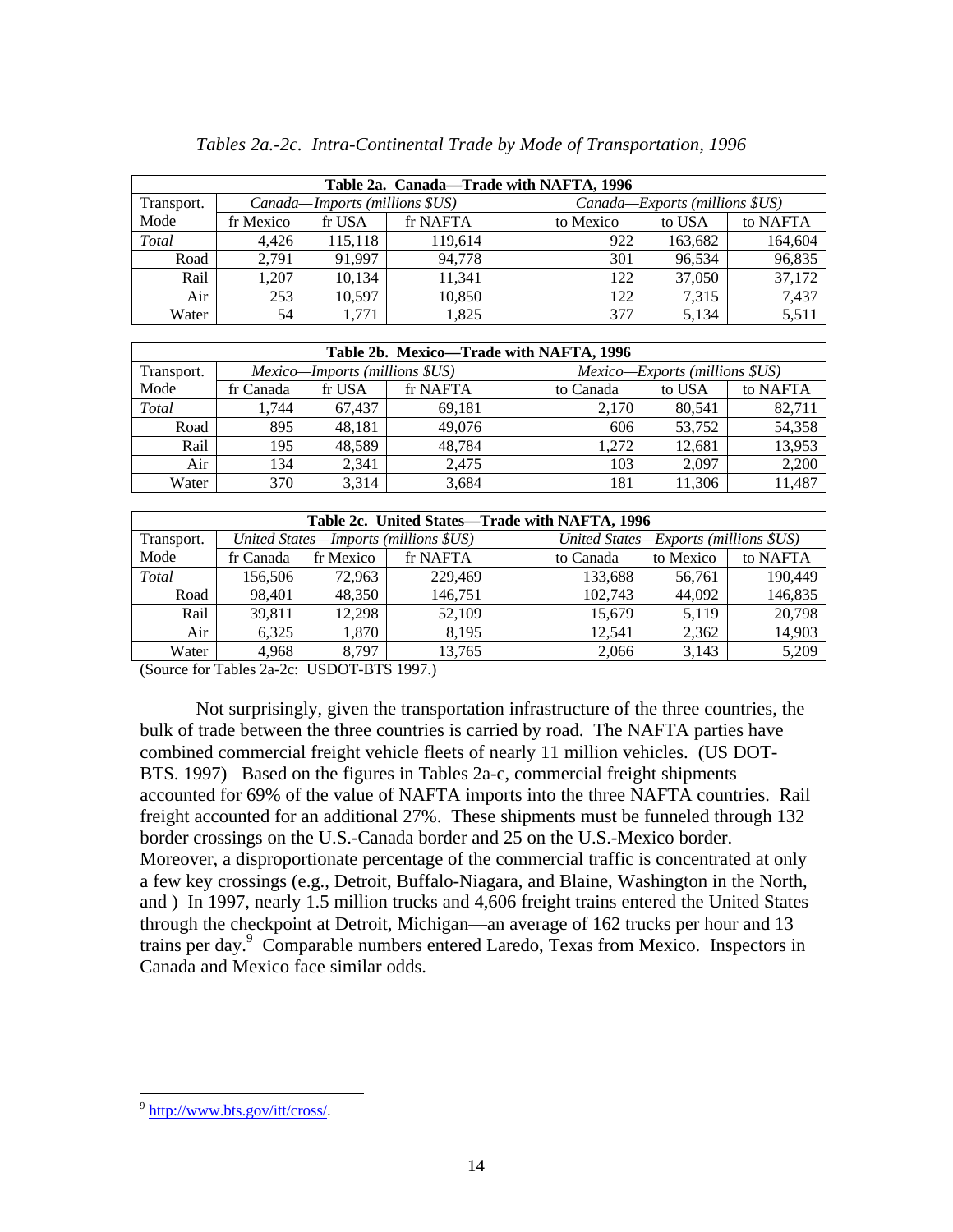#### *1.2.2.2 Containerization*

Across all modes of transportation, there is a growing trend toward the containerization of cargo, which makes border inspection (or internal inspection) even more challenging. Between 1990 and 2001, container traffic in U.S. and Canadian ports nearly doubled, from 17.7 million twenty-foot equivalent units (TEUs) in 1990, to 33.3 million TEUs in 2001. Since 1982, the volume of containerized trade has increased steadily at an approximate rate of 8%/year. (AAPA 2003a) In Mexico, container traffic more than tripled in the 1990s—from 324 thousand TEUs in 1990 to 1.3 million TEUs in 2000. (AAPA 2003b). As with trucks and trains, containerized cargo shipments are overwhelmingly concentrated at a small number of ports. Ten U.S. ports handled 83.4% of the country's container traffic in 2001. The port of Los Angeles handled 3.4 million TEUs—an average of 9,384 TEUs per day.<sup>10</sup>

Cargo containers are particularly effective transports for hitchhiking wildlife. As the Global Invasive Species Programme has observed:

The use of shipping containers offers considerable scope for stowaways, and they are difficult to inspect adequately. In one extreme case, a raccoon survived for about five weeks in a container while it was shipped from the USA to Europe and was still able to walk out of the container. Containers used to transport raw timber frequently carry many associated species. Even apparently "clean" cargoes can carry invaders such as the scorpions recently transported from Portugal to New Zealand in new empty wine bottles despite reported fumigation of the container before departure. (GISP 2003)

The physical characteristics of shipping containers render careful inspection extremely difficult. The growing volume in which they are entering North American ports further increases the challenge facing inspectors. More seriously, because of their self-contained nature, cargo containers can be readily transferred from one mode of transportation to another, further facilitating the undetected movement of alien species from shipboard to road or rail and their subsequent distribution throughout the continent. Cargo containers are already transferred directly to trucks and trains at a number of ports, and new rail freight corridor projects are underway to locate railheads at points of entry are underway in many locations. (USDA-APHIS 1999.)

#### *1.2.2.3 United States as the most likely entry point for invasive species*

One unexpected conclusion of our study is that, by virtue of its far greater role in inter-continental trade, the United States is much more likely than either of its NAFTA partners to serve as the initial North American entry-point for a potential invasive.

The vast majority of goods and people arriving in North America arrive by way of the United States. In 2001, the three NAFTA parties imported US\$1.58 trillion in

<sup>&</sup>lt;sup>10</sup> <http://www.bts.gov/transtu/indicators/Special/html/Waterborne\_Foreign\_Trade\_Containerized \_Cargo.html>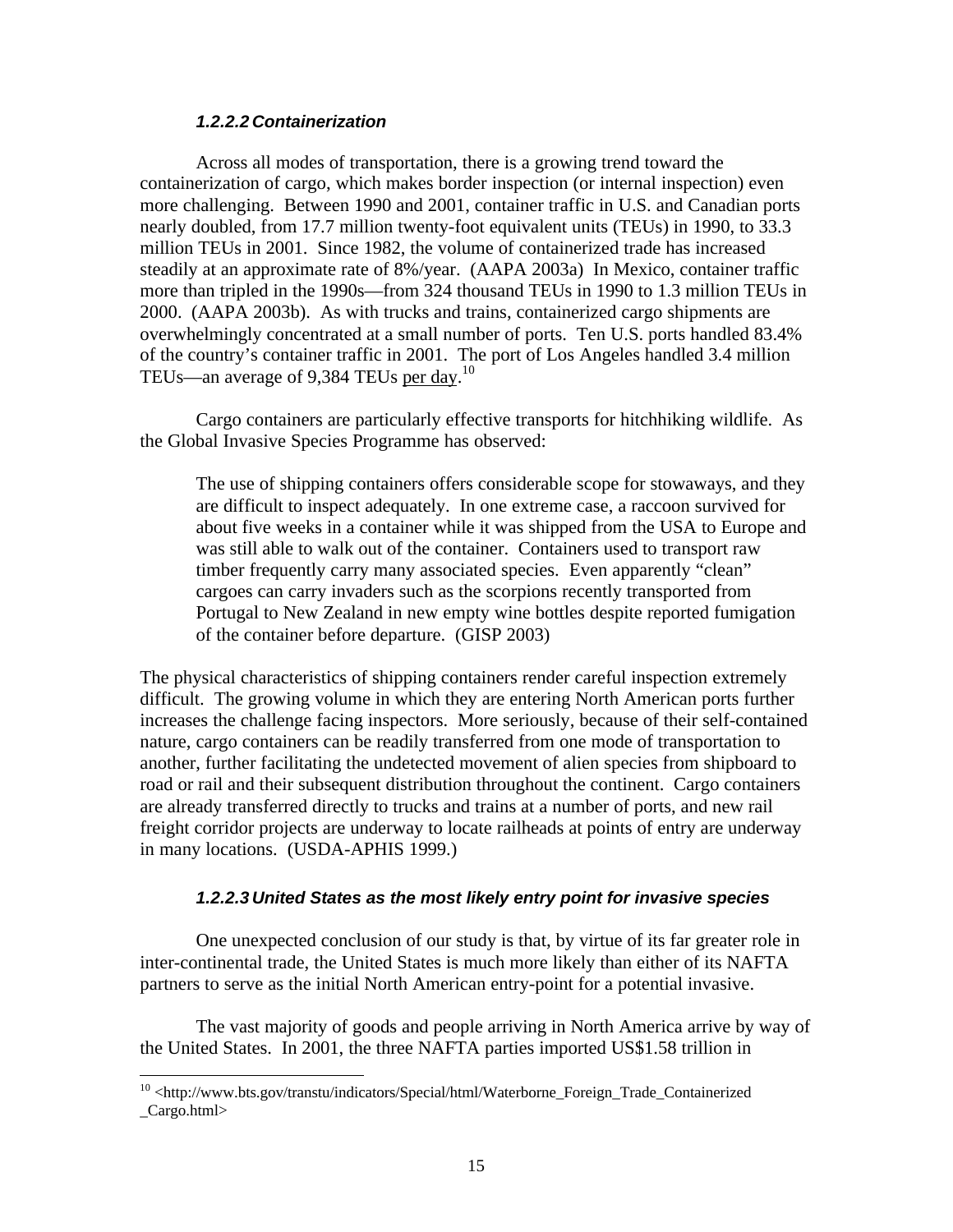merchandise, representing nearly 25% of total world imports. Of those imports, US\$624 billion originated within NAFTA itself; the remaining US\$954 billion originated outside the region. U.S. imports alone accounted for US \$1.18 trillion, with roughly 70% of those imports originating outside North America. Canada, the second largest North American importer, imported US\$ 227 billion in goods; however, imports from the United States accounted for 73% of that total. Mexico imported \$176.2 billion in goods, again primarily from the United States. (WTO 2002)

As noted in the preceding section, one in every two marine vessels in the world's active fleet visited the United States in the year 2000, accounting for 10% of world port calls. Cargo ships representing more than 2.7 billion dead weight tons of capacity arrived in U.S. ports that year, with most of this capacity (77%) accounted for by only 20 ports. (US DOT-MARAD 2000) Similarly, the United States had fourteen of the world's thirty busiest airports by cargo volume, accounting for 17.6 million metric tons of cargo. (ACI Traffic Data 2002)

While alien species can and do enter North America through any of the three NAFTA parties, the United States' disproportionate role in the flow of goods into the continent makes it the most likely entry point for invaders originating outside NAFTA. The significance of this fact for future invasives policy within and among the three NAFTA parties warrants consideration.

# **1.3 Overview of National, Regional and International Institutions and Agreements**

The following sections detail the institutional and legislative systems that the three NAFTA countries use to prevent and regulate the introduction of invasive species within the agricultural context. The final section details the international and regional instruments and agreements that set the broader framework for developing such rules, as well as for improving cooperation among the three countries for developing mutual approaches to combating invasives that present a common threat.

## *1.3.1 Canada*

Canada has a range of institutions and legislation in place and under development to address the introduction of invasive species into its territory, concentrated in areas of : agriculture and forestry; inland waters and marine ecosystems; and terrestrial ecosystems and habitat. The institutions addressing agricultural and forestry resources are most developed, and estimates place the annual damage to these sectors at C\$7.5 billion. On average Canadian inspection agencies can only inspect 1-2% of all incoming shipments for potential invasives. This is exacerbated by rapid increases in the bulk of imported goods, which increased 40% over the 1990s (Office of the Auditor General, 2002: 5).

A recent assessment by the Commissioner of the Environment and Development was very critical of Canada's ability to protect its other ecosystems from invasives, stating that: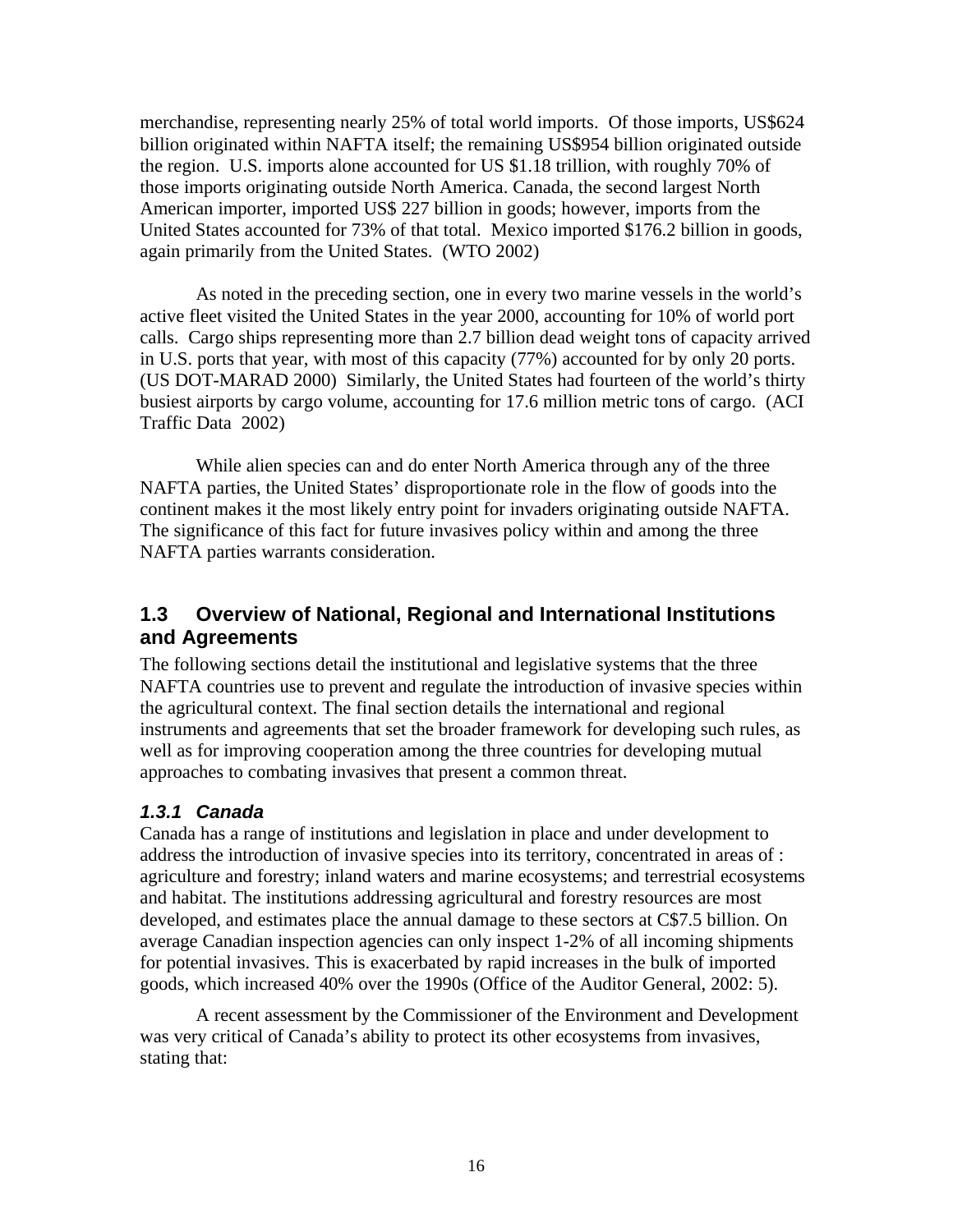Environment Canada has not co-ordinated the federal efforts to identify present and potential invaders that threaten Canadian ecosystems and their key pathways of arrival into Canada. It has not organized a comprehensive assessment of the risks that invasive species pose to our environment and economy (Office of the Auditor General 2002, 13).

In response to this, Environment Canada and associated agencies are working to develop a comprehensive approach to the invasives issue, as outlined in the National Biodiversity Strategy.

With regard to crop loss, Canada has identified species of highest priority for preventing introduction or eradicating:

- Insects: gypsy moth, leek moth, leopard moth, oriental fruit moth, white-spotted tussock moth, apple ermine moth, Asian long-horned beetle, brown spruce longhorned beetle, cereal leaf beetle, Japanese beetle, pine shoot beetle, blueberry maggot and apple maggot;
- Fungi: European larch canker, scleroderris canker, eastern filbert blight, oak wilt, Dutch elm disease, chrysanthemum white rust and potato wart;
- Nematodes: soybean cyst nematode; and
- Viruses: little cherry virus and plum pox virus. $11$

Additionally, the table below details the report interceptions of invasive pests caught entering Canada during border inspections.

| Pest Type             |         | <b>Number of Interceptions</b> |           |  |  |  |  |  |  |  |
|-----------------------|---------|--------------------------------|-----------|--|--|--|--|--|--|--|
|                       | 1997-98 | 1998-99                        | 1999-2000 |  |  |  |  |  |  |  |
| Arthropods & Mollusks | 402     | 546                            | 860       |  |  |  |  |  |  |  |
| Nematodes             | 514     | 100                            | 187       |  |  |  |  |  |  |  |
| Fungi & Bacteria      | 67      | 33                             | 27        |  |  |  |  |  |  |  |
| <b>Total</b>          | 983     | 679                            | 074       |  |  |  |  |  |  |  |

*Table 3. Reported Interception of Invasive Pests*<sup>12</sup>

Of these interceptions, the largest quantities were introduced from the U.S. and China, while minimal introductions came from Mexico. Additionally, the largest quantity of introductions according to pathway came from wood products (raw lumber, packing, crates, pallets, etc.).

### *1.3.1.1 Agencies*

Several federal agencies in Canada share responsibility for controlling invasive species risks:

• **Canadian Food Inspection Agency (CFIA)** – Within the department of Canadian Agriculture and Agri-Food, the CFIA provides all federal inspection

 $\overline{a}$  $11$  This data is for the 1999-2001 period. See plant pest surveillance reports at <http://www.inspection.gc.ca/english/ppc/science/pps/situe.shtml>

 $12$  Information, including particular species, host/carrier and origin, are available at <http://www.inspection.gc.ca/english/lab/cpqp/introe.shtml>.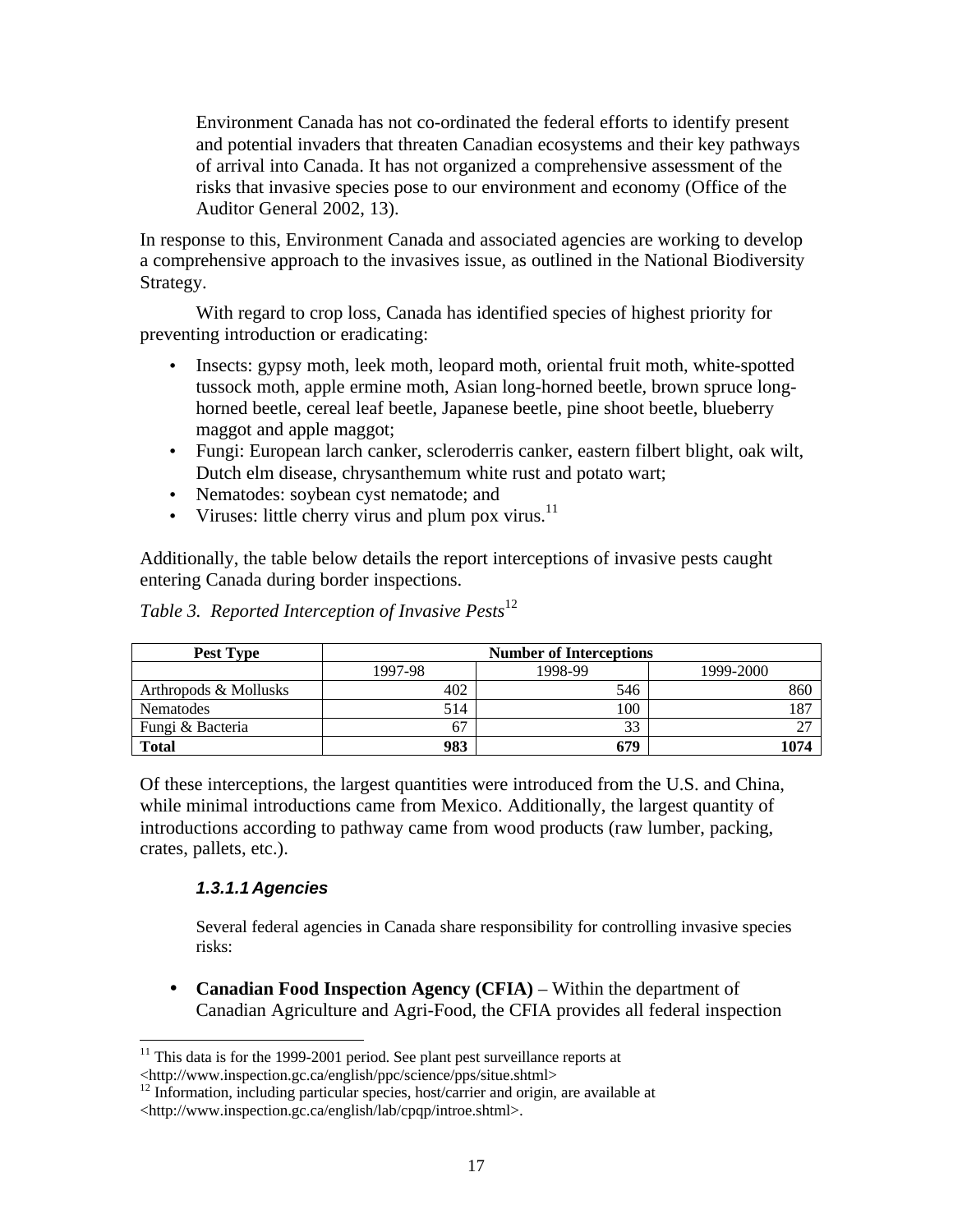and enforcement services related to food, including domestic and international regulations and standards for safety, quality, quantity, composition, handling, identity, processing, packaging and labeling. The agency develops procedures to reduce risk of entry of pests and invasives into Canada, and performs surveillance to identify, control or eradicate regulated pests that have gained entry to Canada. The CFIA addresses both plant and animal health, and has risk assessment processes for more than 350 types of cargo, diseases and pests. The CFIA is the designated authority for implementation of the Seeds Act, Feeds Act, Fertilizers Act, Health of Animals Act and Plants Protections Act.

- **Pest Management Regulatory Agency (PMRA)** Under Health Canada, PMRA is responsible for providing access to pest management tools. Additionally, PRMA seeks to minimize risks to environmental and human health, including assessment of products used to control alien species.
- **Canadian Forest Service (CFS)** Under Natural Resources Canada, the CFS is the principal federal forest research organization in Canada, which addresses invasive forest pests by providing information on: ecological aspects of potential alien forest pests and methods for detection, identification and monitoring; assessments for the potential establishment and spread of alien forest pests; systems for predicting such invasions; and mitigative and preventative measures, including silvicultural options, and decision support systems.
- **Environment Canada** (**EC**) EC is the lead agency on the overall topic of invasive species affecting non-agricultural ecosystems. It has outlined the general objectives of Canada's approach to invasives within the National Biodiversity Strategy, and is currently involved in developing a national strategy on the prevention and control of invasive species. EC includes the Canadian Wildlife Service (CWS) and the Biodiversity Convention Office (BCO). The CWS addresses invasives issues affecting Canadian wildlife, and the BCO is responsible for liaising internationally on invasives and other issues related to the Convention on Biological Diversity (CBD).
- **Fisheries and Oceans Canada (FOC)** Fisheries and Oceans Canada is responsible for conserving and protecting fish, including their habitat and food, while also addressing issues regarding shipping and navigation. With regard to invasives, the FOC performs scientific research and provides scientific advice in connection with ballast water regulations and standards.
- **Transport Canada** Transport Canada is the agency responsible for developing and administering policies, regulations and services regarding transport by rail, road, plane and waterway. With regard to invasive species, it is responsible for regulating and controlling the management of ballast water on ships and preventing or reducing the release of foreign aquatic organisms or pathogens by ships entering Canadian waters.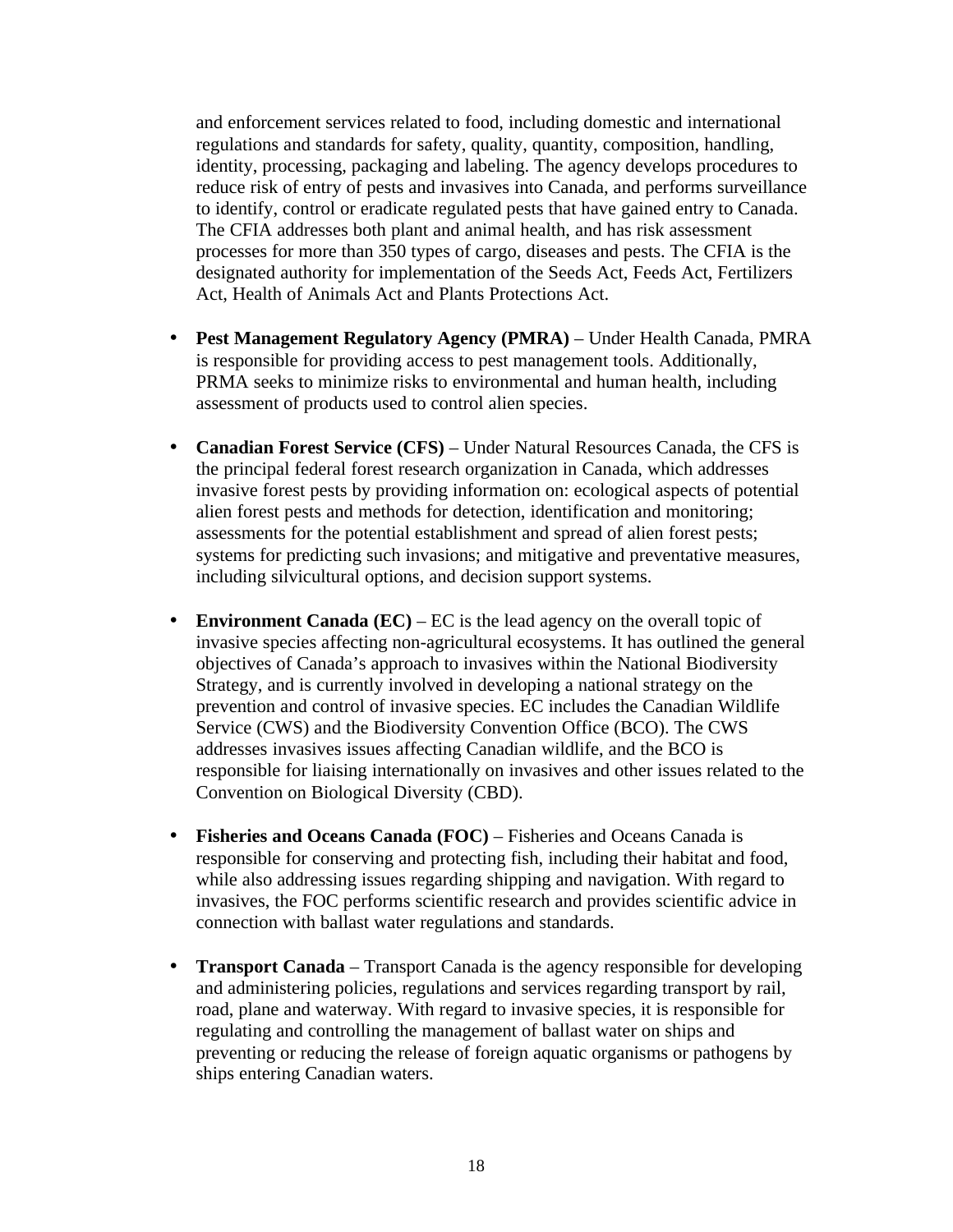### *1.3.1.2 Legislation*

- **Plant Protection Act (1990)** The act is designed to prevent the importation, exportation and spread of pests injurious to plants and to provide for their control and eradication, and for the certification of plants and other things. The act addresses the roles of inspection, import and exportat of goods which may contain invasive species. The Act also provides details regarding the handling of infested places, limits on liability, fees and compensation, and criminal punishment. Regulations for implementation of the Act were approved in 1995 and provide greater detail with regard to inspections, permitting and certificates, quarantine procedures, places/ports of entry, packaging and labeling, and prohibitions. The regulations also include two schedules: schedule one lists plants or pests whose movement is prohibited within Canada; and schedule two lists plants or pests whose movement is restricted.
- **Seeds Act (1985)** The act relates to the import and export of seed with specific regard to issues of labeling, packaging, purity and inspection. The implementing regulations more specifically address standards and guidelines for seed varieties (e.g., cereals, grasses, forages), including purity, grade, labeling and sale. A special classification is devoted to potato seeds with regard to their certification (e.g., nuclear stock, pre-elite, elite) and determination as free of potential pests and pathogens. There are also eight provincial weed acts, which operate in tandem with the federal Seeds Act to specifically address noxious weeds that may impact agricultural productivity.
- **Health of Animals Act (1990)** The act addresses the import, export and movement of animals and their by-products including the control of diseases and toxic substances, prohibitions, rules for infected places and control areas, inspection, search and seizure, compensation, fees and limits on liability. The Health of Animals Regulations provide more specific details on implementation, including segregation and confinement of animals, importation of germplasm and animals, rules on specific products (e.g., dairy and eggs, animal by-products, fodder), eradication of diseases, means of transportation, veterinary biologics, permitting and licensing.
- **National Biodiversity Strategy (1995)** The strategy as drafted per the requirements of the CBD, includes a number of elements related to the prevention, eradication and control of invasives. Key priorities include to:
	- o develop and implement effective means to identify and monitor alien organisms;
	- o develop national and international databases that support the identification and anticipation of the introduction of potentially harmful alien organisms to develop prevention and control measures;
	- o determine priorities for allocating resources;
	- o identify and eliminate common sources of unintentional introductions;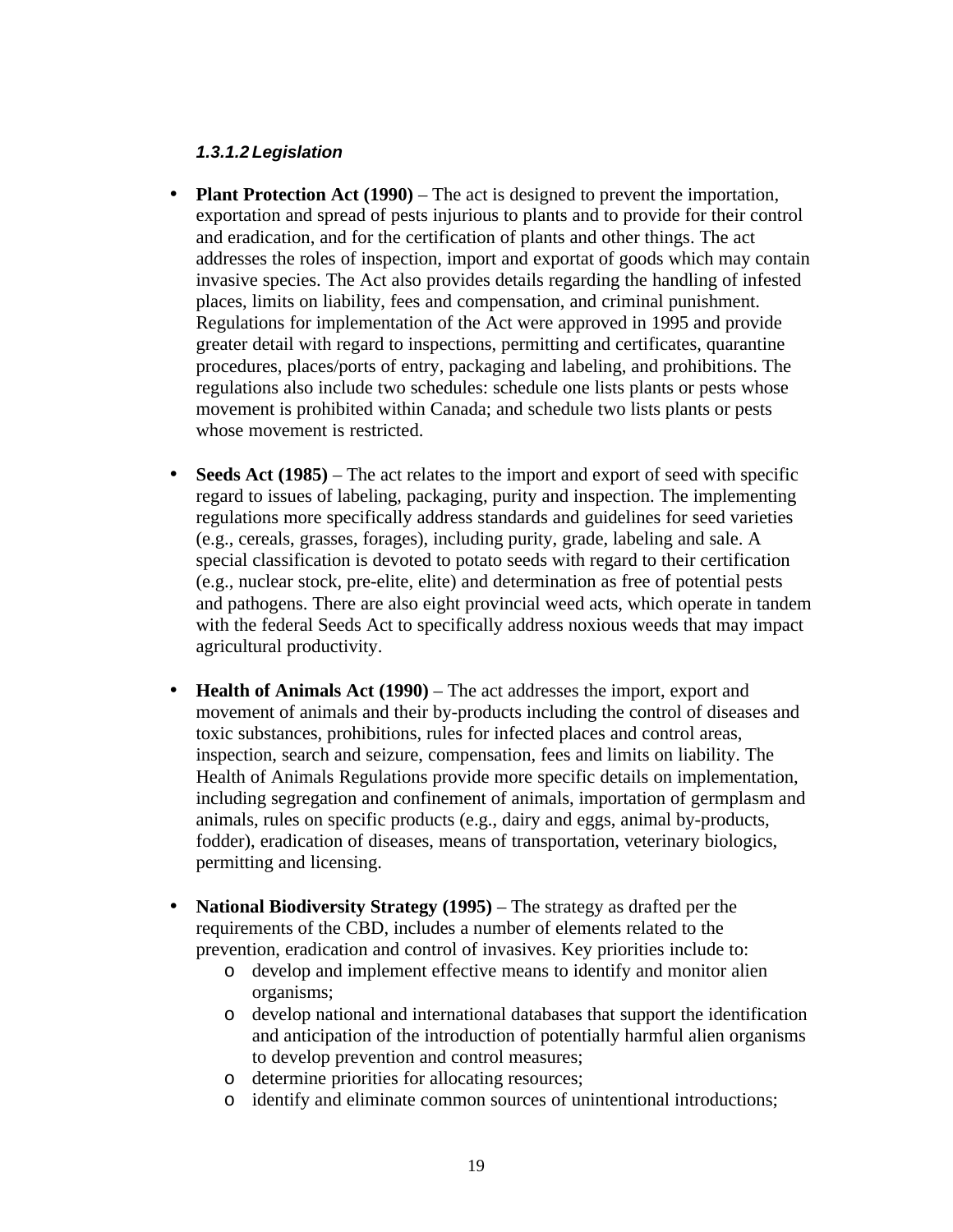- o ensure that there is adequate legislation and enforcement to control introductions or escapes of harmful alien organisms; and
- o improve preventive mechanisms such as screening standards and risk assessment procedures.

## *1.3.2 Mexico*

The most biologically diverse of the three countries, Mexico has a particular interest in ensuring that the introduction of invasive species does not threaten natural biodiversity or agricultural interests. Similar to Canada, national efforts initially focused on the agricultural sector, particularly crops and livestock. However, more recent efforts over the past decade have also contributed to developing a national strategy and the necessary institutional capacity to address invasions of natural ecosystems.

### *1.3.2.1 Agencies*

Within Mexico, responsibility for controlling invasive species risks is shared among four federal agencies:

- **Secretary of Agriculture, Ranching, Rural Development, Fisheries and Nutrition (***Secretaría de Agricultura, Ganadería, Desarrollo Rural, Pesca y Alimentación* **– Sagarpa)** Sagarpa oversees the sectors of agriculture, fishing and ranching with the goal of improving productivity and integrating rural economic development in the farming sector. Sagarpa focuses on issues related to invasives and agriculture, particularly examining the listing of invasive species and pathways, as well as application of phytosanitary and zoosanitary measures for control and eradication. Sagarpa is also responsible for collaboration with Canadian and U.S. authorities.
- **National Commission for Farming Health (***Comision Nacional de Sanidad Agropecuaria* **– Conasag)** – Within Sagarpa, Conasag is a national commission charged with inspecting for and regulating invasive species. In cases of invasives species that present an immediate threat to animal or plant species, Conasag can issue a national emergency alert (*Dispositivo Nacional de Emergencia*). The National Advisory Phytosanitary Council (*Consejo Nacional Consultivo Fitosanitario* – Conacofi) is responsible for taking action on threats to plant health, and the Main Directorate for Animal Health (*Direccion General de Salud Animal* – SAGAR) for animal and livestock health.
- **Secretary of the Environment and Natural Resources (***Secretaría de Medio Ambiente y Recursos Naturales* **– Semarnat)** – Semarnat is generally in charge of wildlife and environmental issues. Within Semarnat, the Federal Attorney General for Environmental Protection (*Procuradia Federal de Proteccion al Ambiente* – Profepa) monitors the protection of Mexico's wildlife, forests and protected areas, reviews environmental impact authorizations and responds to citizen complaints regarding environmental damage. Profepa is the responsible agency for addressing and controlling invasive species that threaten Mexican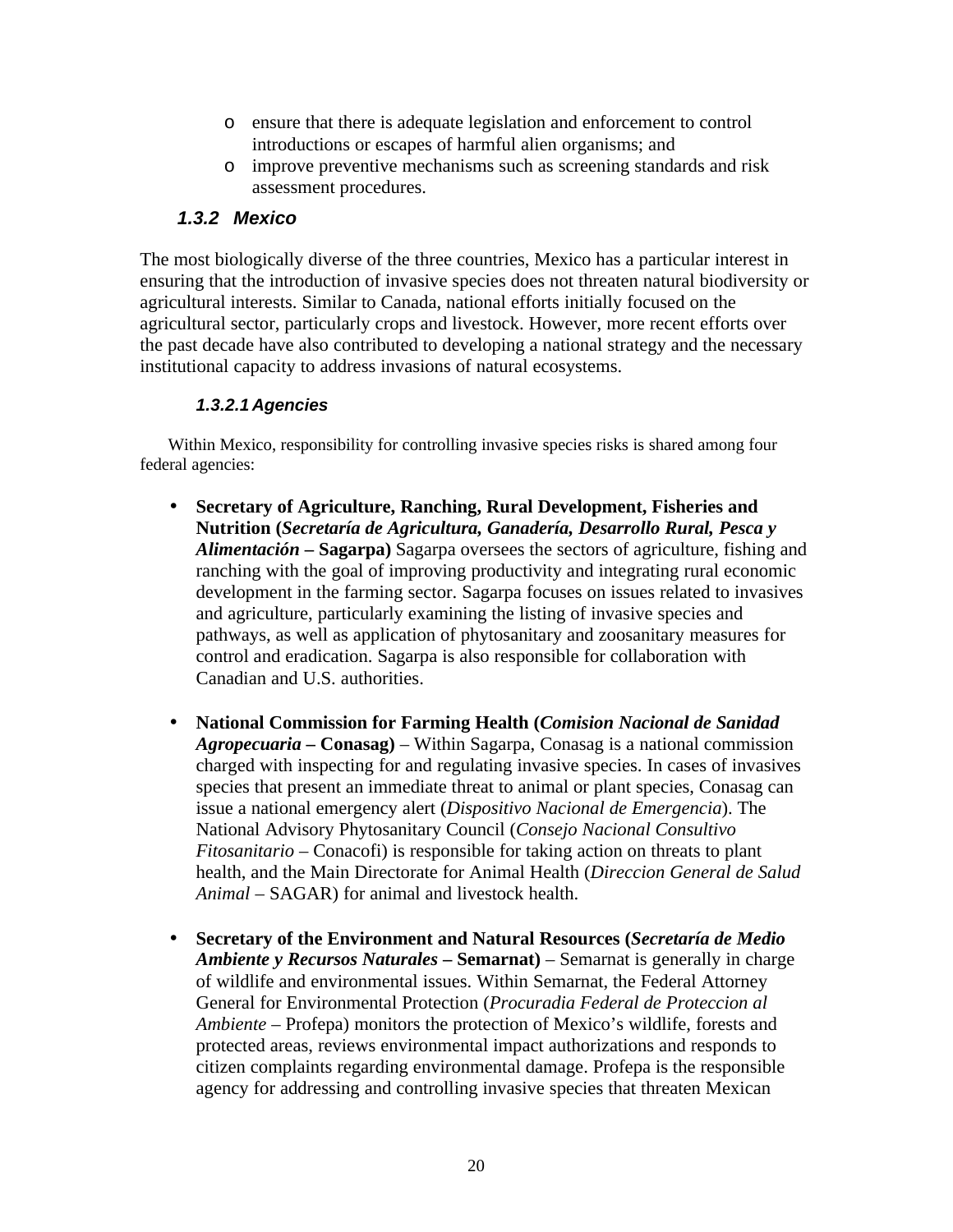wildlife. In cases where an invasive might threaten wildlife as well as agricultural plants or animals, Profepa coordinates with Sagarpa. Additionally, within Semarnat, the Main Directorate for Forestry (Dirección General Forestal) is responsible for regulating the phytosanitary requirements regarding lumber and other forest products to prevent the introduction, establishment and spread of invasive species.

• **National Commission for the Knowledge and Use of Biodiversity (***Comision Nacional para la Conocimiento y Uso de la Biodiversidad* **– Conabio)** – Conabio is an inter-ministerial Commission established to gather information and develop projects regarding national biodiversity resources. Conabio is implementing projects to catalog invasive species and to study potential invasion pathways through computer modeling and development of databases. In this regard, Conabio collaborates with NGOs, research institutions and universities on these research efforts. Conabio is in the process of developing a list of invasive species, which includes 50 mammals, 50 birds and 5 reptiles/amphibians, and is considering the inclusion of more than 200 species of plants.

#### *1.3.2.2 Legislation*

- **Federal Law on Plant Health (***Ley Federal de Sanidad Vegetal***, 1994)** The law governs the use of phytosanitary standards and regulations to protect plant health with particular attention to preventing the introduction and spread of pests or diseases that may impact vegetables, their products and by-products. The law governs imports and exports of plants and plant products, as well as other materials and machinery that may serve as a potential pathway for introductions, by requiring phytosanitary certificates for: vegetables, their products or by products, agents and any related materials and equipment; vehicles used for transporting and materials used in shipping, packing and containment; agricultural and forestry machinery. The law also addresses the development of phytosanitary standards and the role of inspection and customs agents to ensure the provision of appropriate certificates for imported merchandise. It establishes a national emergency system to alert appropriate authorities about the detection of species that present a phytosanitary threat and to coordinate the application of necessary measures to prevent or control the spread of an invasive. The law also defines financial penalties for violations on importing or exporting goods without the appropriate phytosanitary certificate.<sup>13</sup>
- **Federal Law on Animal Health (***Ley Federal de Sanidad Animal***, 1993) –** Similar to the law on plant health, this law governs the zoosanitary standards and procedures necessary to protect animal and livestock health. It establishes a national zoosanitary regulatory structure to be implemented by SAGARPA in collaboration with the Secretary of Housing and Public Credit (*Secretaría de*

<sup>&</sup>lt;sup>13</sup> This law also relates to the Reglamento de la Ley de Sanidad Fitopecuaria de los E.U.M. en materia de Sanidad Vegetal (1980), which provides more specific details on relevant movement, inspection and quarantine measures.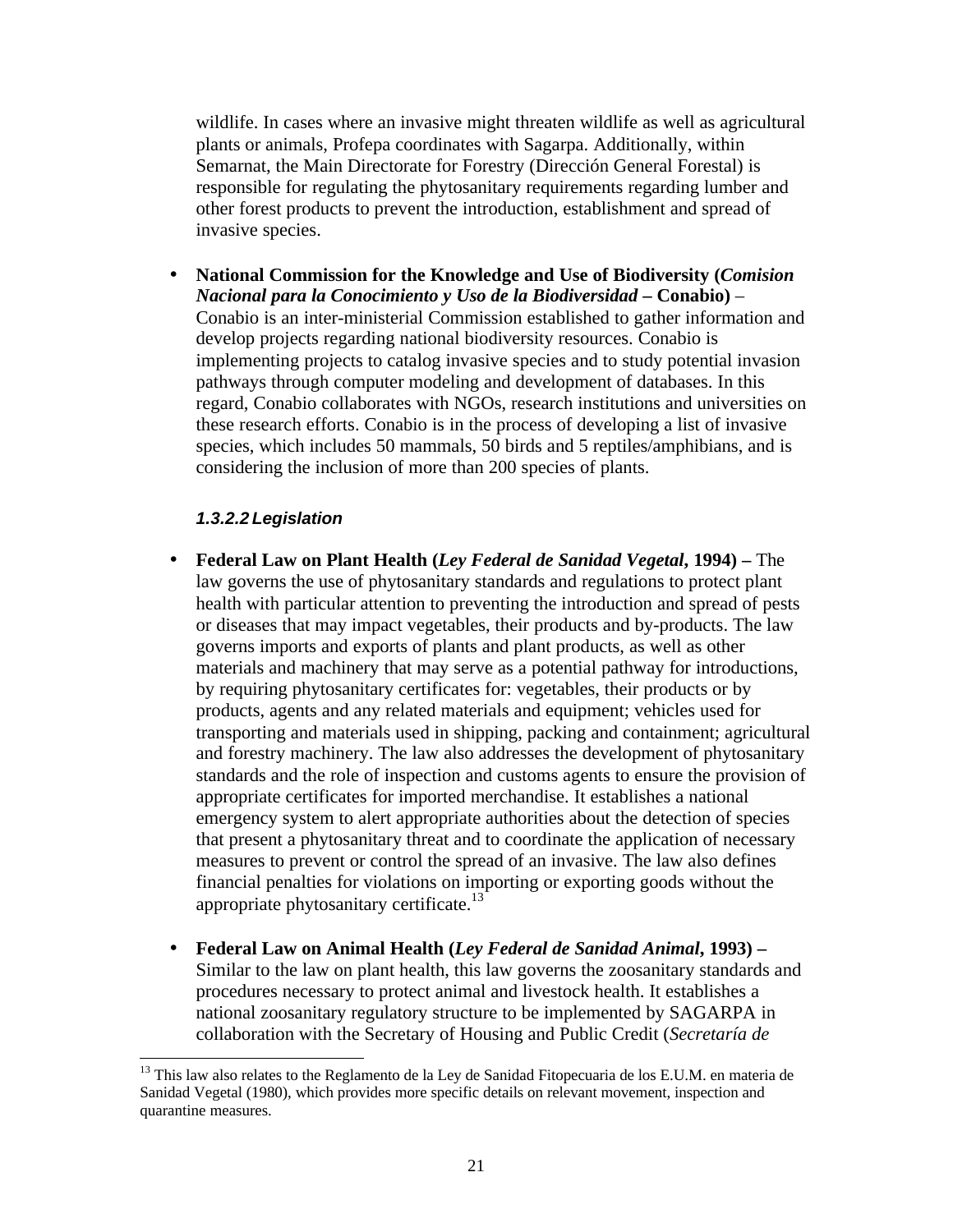*Hacienda y Crédito Público*) for the inspection and enforcement of regulations of imports at ports of entry. The movement, import or export of animals, their products and by-products (including those for use in animals or for their consumption) requires an accompanying zoosanitary certificate. The law also details the development of further standards for regions or countries where particular diseases or pathogens have been identified. The law also establishes a national emergency notification system requiring the development and implementation of safety measures to prevent introductions. The law also details infractions and penalties for violations including fines, revocation of licenses and closure of facilities.

- **General Law of Ecological Equilibrium and Environmental Protection (***Ley General del Equilibrio Ecologico y la Proteccion al Ambiente***, 1986, latest revision 2000)** – This law generally addresses the preservation and protection of the natural environment, including the country's biodiversity and natural resources. Regarding invasives it specifically requires authorization for: use of alien, hybrid or transgenic species in reforestation and breeding activities; activities that may endanger species preservation or damage natural ecosystems; and introduction of alien, hybrid and transgenic species in aquatic ecosystems.
- **General Law on Wildlife (***Ley General de Vida Silvestre***, 2000)**  The law generally addresses wildlife conservation and protection issues. It specifically requires that any use of alien species must be done in confinement in accordance with a management plan approved by Semarnat. Such confinement conditions will vary by species with the goal to prevent negative impacts on species and ecosystems.

### *1.3.3 U.S.*

-

Until recently federal response concerning invasive species was largely uncoordinated, consisting of a patchwork of laws, regulations, policies, and programs.<sup>14</sup> However, with the issuance of Executive Order 13112 in 1999, which created the National Invasive Species Council, and the consolidation of federal invasive species laws under the 2000 Plant Protection Act, the U.S. is moving toward a more coherent response to invasive species issues. As with Canada, however, the US currently has the capacity to inspect only 1% to 2% of all incoming shipments.

### *1.3.3.1 Agencies*

• **National Invasive Species Council – In February 1999, invasive species** prevention and management efforts received heightened attention with the issuance of Executive Order 13112 on Invasive Species. The Order established the National Invasive Species Council (NISC), which consists of 10 Federal agencies.<sup>15</sup> The Order directs the Council to, "provide national leadership on

<sup>&</sup>lt;sup>14</sup> CRS Report for Congress IV 1999 Federal Agency Actions: A Patchwork

<sup>&</sup>lt;sup>15</sup> The National Invasive Species Council is co-chaired by the Secretaries of Agriculture, Commerce, and the Interior; and includes the Secretaries of State, Treasury, Defense, Transportation, and Health and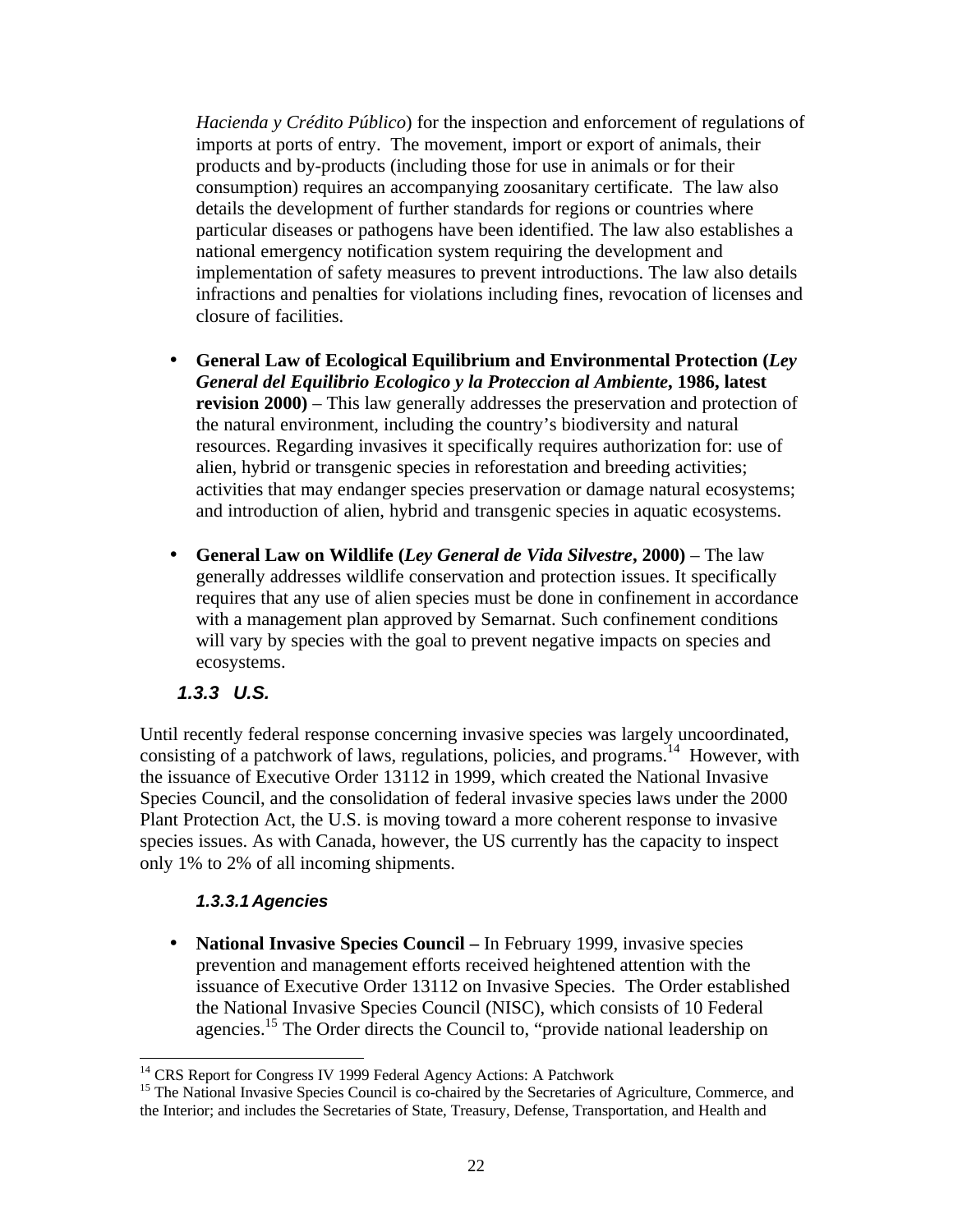invasive species; see that their Federal efforts are coordinated and effective; promote action at local, State, tribal and ecosystem levels; identify recommendations for international cooperation; facilitate a coordinated network to document and monitor invasive species; develop a net-based information network; and provide guidance on invasive species for Federal agencies to use in implementing the National Environmental Policy Act". The Order also directs the Council to form a non-federal Invasive Species Advisory Committee (ISAC) to advise the Council in its work.<sup>16</sup> The Council issued the National Invasive Species Management Plan in January 2001 fulfilling its mandate to minimize the ecological, economic and health impacts caused by invasive species by promoting cooperation between various government agencies. $17$ 

- **USDA Animal Plant Health Inspection Service (APHIS)** At the federal level, APHIS is the primary department responsible for the implementation of NISC's management plan. USDA APHIS is responsible to conduct port of entry inspections and quarantine goods coming into the country, manage more than 190 million acres of national forests and grasslands, conduct research, and provide technical assistance to the private sector in extensive pest control projects. Under the 2000 Plant Protection Act, which consolidated the Plant Quarantine Act, the Federal Plant Pest Act and the Federal Noxious Weed Act, among others, USDA APHIS is authorized to prohibit or restrict the importation or interstate movement of any plant, plant product, biological control organism or plant pest. APHIS Plant Protection and Quarantine (PPQ) is primarily responsible for the implementation of laws regarding invasive species. In addition to its responsibility to protect US agriculture, APHIS, in cooperation with the USDA Forest Service, U.S. Department of the Interior Bureau of Land Management, National Park Service, and Fish and Wildlife Service, protects forests, rangelands, and wetland ecosystems. APHIS utilizes a permitting system based on methods of risk assessment to assess organisms for plant pest risk or risk to animals.<sup>18</sup> APHIS is also responsible for implementing several multilateral and bilateral international treaties directly or indirectly related to invasive species. These include the International Plant Protection Convention, Convention on Prevention of Diseases in Livestock (United States-Mexico), Convention on International Trade in Endangered Species of Wild Flora and Fauna, Convention for the Protection of Migratory Birds (United States-Canada), and Convention for the Protection of Migratory Birds and Game Animals (United States-Mexico).<sup>19</sup>
- **Department of Homeland Security (DOHS)** As part of the President's proposal to create a permanent Department of Homeland Security (DOHS), USDA APHIS inspectors are being transferred to the new DOHS to perform

Human Services, as well as the Administrators of the Environmental Protection Agency and the US Agency for International Development.

<sup>16</sup> National Invasive Species Council <http://www.invasivespecies.gov/>

<sup>&</sup>lt;sup>17</sup> National Invasive Species Management Plan <http://www.invasivespecies.gov/council/nmp.shtml>

<sup>&</sup>lt;sup>18</sup> APHIS Factsheet Invasive Species <http://www.aphis.usda.gov/oa/pubs/invasive.pdf>

<sup>&</sup>lt;sup>19</sup> APHIS <http://www.aphis.usda.gov/>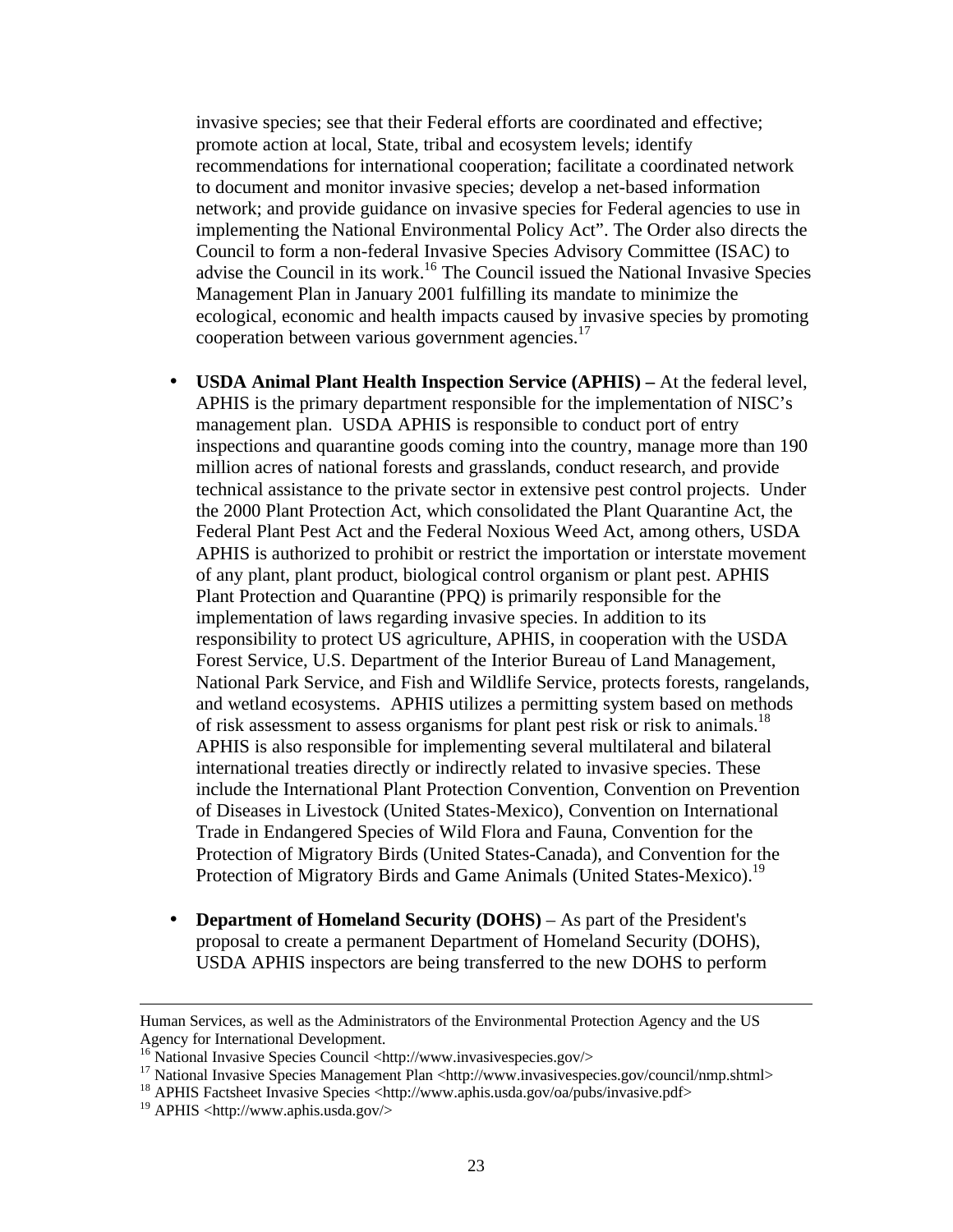"border, transportation security, chemical, biological, radiological, and nuclear countermeasures" beginning March 1, 2003. While this move will mean a US\$146 million increase in agriculture-related homeland security efforts, concerns are that it will divert inspectors' attention away from invasive species and focus their efforts on detecting possible biological, chemical, and nuclear weapons of mass destruction. In addition, invasive species policy-makers and researchers will remain as a part of USDA APHIS.<sup>20</sup>

• **Other Agencies** – The Fish and Wildlife Service (FWS), within the Department of Interior, regulates imports of wildlife (mammals, birds, fish, amphibians, reptiles, mollusks and crustaceans) under the Lacey Act, the Endangered Species Act and CITES. The Fish and Wildlife Service, National Oceanic and Atmospheric Administration (NOAA), U.S. Coast Guard, Army Corps of Engineers, EPA, and the Department of State (DOS) are responsible for implementing the Nonindigenous Aquatic Nuisance Prevention and Control Act to prevent and control aquatic nuisance species. The Department of Defense (DOD) is also involved with invasive species management when it assists APHIS with inspection of military shipments into and out of the United States. The DOD also monitors for invasive pests on all military bases. Finally, the U.S. Customs Service detains products that are awaiting APHIS or FWS inspection.<sup>21</sup>

### *1.3.3.2 Legislation*

• **Plant Protection Act (1990)** – With the enactment of the Plant Protection Act (PPA) in June of 2000, 10 of USDA's existing plant health laws were consolidated into one comprehensive law. Under the PPA, the USDA US Department of Agriculture Animal Plant Health Inspection Service (APHIS) is authorized to prohibit or restrict the importation or interstate movement of any plant, plant product, biological control organism or plant pest. The PPA also expanded the definition of a noxious weed to be included as a plant pest. Under the PPA, the Secretary of Agriculture and APHIS have the authority for the first time to declare an extraordinary emergency when a newly introduced or not widely prevalent noxious weed poses a significant threat. An extraordinary emergency declaration gives APHIS the authority to hold, seize, quarantine, treat, or destroy any plant or plant product being moved within a state that is believed to be infested with a plant pest or noxious weed. The PPA also incorporates, for the first time, specific mention of biological control in an APHIS statute. Biological control organisms, which were formerly grouped with plant pests, may now be distinguished by permits as potentially beneficial. The Quality Assurance provision of the PPA provides APHIS with the authority to cooperate with industry, states, and others to establish programs to certify the health and quality of a specific commodity. The PPA now also allows APHIS to publish industrydeveloped standards under its regulatory authority. Along with consolidating

 $\overline{a}$ <sup>20</sup> House Committee on Agriculture <http://agriculture.house.gov/5005sec.htm>

<sup>21</sup> APHIS Factsheet Invasive Species <http://www.aphis.usda.gov/oa/pubs/invasive.pdf>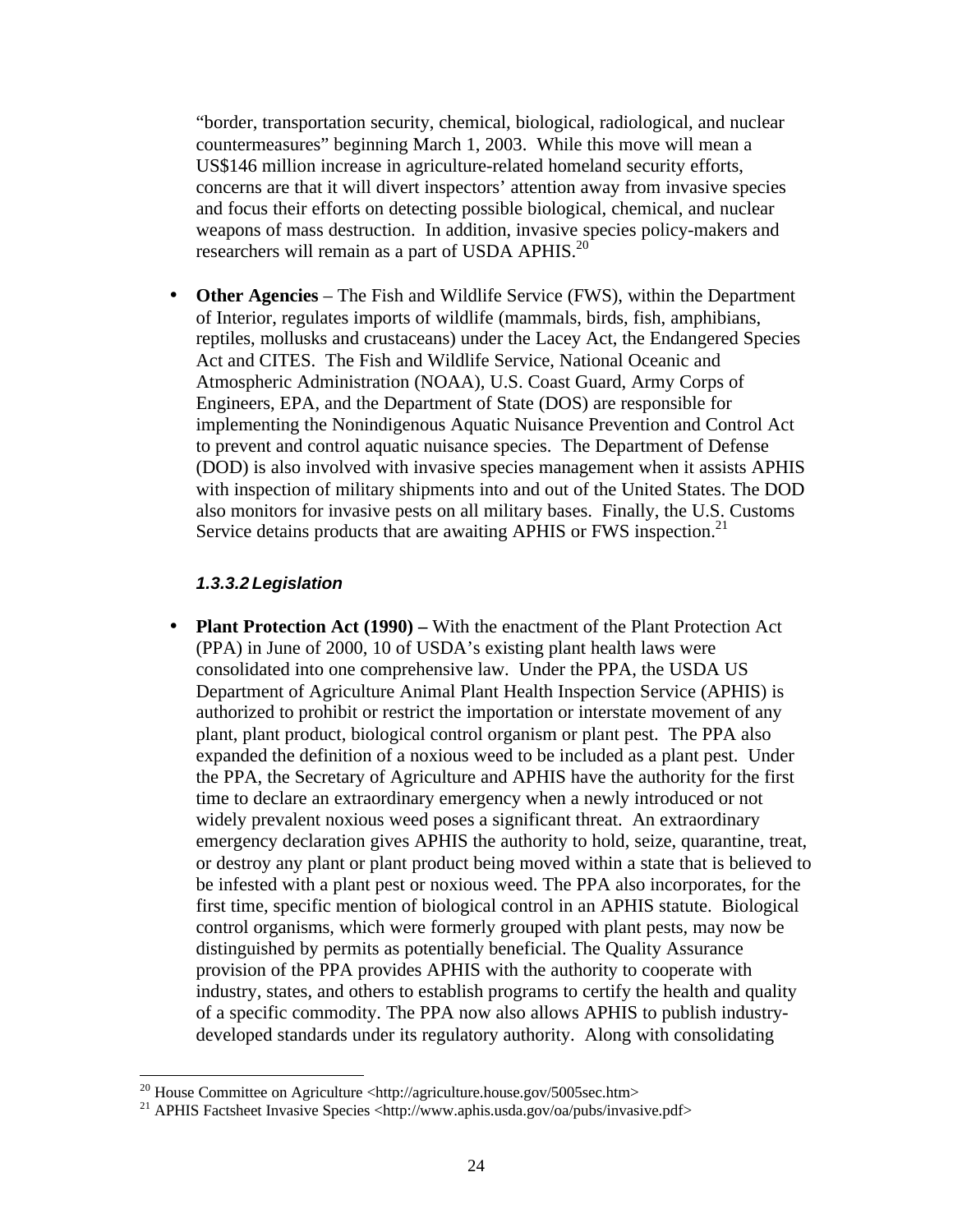APHIS' authorities, the PPA establishes more stringent deterrents and civil penalties against those charged with violating the  $Act.<sup>22</sup>$ 

- **National Invasive Species Act (1996)** The National Invasive Species Act (NISA) amended the Nonindigenous Aquatic Nuisance Prevention and Control Act to address the potential introduction of aquatic nuisance species through ballast water in US waters. To achieve this goal, NISA requires the Secretary of Transportation to issue voluntary guidelines to prevent the introduction and spread of nonindigenous species in U.S. waters by vessels equipped with ballast water tanks. The guidelines require all vessels entering U.S. waters after operating outside of the U.S. Exclusive Economic Zone (EEZ) to undertake high seas ballast water exchange or alternative measures that are environmentally sound and at least as effective as ballast water exchange in preventing and controlling infestations of aquatic nuisance species. These guidelines also require reporting and record keeping to allow the Coast Guard to determine the rate of compliance. The information collected by the Coast Guard is maintained by the Smithsonian environmental Research Center in a National Ballast Water Information clearinghouse. Under NISA, the Coast Guard must turn the voluntary guidelines into enforceable regulations if the Coast Guard determines that the rate of compliance with the voluntary guidelines is not adequate, or if the reporting and record keeping is not sufficient for the Coast Guard to determine the rate of compliance. $^{23}$
- **National Aquatic Invasive Species Act of 2003** This Act, currently under consideration by Congress, would reauthorize and amend the Nonindigenous Aquatic Nuisance Prevention and Control Act of 1990, as amended by the National Invasive Species Act of 1996. This Act establishes a mandatory National Ballast Water Management Program for all ships visiting US ports from outside the EEZ, strengthens the provisions of the Great Lakes ballast management program, and establishes minimum requirements for all ships (coastal and transoceanic). $24$

### *1.3.3.3 Impediments*

While the US has initiated steps to intensify legislation and increase capacities to prevent introductions of invasive species, the success of these changes remains to be seen. According to the General Accounting Office (GAO), the National Invasive Species Council's 2001 management plan, Meeting the Invasive Species Challenge, lacks a clear long-term outcome and quantifiable measures of performance.<sup>25</sup> GAO concluded that while the actions called for in the plan are likely to contribute to controlling invasive species, it is unclear how implementing them will move the US toward a specific outcome, such as a lower number of new invasive species or reduced spread of

 $\overline{a}$  $22$  APHIS PPA <http://www.aphis.usda.gov/oa/pubs/qappact.html/>

<sup>&</sup>lt;sup>23</sup> University of North Carolina Law Library <http://library.law.unc.edu/ocean-coastal/nisa.html>

<sup>&</sup>lt;sup>24</sup> APHIS NAISA Summary <http://www.aphis.usda.gov/oa/pubs/qappact.html>

<sup>25</sup> GAO-03-1 Invasive Species Oct 2002 Results in Brief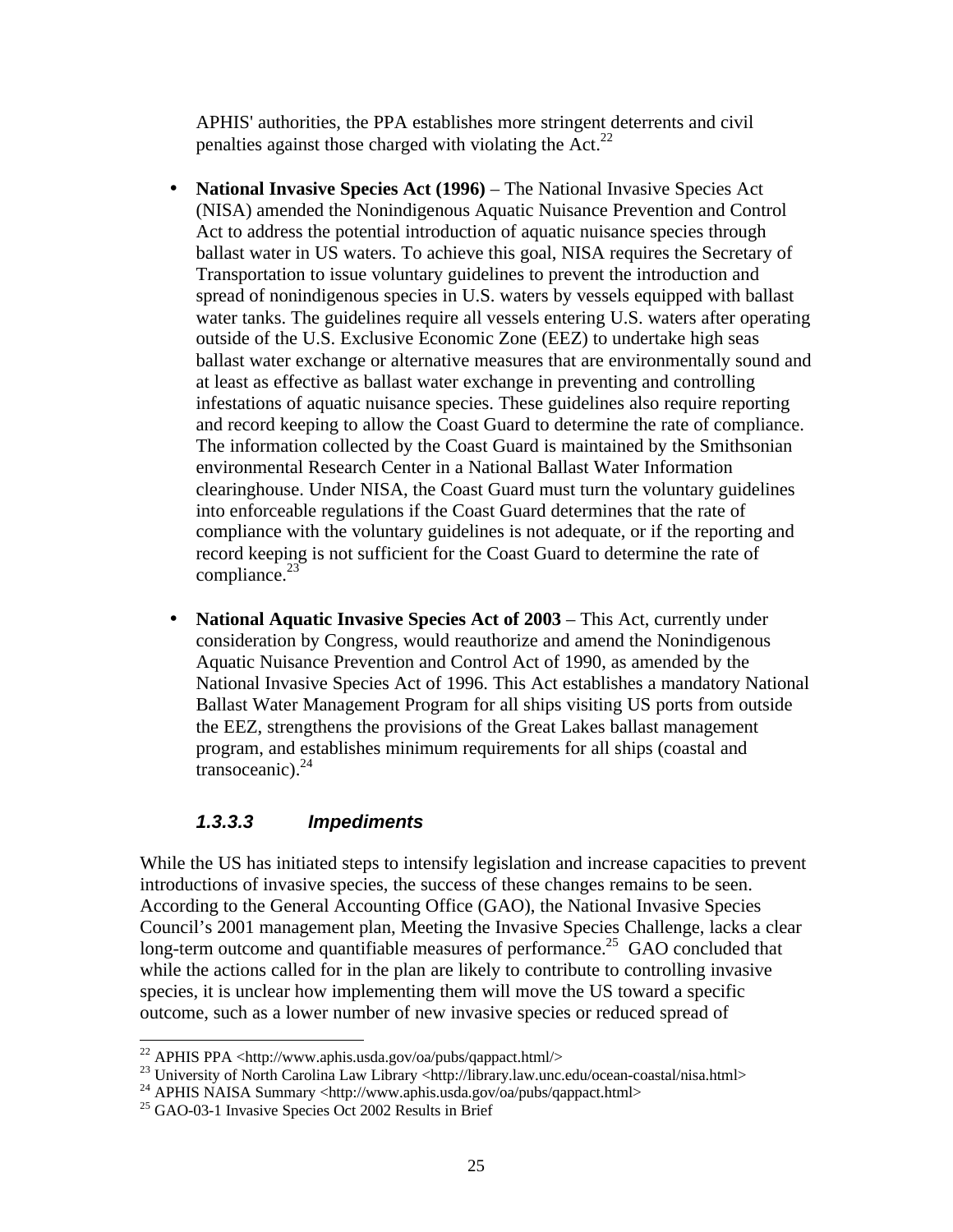established species. GAO also concluded that the pace of implementation of specific programs is inadequate. As of September 2002, the departments and agencies composing the council had completed less than 20 percent of the actions that the plan had called for by that date. They cite numerous reasons for the slow progress including delays in establishing teams that will be responsible for implementation of the planned actions, the low priority given to implementation by the council, and the lack of funding and staff responsible for accomplishing the tasks.<sup>26</sup>

As the primary agency responsible for implementation of the NISC's plans, USDA APHIS lacks the resources, and sometimes the authority, to adequately prevent the importation of alien pests. For example, APHIS has no oversight of cargo brought in through alternate ports of entry, such as shipments brought in by the Department of Defense, or for goods it does not regulate. Moreover, since 1990 the rapid growth in international trade and travel has dramatically increased the amount of cargo and the number of passengers APHIS must inspect. Policy changes to facilitate trade and customer service have put pressure on APHIS to conduct inspections more quickly to speed the flow of passengers and trade. Despite increased funding and added staff, APHIS is struggling to keep pace with its increased workload. According to APHIS' own estimates, the agency was able to inspect only about 2 percent of all cargo entering the US in 1999 (Byrne, 2000). With only 3,500-4,000 agents working to prevent the entry of alien pests, this is not surprising. Yet, among that 2 percent of cargo, or 1.8 million products, that agents inspected, they found 52,000 pests of concern (Byrne  $2000$ ).<sup>27</sup>

### *1.3.4 International and Regional Agreements and Institutions*

There are a number of international and regional agreements and institutions relevant to regulating invasive organisms in the context of trade and the environment. Those at the international level are addressed first as they generally set the context for agreements and institutions specific to North America.<sup>28</sup>

### *1.3.4.1 International*

• **Agreement on Sanitary and Phytosanitary Measures (SPS)** – The World Trade Organization's (WTO) SPS Agreement defines the basic rights and obligations of WTO members regarding use of sanitary and phytosanitary measures to: protect human, animal or plant life or health from the entry, establishment or spread of pests, diseases, disease carrying organisms; and prevent or limit other damage from the entry, establishment or spread of pests. Members can take measures to the extent necessary provided that they are: based on scientific principles; maintained with sufficient scientific evidence; and consider economic factors while minimizing negative trade effects. Members are encouraged to harmonize

<sup>-</sup><sup>26</sup> GAO-03-1 Invasive Species Background GAO/RCED-00-219

<sup>&</sup>lt;sup>27</sup> Predicting the Spread, Pam Byrne APHIS 2000

<sup>&</sup>lt;sup>28</sup> There are a number of other institutions relevant to the control and transport of invasive species whose scope extends beyond the area of agriculture and trade, which include: the Ramsar Convention on Wetlands of International Importance, the International Maritime Organization, the International Civil Aviation Organization and the World Health Organization.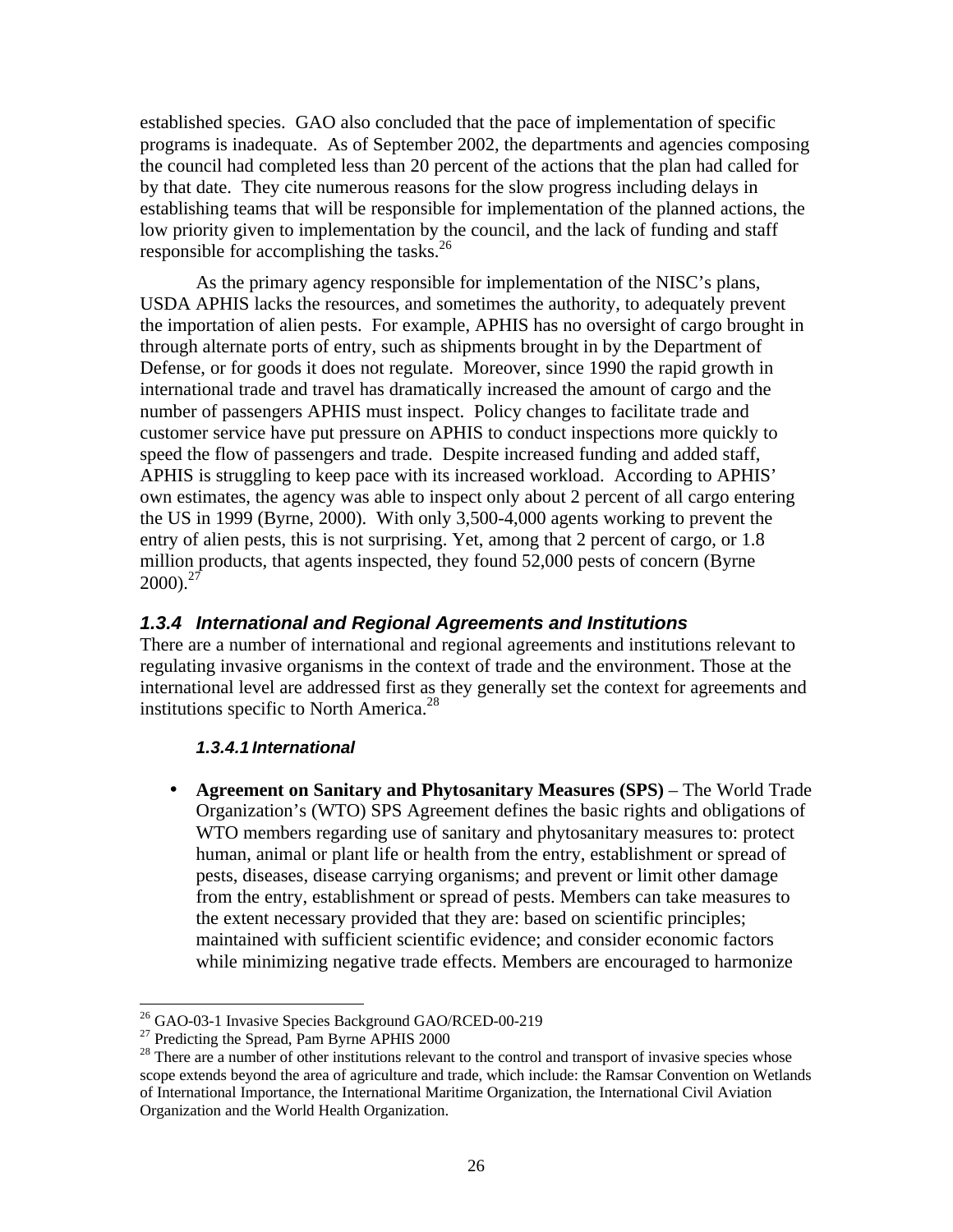their regulations with international standards (e.g., those developed by the Codex Alimentarius Commission, International Plant Protection Convention [IPPC] or World Animal Health Organization/Office International des Epizooties [OIE]), while higher levels of protection must be scientifically justified. Risk assessments and determination of levels of protection require evaluation of threats by specific organisms, thereby limiting a more general pathway approach targeting a range of species (e.g., softwood packaging material).<sup>29</sup> The article does allow for provisional or emergency measures where scientific evidence is insufficient, however members must pursue additional information for risk assessments and review of the provisional measure.<sup>30</sup>

- **International Plant Protection Convention (IPPC)** The IPPC is designed to promote measures to control or prevent the spread and introduction of pests of plants and plant products. $31$  The SPS Agreement identifies the IPPC as the organization providing international standards for measures to protect plants from harmful pests, which must be scientifically based and not present unjustified barriers to international trade. As such, to the extent Parties adopt measures that are consistent with these standards, the measures are presumed consistent with WTO requirements. IPPC parties can take phytosanitary measures regarding pests and any plant, plant product, storage place, packaging, conveyance, container, soil or other potential carrier of pests. Such measures are to be based on a pest risk analysis, addressing both environmental and economic factors. Standards and guidelines developed to date address areas including: risk analysis, quarantine measures, export certification, reporting, surveillance and integrated measures in a systems approach. The IPPC also promotes collaboration with and through regional plant protection organizations (e.g., the North American Plant Protection Organization).
- **World Organization for Animal Health (***Office International des Epizooties* **– OIE)** – Similar to the IPPC, the SPS Agreement identifies the OIE as the recognized international standard setter for issues related to animal health and food safety. These standards and guidelines are designed to: inform states of animal diseases and means to control them; coordinate studies on the surveillance and control of animal diseases; and harmonize regulations for trade in animals and animal products among member states.<sup>32</sup> With regard to the spread of pathogens and invasive species, the OIE has developed a number of tools to prevent the introduction of infectious agents, diseases and pathogens, including: the

<sup>&</sup>lt;sup>29</sup> Given imperfect information about potential invasives, their impacts and pathways, scientists can rarely predict *ex ante* which species are likely to constitute a threat to agriculture, the environment or public health. Often a species' invasiveness can only be established *ex post facto* after introduction into a member country and damage has occurred.

<sup>&</sup>lt;sup>30</sup> For an overview of the SPS Agreement and the actual text, see

 $\text{thtn:}/\text{www.wto.org/english/tratop e/sys}$  e/spsund e.htm>. For a critique of the agreement in the context of invasive species, see <http://www.americanlands.org/critique\_of\_sps\_agreement.htm>.

<sup>&</sup>lt;sup>31</sup> It currently includes 120 contracting Parties and was revised in 1997 in view of the WTO's establishment (although this revised version is not yet in force). See <http://www.ippc.int>.

 $32$  See <http://www.oie.int>.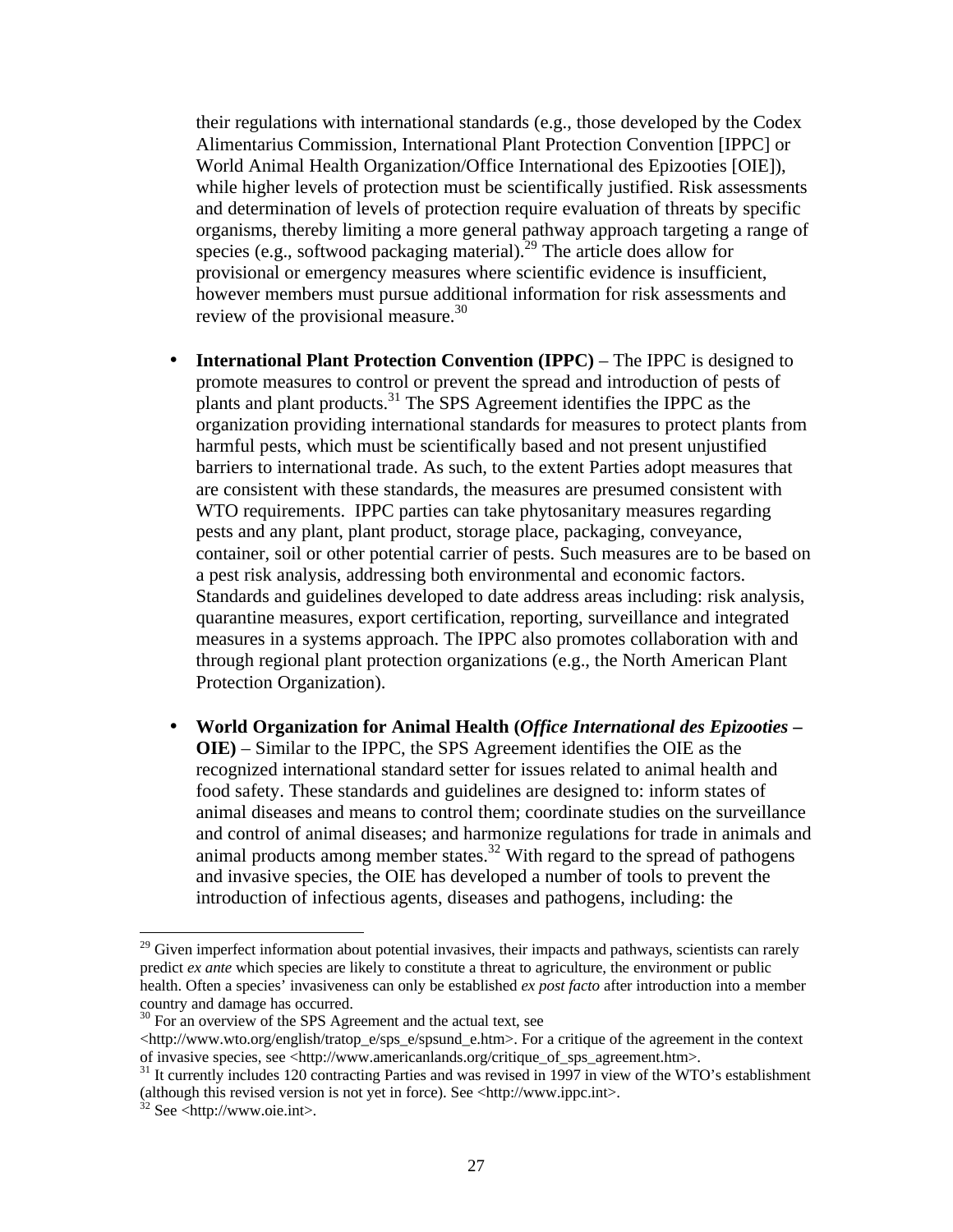International Animal Health Code, the International Aquatic Animal Health Code, the Manual of Standards for Diagnostic Tests and Vaccines, and the Diagnostic Manual for Aquatic Animal Diseases. The OIE also has working groups on biotechnology, informatics and epidemiology, veterinary drug registration and wildlife diseases.

• **Convention on Biological Diversity (CBD)** – The CBD includes invasive species as one of its cross-cutting themes under Article 8 (*In Situ* Conservation), which calls upon parties to prevent the introduction of, control or eradicate those alien species which threaten ecosystems, habitats or species.<sup>33</sup> Additionally, subsequent decisions of the CBD's Conference of the Parties (COP) have recommended development of national invasive species strategies and action plans, and consideration of invasive species within the CBD's major ecosystems types (i.e., forests, marine and coastal regions, inland waters, dry and sub-humid lands, and agricultural biodiversity). The most recent COP adopted, with some controversy, a set of guiding principles on the management of invasives, incorporating a precautionary approach to prevention, eradication and control efforts.<sup>34</sup> Future work is to identify gaps and inconsistencies in the international regulatory framework and to evaluate potential pathways for introduction. Additionally, the Cartagena Protocol on Biosafety was negotiated under the umbrella of the CBD and specifically addresses the safe international transfer of living modified organisms (LMOs).

### *1.3.4.2 Regional*

 $\overline{a}$ 

The US and Canada participate in a wide variety of bilateral and multilateral efforts to share information, conduct research and coordinate their efforts to reduce the threat of invasive species in areas such as agriculture (e.g., bovine, spongiform encephalopathy), shared boundary waters (e.g., ballast water management in the Great Lakes) and other mutual concerns (e.g., West Nile virus). APHIS and CFIA staff meet regularly to discuss these issues. The Canada-U.S. Consultative Committee on Agriculture, established in 1998, also discusses phytosanitary issues, albeit with primary intentions to strengthen trade relations. However, the U.S. and Canada have not developed a comprehensive strategy for joint prevention and management of invasive species. The U.S. and Mexico Consultative Committee on Agriculture, established in 2002, similarly discusses phytosanitary issues, but focuses on improving trade relations. Neither the U.S. and Mexico nor Canada and Mexico have developed a joint strategy for protection against invasive species.

<sup>33</sup> See <http://www.biodiv.org/programmes/cross-cutting/alien/>.

<sup>&</sup>lt;sup>34</sup> The guiding principles on alien invasive species include: the precautionary approach; a three-stage hierarchical approach (prevention, eradication, control); the ecosystem approach; the role of States; research and monitoring; education and public awareness; border control and quarantine measures; exchange of information; cooperation, including capacity building; intentional introduction; unintentional introductions; mitigation of impacts; eradication; containment; and control.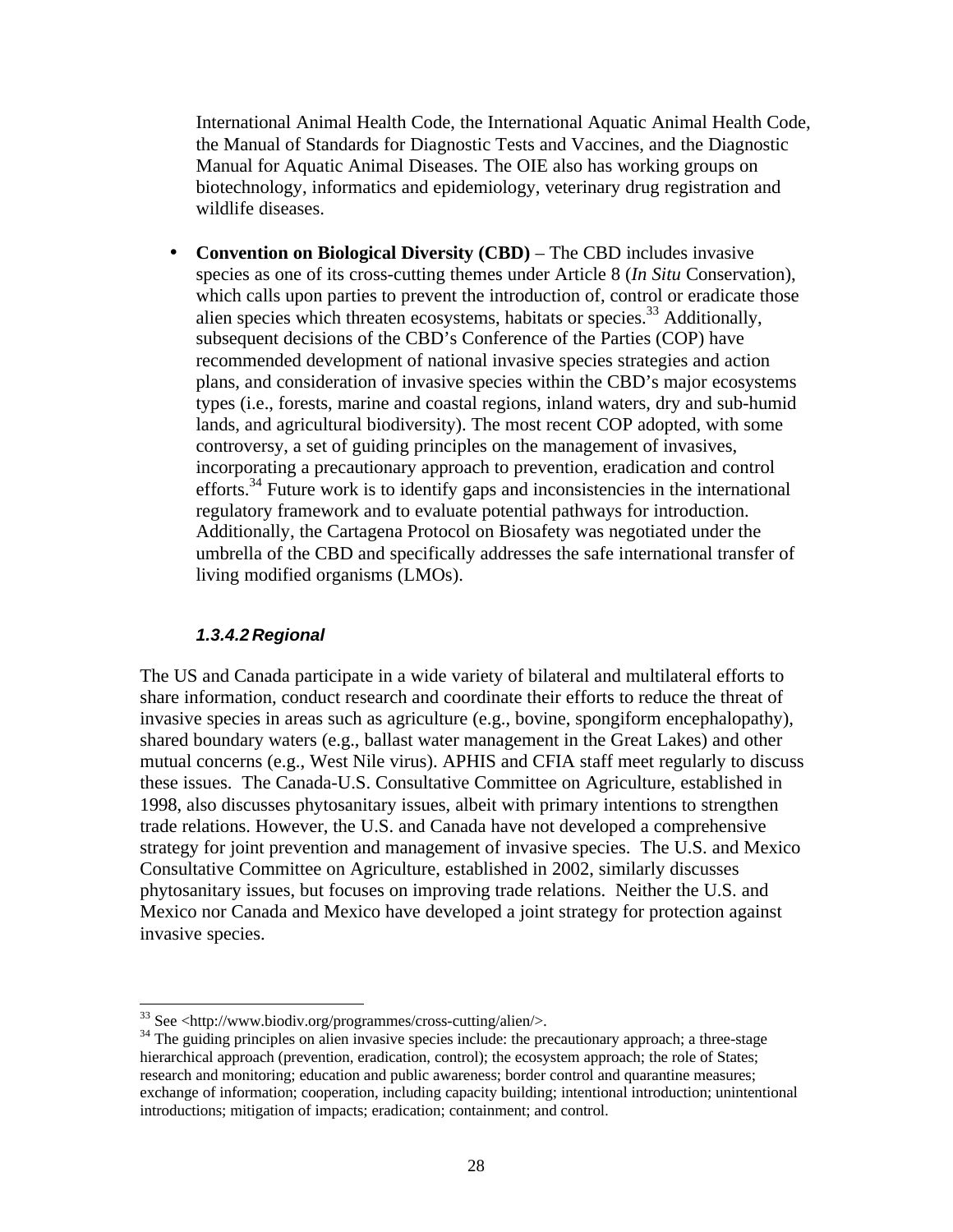Trilaterally, Canada, Mexico and the U.S. have also: signed a memorandum of understanding to establish a North American Animal Health Committee; worked on coordinating responses to particular threats, such as foot-and-mouth disease; and started developing a standard for treating solid wood packing materials (U.S. General Accounting Office 2002).

- **North American Free Trade Agreement (NAFTA)** Chapter 7 of NAFTA relates to agriculture and sanitary and phytosanitary measures and mirrors some of the provisions within the WTO's SPS Agreement regarding: the right to take sanitary measures to protect human, animal or plant life or health based on scientific principles and risk assessment; avoidance of discriminatory treatment and disguised obstacles to trade; equivalence of domestic standards and regulatory systems; and adaptation to regional conditions. Risk assessments are to be scientifically based considering relevant methodologies, inspection and production methods, and economic factors, and are to minimize negative trade effects. As with the SPS Agreement, a NAFTA country can adopt provisional measures based on available information with a view to conducting further assessments and reviewing the provisional measures. The agreement promotes the use of international standards, specifically recognizing the work of the OIE, IPPC and NAPPO, and establishes a Committee on Sanitary and Phytosanitary Measures.<sup>35</sup>
- **North American Agreement on Environmental Cooperation (NAAEC)** The NAAEC is the environmental side agreement that was negotiated by Canada, Mexico and the U.S. alongside NAFTA. Article 10.2(h) states that the CEC's Council can develop recommendations regarding alien species that may be harmful. To date the CEC has focused efforts on aquatic invasives by developing a project focusing on marine and aquatic ecosystems designed to:
	- o develop a North American Species Information Network and North American hub for the Global Invasive Species Program;
	- o create a regional directory of legal and institutional frameworks relevant to the prevention and control of invasive species;
	- o identify invasive species and pathways of particular concern and determine actions for state cooperation;
	- o develop and distribute tools for raising awareness and empowering policy makers, educators, the public and others; and
	- o identify tools to provide economic incentives to industries and private stakeholders for voluntary actions (CEC 2001: 46-8).
- **North American Plant Protection Organization (NAPPO)** NAPPO is one of the regional plant protection organizations under the IPPC and develops regional phytosanitary standards for implementation by Canada, Mexico and the U.S. through internal regulatory and legislative processes. <sup>36</sup> Particular areas of focus

 $\overline{a}$ <sup>35</sup> See NAFTA Articles 712-724, particularly Articles 712 (Basic Rights and Obligations), 713 (International Standards and Standardizing Organizations), 714 (Equivalence), 715 (Risk Assessment and

Appropriate Level of Protection) and 717 (Control, Inspection and Approval Procedures).

<sup>36</sup> See <http://www.nappo.org>.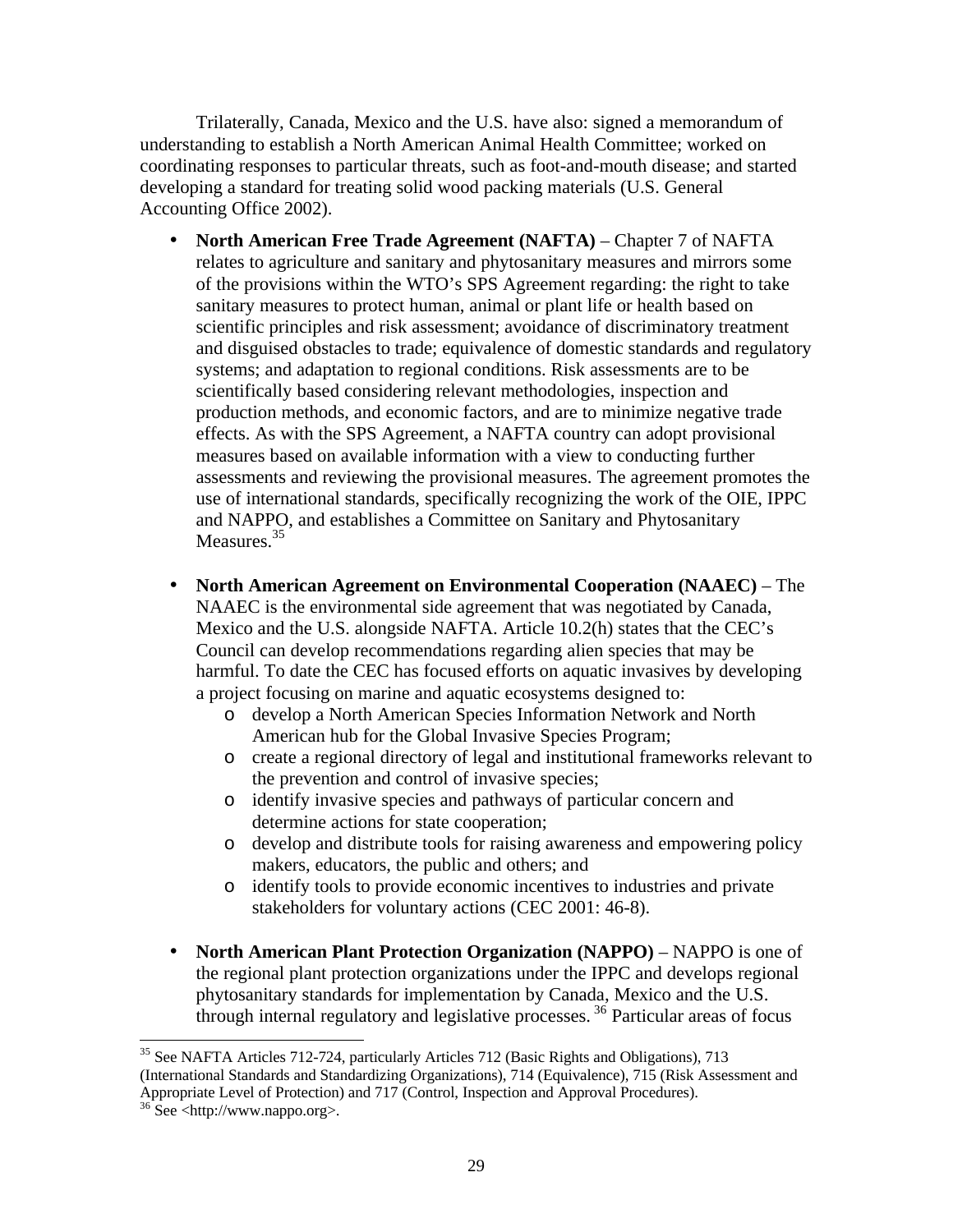include: plant quarantine, pest risk analysis and pest management techniques. NAPPO works on developing uniform accreditation and training programs to ensure that inspectors within the three countries have a similar technical basis. Additional project areas include: regional standards for phytosanitary measures; standardized procedures for particular pest problems; manuals and training procedures for inspectors; and technical information on survey, regulatory, and pest management procedures. NAPPO has a notification process where a member country notifies the others when an alien plant pest is identified within its borders. NAPPO countries are expected to consult with others in the region before adopting new or modified plant quarantine regulations. NAPPO is recognized within NAFTA as the organization responsible for developing North American phytosanitary standards.

• **IABIN Invasives Information Network**  $(I3N)^{37}$  – The I3N was designed to make country data available in an on-line searchable database, so that government agencies, scientists and land managers could have access to information on the invasiveness of particular species within other countries. A pilot project including thirteen countries was concluded in 2002 and provides initial summary data on invasive species within these countries.<sup>38</sup> A number of other projects are currently under development, including: an internet North American Invasive Species Information Hub; tools to search museum collections in Costa Rica, Mexico and the U.S.; and tools for plotting species distribution and predicting potential invasion sites.

# *2.0 Case Studies of North American Invasive Species*

## **2.1 Asian Long-horned Beetle**

<u>.</u>

Native to China and Korea, the Asian longhorned beetle (ALB), *Anoplophora glabripennis*, is a destructive wood-boring pest of maples and other hardwoods. The primary pathway for introductions of the ALB into new environments is solid wood packing material (SWPM), although plants, logs and lumber also transport the ALB  $(APHIS/PPQ ALB$  Factsheet Dec 2001).<sup>39</sup> Previously undetected in North America, this alien pest was discovered in the United States in New York in 1996, and in Canada in a warehouse in (Waterloo) Ontario in 1998 (Canadian Ministry of Natural Resources Forest Health Alert ALB).<sup>40</sup> Evidence of a possible infestation in Mexico was also

<sup>&</sup>lt;sup>37</sup> The Inter-American Biodiversity Information Network (IABIN) is an Internet-based forum for technical and scientific cooperation among Western Hemisphere countries to collect, share and use biodiversity information relevant to decision-making and education.

<sup>&</sup>lt;sup>38</sup> The thirteen countries involved in the pilot project include: Argentina, the Bahamas, Brazil, Chile, Dominican Republic, Ecuador, El Salvador, Guatemala, Jamaica, Mexico, Paraguay, Peru and the U.S. For more information on I3N see <http://www.iabin-us.org/projects/i3n/i3n\_project.html>.

<sup>39</sup> <http://www.aphis.usda.gov/ppq/emergencyprograms/longhorn/fact.html>

<sup>&</sup>lt;sup>40</sup> Canada's temperate climate is well suited for ALB. During harsh winters, larvae are well insulated within the wood. Following the discovery of the beetle at a Waterloo shipping company in June 1998, the CFIA conducted site inspections at seven other locations where portions of the original shipment were sent. All SWPMs at the shipment locations were destroyed or fumigated. MNR/CFS and the CFIA Forest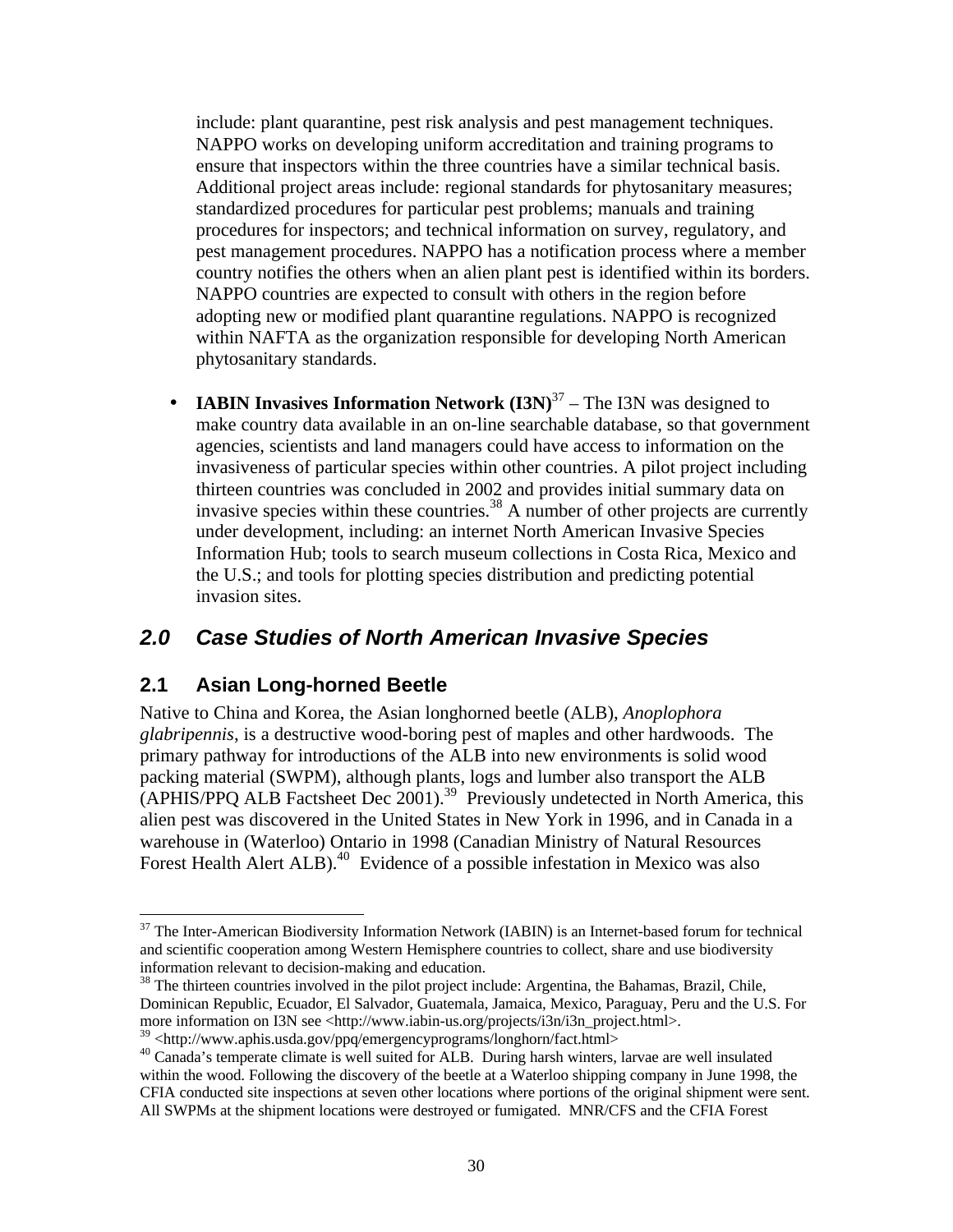found.<sup>41</sup> Since these initial introductions, the ALB has been confined in the U.S. to New York and Chicago, although it has been detected at over 25 warehouses in 14 states (USDA/APHIS Introductions and Warehouse Detections of ALB).<sup>42</sup> It has not spread beyond warehouses in Canada and has not been detected in Mexico.

### *2.1.1 Origin and Biology*

The ALB is found in four climatic zones in China, Japan, and Korea (GISD), indicating that it has broad habitat requirements. Extrapolating from its range in China, the ALB could become established in suitable areas of North America from southern Mexico to the Great Lakes (Haack et all. 1997).

While not unique, ALB habitats are unusual. Most temperate beetles inhabit recently dead or dying wood, but the ALB commonly infests living, healthy, and weakened trees.<sup>43</sup> The ALB attacks many different hardwood tree varieties including Norway, sugar, silver, and red maple, horse chestnut, poplar, willow, elm, and black locust, as well as various fruit tree varieties including cherry, plum, and pear (APHIS ALB Factsheet Jan  $2001$ ).<sup>44</sup> Areas that can harbor the ALB include urban (ornamentals), agricultural (windbreaks), rural (shelterbelts, hedgerows), and forests (plantation and natural) (Global Invasive Species Database Ecology of *Anoplophora glabripennis*).<sup>45</sup>

A single female can lay 80 or more eggs individually in the bark of the tree. As they mature, larva feed on the inner wood, chewing banana-shaped tunnels or "galleries" into the wood. These galleries interrupt the flow of water from the roots to the leaves, disrupting the vascillary system of the tree and causing its death (APHIS/PPQ ALB Factsheet Jan  $2001$ ).<sup>46</sup>

## *2.1.2 Pathway*

 $\overline{a}$ 

### *2.1.2.1 Solid Wood Packaging Pathway for ALB*

The USDA's Animal and Plant Health Inspection Service (APHIS) pest risk analysis indicates that the ALB "hitchhiked" to the U.S in SWPM, such as crates, dunnage, and pallets, from China. (APHIS Factsheet Dec 2001).<sup>47</sup> Experts estimate that the ALB might have arrived in New York as much as eight years earlier than when detected. Evidence of early beetle infestation is difficult to identify since ALB attack the smallest and youngest branches of the trees first. The Canadian Food Inspection Agency (CFIA) has determined that entry into Canada was likely via the same pathway (CFIA ALB Factsheet).<sup>48</sup> North American experts have determined that untreated solid wood packing, in particular, provides habitat for wood-boring beetles; synthetic or highly

Health Monitoring Partnership, Forest Health Alert ALB.

<sup>&</sup>lt;http://mnr.gov.on.ca/MNR/forests/foresthealth/beetle\_eng.htm/>

<sup>&</sup>lt;sup>41</sup> Damage likely caused by ALB has been detected in wooden packaging materials accompanying products from China. <http://www.fao.org/docrep/meeting/x7000e.htm/>

<sup>42</sup> <http://www.aphis.usda.gov/lpa/issues/alb/albmap.html/>

<sup>43</sup> <http://www.exoticforestpests.org/>

<sup>44</sup> <http://www.aphis.usda.gov/ppq/emergencyprograms/longhorn/fact.html>

 $45$  <http://www.issg.org/database/species/ecology.asp?si=111&fr=1&sts=/>

<sup>46</sup> <http://www.aphis.usda.gov/ppq/emergencyprograms/longhorn/fact.html>

<sup>47</sup> <http://www.aphis.usda.gov/ppq/emergencyprograms/longhorn/fact.html>

<sup>48</sup> <http://www.inspection.gc.ca/english/plaveg/protect/facren/longasia\_facrene.shtml>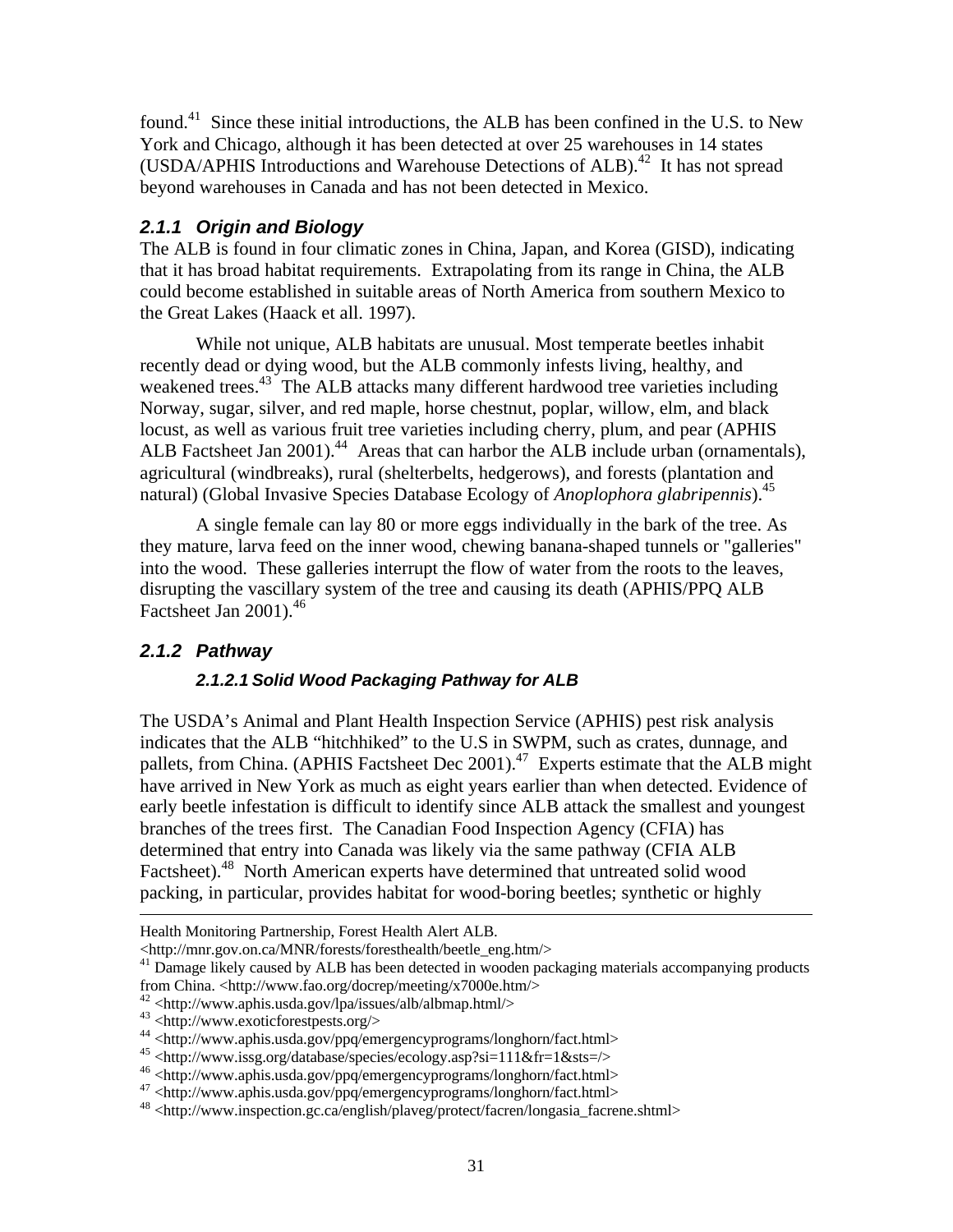processed wood materials are not able to harbor wood-boring pests (M. Hicks, Solid Wood Packing Materials, Trade Policy Coordinator).<sup>49</sup>

### *2.1.2.2Solid Wood Packaging Pathway Generally*

The SWPM material pathway poses considerable risk for introducing many alien forest pests into North America. In addition to ALB, three other wood-boring insects have been traced to importation of SWPM in the U.S. Between August 1995 and March 1998, 97 percent of pests intercepted by APHIS inspectors at U.S. ports and recognized as potential threats to forest resources of the U.S. were associated with SWPM (J. Pasek USDA APHIS, NAPPO PRA Symposium March  $2002$ <sup>50</sup> Port inspectors recorded 1,205 interceptions of live alien forest pests from SWPM in 1996-1998 (J. Pasek USDA APHIS, NAPPO PRA Symposium March 2002).<sup>51</sup> Other alien pests threaten Canadian forests, such as the Brown spruce longhorned beetle, which is determined to have entered Canada in SWPM in the late 1980s.

The volume and variety of shipments containing SWPM create significant obstacles to preventing introductions of invasives via SWPM. For example, about 100 20-40 ft long containers holding SWPM arrive daily at the port in Long Beach, CA, which receives over 50% of all shipments from China (University of Vermont ALB Site).<sup>52</sup> It is estimated that over one-half of the \$1.7 trillion worth of goods that entered or exited the United States in 1999 used some form of SWPM. Since 1991, the Canadian Forestry Inspection Agency (CFIA) has intercepted 47 quarantine pests from 26 countries in random inspections of wood packing arriving with a wide variety of imported cargos (CFIA Wood Packing Material Plant Health Requirements).<sup>53</sup> Over 250 different commodities, such as wire rope, machinery, and stone, are packaged in SWPM (APHIS SWPM from China Interim Rule and request for comments 9/18/98).<sup>54</sup>

Additionally, difficulties in identification, detection, and isolation virtually ensure that many potential invasives associated with SWPM escape detection at ports of entry. First, the presence of SWPM is generally not identified on a shipping manifest, making it difficult for port inspectors to select shipments for inspection. Second, the reuse, reconditioning, or use of foreign materials may conceal the country of origin of the wood – creating difficulties identifying if the SWPM originated in a country that harbors potential invasive species. Third, increasing use of containerized cargo has also made access for inspection more difficult – most imported freight is packed into standardized, boxcar-sized containers for ease of shipping and handling. Inspecting this freight requires costly unloading and reloading of the contents. Consequently, inspections tend to occur only when there is good reason to suspect illegal imports or contamination by potential invasives and only one to five percent of SWPM are inspected at the container tailgate. Finally, even when SWPM is known to have been used, the country of origin is clear, and SWPM is accessible, visual inspections of SWPM are labor intensive and

<sup>&</sup>lt;sup>49</sup> <http://www.fas.usda.gov/ffpd/wood-circulars/dec2000tp/solid\_wood.pdf>

<sup>50</sup> <http://www.nappo.org/PRA-Symposium/PDF-Final/Pasek.pdf>

<sup>51 &</sup>lt;http://www.nappo.org/PRA-Symposium/PDF-Final/Pasek.pdf>

 $52$  <http://www.uvm.edu/albeetle/>

<sup>53</sup> <http://www.inspection.gc.ca/english/plaveg/protect/dir/d-98-10e.shtml>

<sup>54</sup> <http://www.aphis.usda.gov/oa/chinaswp/hotbutton.html>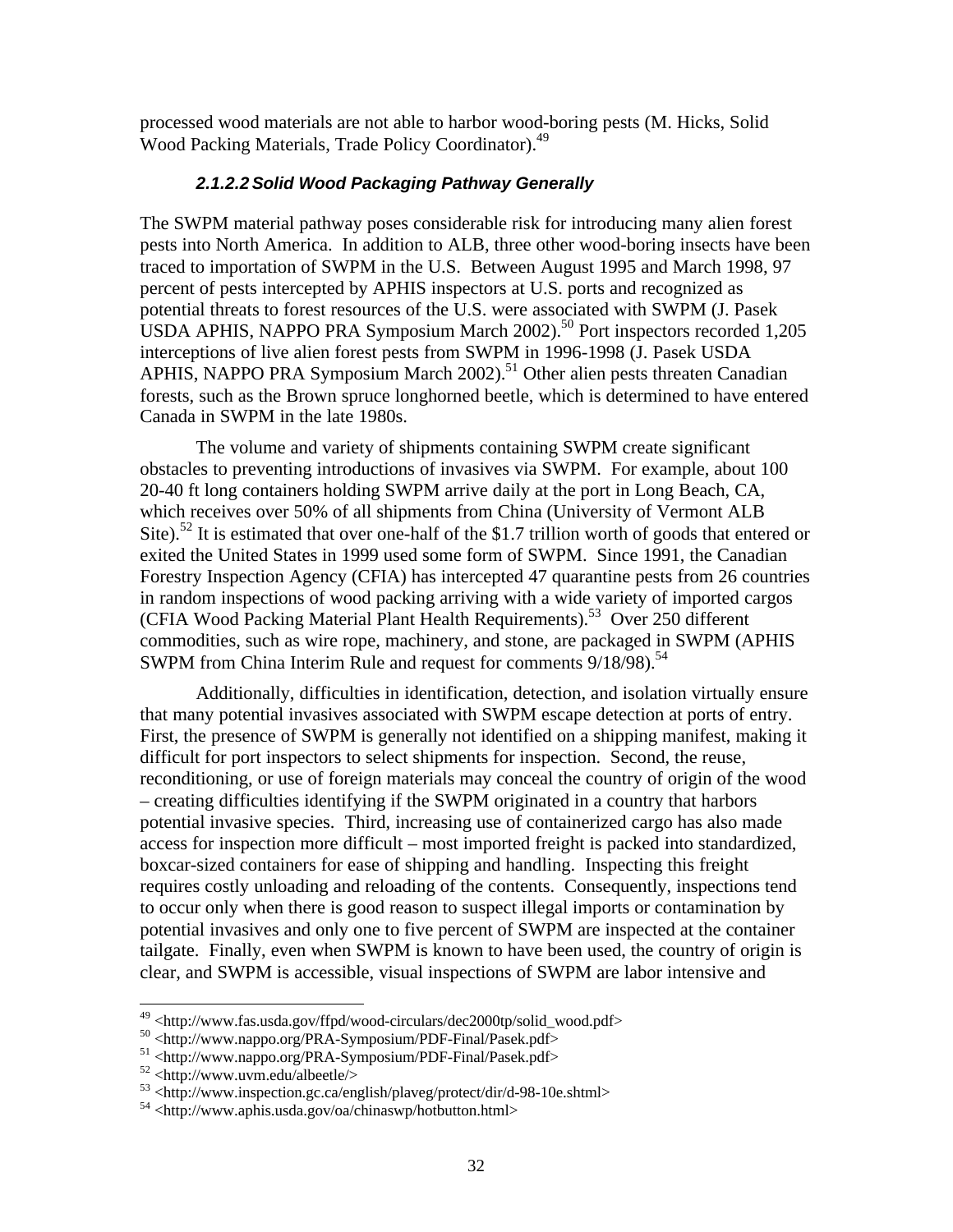inefficient at locating live pests (USDA Pest Risk Assessment for the Importation of Solid Wood Packing Materials into the United States, August 2000).<sup>55</sup>

## *2.1.3 Impacts*

According to APHIS, the ALB has the potential to cause more damage than Dutch elm disease, chestnut blight, and gypsy moths combined, destroying millions of acres of hardwoods (APHIS/PPQ ALB Factsheet Jan 2001).<sup>56</sup> Implications for forest biodiversity and economies of North American countries are significant:

- Damage to Forest Biodiversity: Currently the most effective method of eradicating ALB is to cut, chip, and burn infested trees, replacing them with nonhost species that alter the composition and age structure of forests.<sup>57</sup>
- Damage to Agriculture (Windbreaks): Destruction of trees surrounding farm fields increases soil erosion and increases vulnerably of crops to damage from wind, rain, and snow storms etc (Philadelphia Inquirer, "The Riddle of the Beetle" 11/04/2002).<sup>58</sup>
- Economic Damage: In the U.S., the ALB has the potential to damage numerous industries such as lumber, maple syrup, nursery, commercial fruit, and tourism, accumulating over \$41 billion in losses annually (APHIS ALB Factsheet Jan  $2001$ <sup>59</sup>. The environmental and economic impact in Canada is similarly significant. Canadian hardwood forests produce approximately \$11 billion in wood products annually. Maple trees (*Acer saccharum*), which are a preferred host of Asian Long-Horned Beetle, produce \$100 million worth of maple syrup annually. These resources are at risk if Asian Long-Horned Beetle becomes established in Canada (CFIA Regulations for SWPM D-98-10).<sup>60</sup> ALB infestation in Mexican forests could result in environmental and economic hardship.
- Tourism: To the extent forest biodiversity is impacted, tourism can be negatively affected, particularly in fall leaf-viewing areas, and areas with fruit-harvest associated tourism.

# *2.1.4 Legislative and Regulatory Context*

Generally, each of the three countries exempts from regulation wood imported from border states of the other two countries.<sup>61</sup> This exemption is based on an assumption that

<sup>55</sup> <http://www.aphis.usda.gov/ppq/pra/swpm/>

<sup>56</sup> <http://www.aphis.usda.gov/ppq/emergencyprograms/longhorn/fact.html>

 $57$  <http://www.exoticforestpests.org/>

<sup>58</sup> <http://www.philly.com/mld/inquirer/4437861.htm>

<sup>59 &</sup>lt;http://www.aphis.usda.gov/ppq/emergencyprograms/longhorn/fact.html>

 $^{60}$  <http://www.inspection.gc.ca/english/plaveg/protect/dir/d-98-10e.shtml/>

<sup>&</sup>lt;sup>61</sup> These countries exempt each other from the "bark-free, pest-free" requirements - these imports are still subject to inspection, however.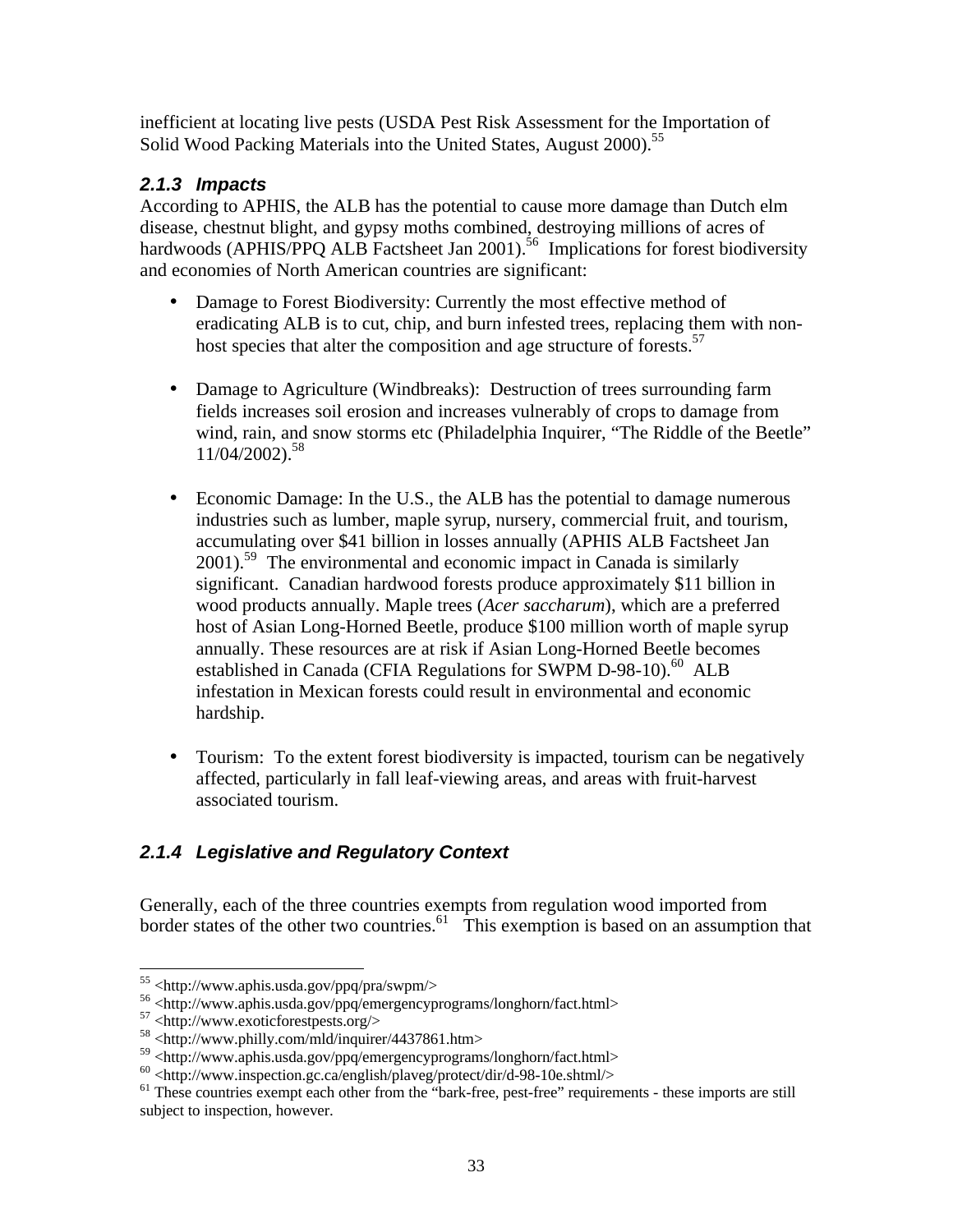wood insects in the border states are indigenous to the adjacent North American country or will naturally migrate to that country. This assumption for the U.S. was undermined by a pest risk assessment performed by the Forest Service in 1998, which indicated that several potential pest species with moderate to high risk to U.S. tree resources occur in the bordering states of Mexico but are not present in the U.S. (Tkacz et al. 1998).<sup>62</sup> A 1999 APHIS proposal to impose restrictions on SWPM from all states in Mexico has not been implemented, however.

All three countries require that SWPM and other unmanufactured wood articles be free of bark and live plant pests.<sup>63</sup> If bark is present, the SWPM must be fumigated with methyl bromide, heat treated, kiln dried, or returned before entry.<sup>64</sup> Implementation of the requirement relies on self-declaration of importers. This requirement, unfortunately, is likely inadequate to address pest concerns. In 1999, it was determined that removal of bark was an insufficient measure to ensure against the presence of forest pests. <sup>65</sup> In response to this finding, the U.S. initiated a rulemaking process to amend its regulations.

In response to the more specific threat posed by ALB, APHIS, in 1998, published an interim rule that requires all SWPM from China, including Hong Kong, be heat treated, treated with preservatives, or fumigated prior to arrival in the United States.<sup>66</sup>

The Canadian Food Inspection Agency adopted a similar regulatory directive in 1999, requiring heat or chemical treatment of all solid wood cargo crating from China.<sup>67</sup>

In response to detection of the ALB in the U.S., Canada, Mexico, and the U.S. agreed, in late 1998 and under the auspices of NAPPO, on the elements of a common standard to address risks associated with SWPM. This regional standard has been superceded by an international standard developed and adopted in March 2002 under the auspices of the IPPC. This "pathway" approach for a standard is a departure from the IPPC's usual pest- or country-specific approach. Similar to existing U.S. and Canadian regulations imposed on imports from China and Hong Kong, the standard calls for one of two treatments of SWPM: heating treatment and fumigation using methyl bromide.

 $62$  Tkacz, B. M., H.H. Burdsall, Jr., et al. 1998. Pest Risk Assessment of the Importation into the United States of Unprocessed Pinus and Abies logs from Mexico.USDA - FS - FPL - GTR - 104, viii-116 pp. <sup>63</sup> The U.S. began to regulate importations of logs, lumber, other unmanufactured wood articles, and

SWPM in 1995, in response to pest-related risks posed by foreign raw wood. This regulation requires that SWPM imported with nonwood commodities from anywhere in the world except Canada, China, and the border states of Mexico be 100 percent free of bark and be free from live plant pests.

 $64$  <http://nappo.org/>

<sup>&</sup>lt;sup>65</sup> An assessment performed by the U.S. determined that deep wood-boring plant pests and other types of exotic plant pests, such as pathogenic fungi, can remain even after removal of the bark <sup>66</sup> 7 C.F.R. § 319.40.

 $67$  <http://www.inspection.gc.ca/english/plaveg/protect/dir/d-98-10e.shtml/> D-98-10 requires that all shipments containing solid wood crating must be accompanied by an official certificate from Chinese authorities confirming that it has been heat or chemically treated.

These regulations are for all non-manufactured wood dunnage, crating and other wood materials used for or with shipping originating in China and HKSAR. D-98-08 (Plant Health and Production Division Directive on Import Requirements for Wood Dunnage, Pallets, Crating or Other Wood Packaging Materials) remains in effect for all other countries of origin. All manufactured wood used as dunnage, pallets, crating or other packaging materials, as well as wood particles such as sawdust or wood shavings, used as packaging materials, are exempt.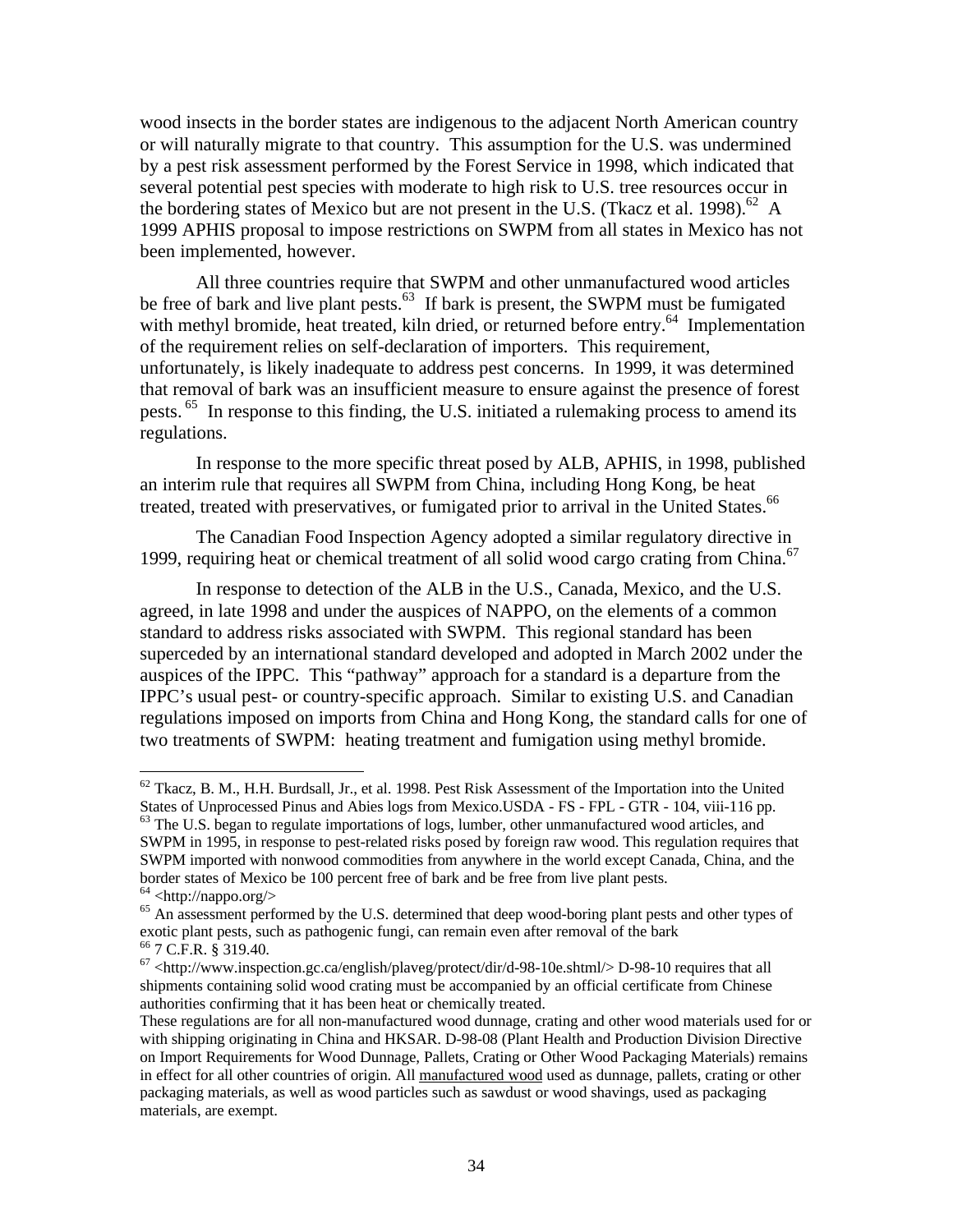Parties to the IPPC are urged to accept SWPM that has undergone one of the two treatments "without further requirements except where interception and/or [risk assessment] show that specific quarantine pests associated with certain types of wood packaging…from specific sources require more rigorous measures." As one expert notes, this appeal appears to thrust countries back into regulating SWPM piecemeal, and by labor-intensive inspections, instead of as a pathway. Additionally, the standard exempts from regulation certain types of wood packaging that may pose pest threats, including loose wood packing such as sawdust and shavings, and raw wood cut into thin pieces.

Building on the rulemaking process initiated in 1999, APHIS has drafted new regulations to implement the standard and is proceeding with development of an environmental impact statement, in which alternatives under consideration range from no action to requiring the use of alternative materials<sup>68</sup> Canada and Mexico are also proceeding to implement the new standard.

The US and Canada participate in a wide variety of bilateral and multilateral efforts to share information, conduct research, and coordinate their efforts to reduce the threat of invasive species. APHIS and CFIA staff meet regularly to discuss these issues. The Canada-U.S. Consultative Committee on Agriculture, established in 1998, also discusses phytosanitary issues, albeit with primary intentions to strengthen trade relations. However, the U.S. and Canada have not developed a comprehensive strategy for joint prevention and management of invasive species. The U.S. and Mexico Consultative Committee on Agriculture, established in 2002, similarly discusses phytosanitary issues with a focus on improving trade relations.<sup>69</sup> Neither the U.S. and Mexico nor Canada and Mexico have developed a joint strategy for protection against invasive species.

Regulations adopted by the U.S. and Canada toward China and Hong Kong and advanced by the IPPC international standard, that all unmanufactured wood be heat treated or fumigated, have greatly reduced, and will likely continue to reduce, introduction of wood pests to North America. However, they have been the subject of much criticism as well. Most significantly, their dependence on methyl bromide raises health and environment concerns. Methyl bromide is categorized as an extremely acute toxic by the U.S. EPA.<sup>70</sup> Moreover, it significantly contributes to depletion of the ozone layer. The 149 member nations to the Montreal Protocol agreed to ban methyl bromide in industrialized countries by 2005 and in developing countries by 2010, but made an exception for its use as a phytosanitary measure.<sup>71</sup> Experts familiar with negotiations that produced this exception say it was agreed to based on the mistaken belief that use of methyl bromide for phytosanitary purposes would be limited relative to its other uses.

Additionally, the failure to require use of alternatives to SWPM leaves doubts that efforts to prevent introduction of ALB will succeed. Critics of the regulations note that determining the origin and history of most SWPM in use is impossible given that it is

<sup>&</sup>lt;sup>68</sup> The Phytosanitary Standards are contained in the International Plant Protection Convention's IPPC "Guidelines for Regulating Wood Packaging Material in International Trade".

<sup>&</sup>lt;sup>69</sup> Consultative Committee on Agriculture Action Plan, Terms of Reference

<sup>&</sup>lt;http://www.iir.gov.ab.ca/trade/media/CCA\_terms\_reference.pdf>

<sup>70</sup> EPA Hazard Summary Methyl Bromide <http://www.epa.gov/ttnatw01/hlthef/methylbr.html>

<sup>71</sup> Faith Campbell, personal communication with Anne Perrault, 2/7/03.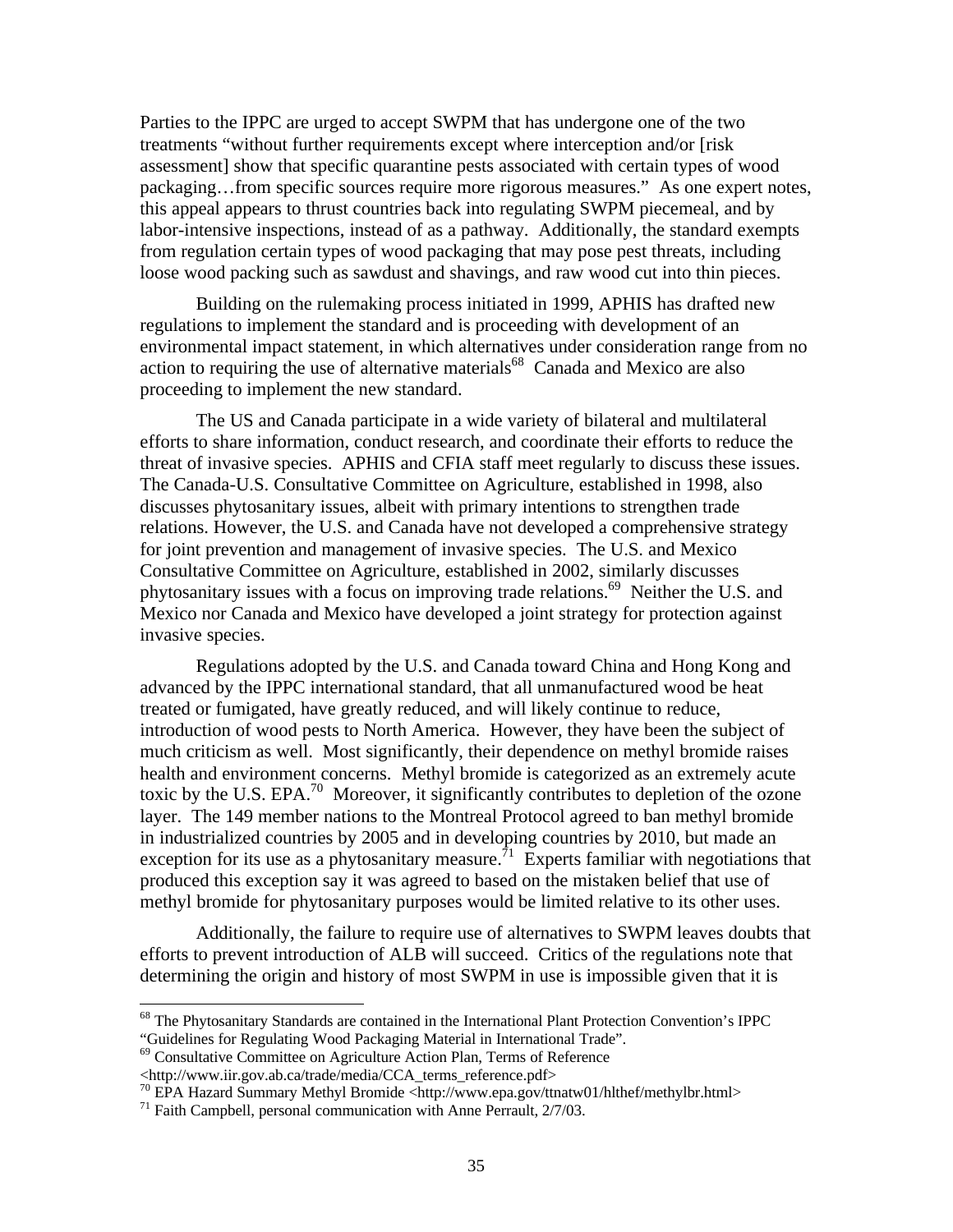exchanged among shippers, importers and exporters and its origin sometimes falsified. Additionally, inspectors have reported finding pests on SWPM that meet regulations, indicating that the requirements do not ensure the absence of invasives.<sup>72</sup>

# *2.1.5 Levels of Trade*

In recent years, increased international trade has resulted in a corresponding increase in the amount of untreated solid wood packing materials entering North America. In the last 15 years, North American countries have broadened their trade partners, especially with the Pacific Rim and Asia. Trade with China has increased tremendously to \$62 billion annually, which is up from \$5 billion in 1985. As a result, the volume of pallets and crates passing through ports of entry has grown exponentially.

# *2.1.6 Recommendations*

- Require the use of materials other than wood to reduce the threat of introductions, reduce threats posed by use of methyl bromide, and minimize the need for inspections. Experience indicates that wood is much more likely than synthetic materials, such as plastic, to harbor invasive species. Experience also reflects that capacity to inspect solid wood packing materials is very limited; it is impossible to inspect all or even more than a slight percentage of goods or shipments of goods. Moreover, inspections often fail to detect eggs or pre-adult life stages. Requiring use of alternative materials will significantly reduce risk of introduction of invasive species, while reducing harm posed by methyl bromide.
- Ensure that those responsible for developing and using solid wood packing materials are motivated to reduce risks they pose of introduction of invasive alien species. Since the capacity to prevent introductions of invasive species is so limited, it is essential to encourage proactive measures to reduce risks. One option is to consider user fees tied to risk (see Perrault and Carroll, 2002).
- Adopt existing international standard for solid wood packing, but simultaneously provide deadline by which time all goods coming into N. America must be in packaging made from other than solid wood, including fiber board, plastic, metal, etc.
- Recognize and regulate all sources of wood pests, including those associated with wood chips, logs and lumber etc.
- Recognize and respond to costs associated with use of solid wood packing. Evidence indicates that we are paying a significant price for convenience of solid wood packing. A more cost effective and useful approach would be use of plastic crates.

<sup>-</sup> $72$  For example, at the NAPPO Forestry Panel meeting in April 2000 Canada expressed concern that more than 30 incidents of methyl bromide treated shipments from China were found to contain live insects.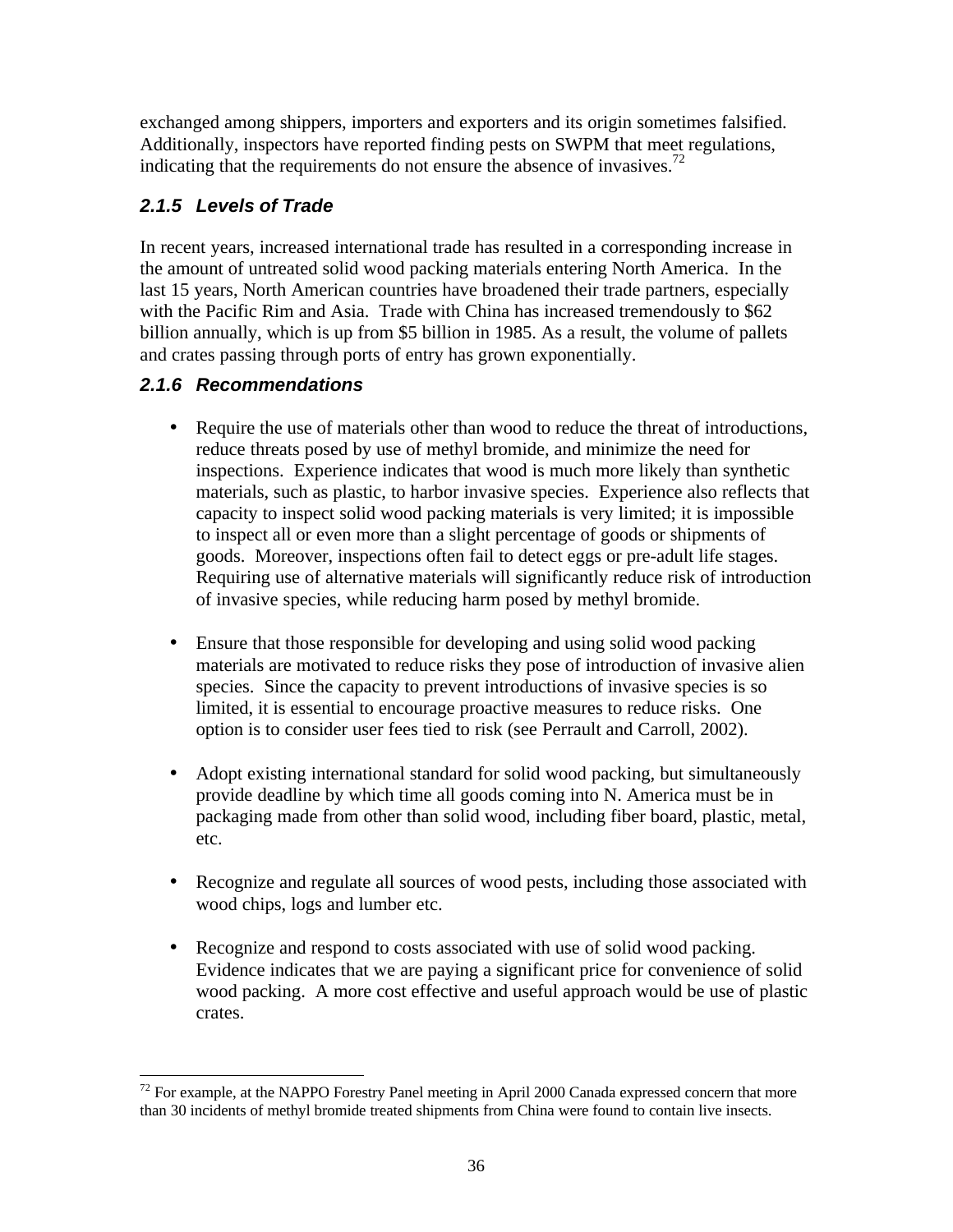### **2.2 Plum Pox Virus**

Plum pox virus (PPV), also known as sharka, is the collective name for a group of devastating viral diseases of stone fruits (*Prunus* species) including peaches, apricots, plums, nectarines, almonds and cherries.<sup>73</sup> The disease significantly limits stone fruit production in most areas where it has become established, including large parts of Europe, the Mediterranean, the Middle East (Egypt and Syria), India and Chile (APHIS PPV Factsheet).<sup>74</sup>

In North America it was first detected in Pennsylvania in 1998, where it most likely was introduced through infected propagation material, although the specific pathway and country of origin are unknown (APHIS PPQ Factsheet).<sup>75</sup> It was detected in Ontario, Canada in 2000, and has not been detected in Mexico.<sup>76</sup> Currently, it has been contained in the U.S. and Canada.

### *2.2.1 Origin & Biology*

PPV has been a well-known pathogen of stone fruits for over sixty years in Europe where it is considered to be one of the most important diseases limiting production (Gidlow, F. et al. 2000).<sup>77</sup> Four major strains of PPV occur, but only one – PPV-D – has been established in North America.<sup>78</sup> The virus interferes with normal plant functions, resulting in disease symptoms that are frequently very diagnostic and easily recognized. These symptoms include irregular depressions and chlorotic or yellow ring spots on fruits and chlorotic vein clearing or ringspots on leaves. The fruit is also fibrous and lacking in flavor, and may drop prematurely causing total crop loss. Unfortunately, many trees fail to show symptoms for the first few years following the initial infection of the tree. The lack of symptoms cannot be relied upon as proof that a plant does not have the disease (Gidlow, F. et al.  $2000$ ).<sup>79</sup>

PPV was first identified in the Western Hemisphere in 1992, in the stone fruits of Chile (Penn State PPV Factsheet).<sup>80</sup> Testing for stone fruit viruses in the U.S. and Canada did not include tests for PPV until after it was detected in the U.S. in 1999 (Penn State PPV Factsheet).<sup>81</sup> It undoubtedly was introduced in the U.S. and Canada several years before it was detected.

### *2.2.2 Pathway*

 $\overline{a}$ 

The specific pathway and country of origin from which PPV spread into N. America are still unknown at this time. However, it was almost certainly brought into N. America by

 $<sup>73</sup>$  Plant viruses are named according to the plant host in which they are first identified, hence the name</sup> plum pox virus or PPV. The name, however, does not indicate its complete plant host range.

 $4$  <http://www.aphis.usda.gov/ppq/plumpox/plumpoxfs.pdf>

 $^{75}$  <http://www.aphis.usda.gov/ppq/ep/plumpox/background.html>

<sup>76</sup> Personal communication of Mario Fuenteraya (Sagarpa) with Morgan Bennett, 2/18/03.

<sup>77</sup> Pennsylvania State Dept of Plant Pathology <http://pubs.cas.psu.edu/FreePubs/pdfs/ul204.pdf>

<sup>78</sup> Authorities in the U.S. and Canada are concerned about the possible introduction of the M strain from France and possibly elsewhere in Europe (impact to wild cherry).

<sup>&</sup>lt;sup>79</sup> Pennsylvania State Dept of Plant Pathology <http://pubs.cas.psu.edu/FreePubs/pdfs/ul204.pdf>

<sup>80</sup> <http://sharka.cas.psu.edu/review\_update.htm/>

<sup>81</sup> <http://sharka.cas.psu.edu/review\_update.htm/>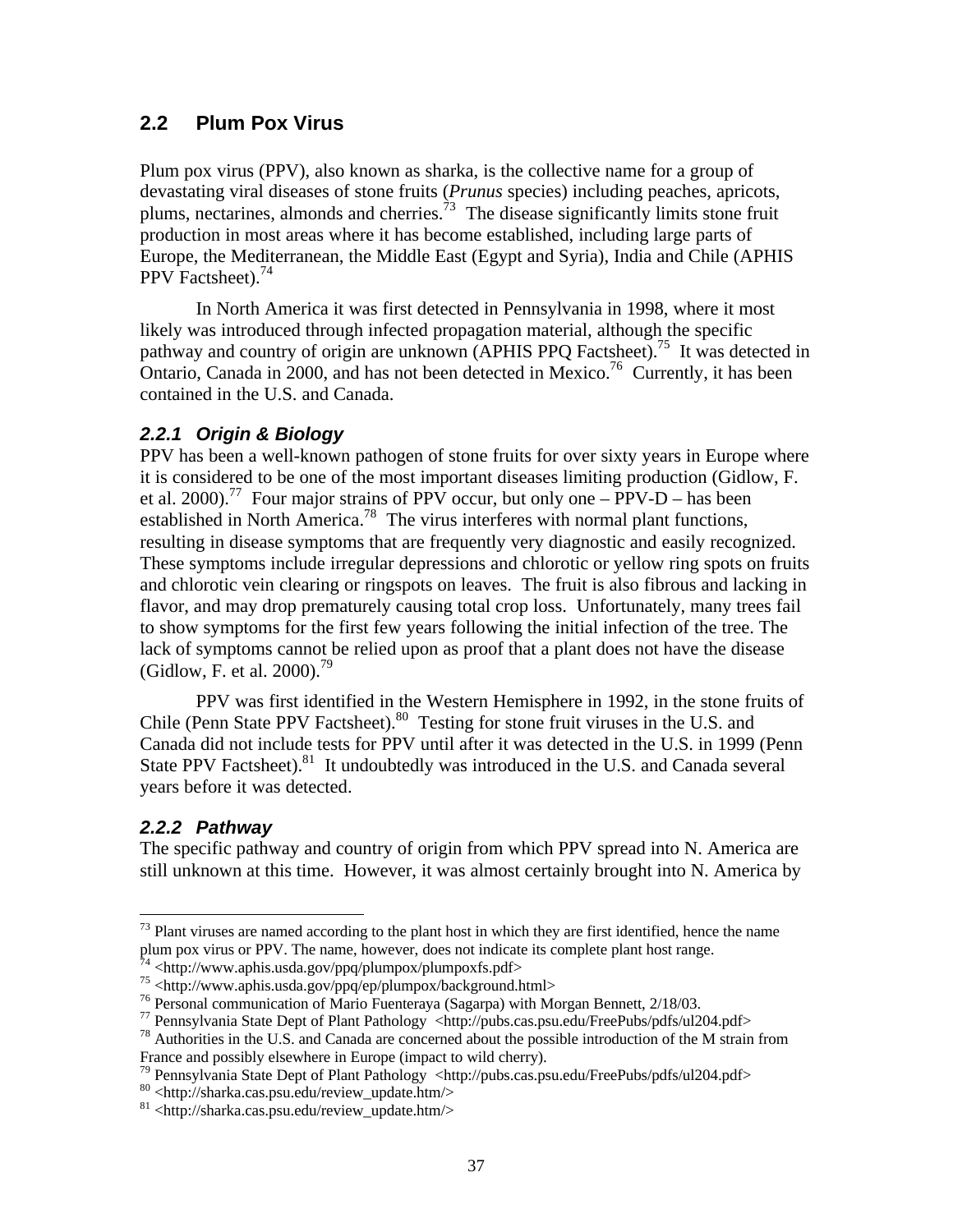humans through infected propagation material (APHIS PPV Background).<sup>82</sup> Experts have identified with certainty only two types of vectors of plum pox virus: aphids and humans (Penn State PPV Factsheet Feb 2001).<sup>83</sup> Winged aphids that feed on plants by sucking cell sap are the only natural means of PPV transmission within an orchard and are responsible for the short range proliferation of PPV from tree to tree or to nearby orchards. However, aphids can transmit the virus for only a short time after acquiring it, varying from minutes to hours, and an aphid loses the ability to spread the virus after it probes a plant that is not a PPV host. Human-mediated transport of PPV-infected nursery stock, propagative materials, or, possibly, commercial fruit, is the only possible way PPV could have bypassed natural barriers such as mountain ranges, forests or oceans to spread through Europe and to establish in North America.<sup>84</sup>

### **Additional threats posed by nursery stock pathway**

It has been estimated that since the late 1800s in the U.S., more than a half dozen of the most damaging forest pests have been introduced on imported nursery stock, including chestnut blight, white pine blister rust, balsam woolly adelgid, beech scale, dogwood anthracnose, Port-Orford-cedar root disease, and probably butternut canker.<sup>85</sup> Nursery stock-mediated invasives such as the Glassy-winged sharpshooter, (*Homalodisca coagulate*), significantly impact crops and forests of Mexico and the U.S. Canada faces similar threats, including those posed by the Hemlock Woolly Adelgid (*Adelges tsugae*), Oak Wilt (*Ceratocystis fagacearum*)*,* Bacterial Canker of Poplar, and Sudden Oak Death *(Phytophthora ramorum*)*,* all on Canada's "ten least wanted" forest pests list*. 86*

### *2.2.3 Impacts*

Establishment of PPV can result in the following significant impacts:

- Economic: PPV causes fruit to be unmarketable and decreases the yields of PPVinfected trees.
- Economic/Environmental: Eradication requires that all infected trees be destroyed. Any single PPV-infected stone fruit tree remaining in the area will act as a virus reservoir for future aphid spread to additional trees. Unless every infected tree is eliminated immediately upon discovery, PPV epidemics can reoccur within a few years (Penn State PPV Factsheet).<sup>87</sup>
- Biological: The presence of PPV can enhance the effects of other endemic viruses infecting various *Prunus* species, such as prune dwarf virus, *Prunus* necrotic

 $\overline{a}$ <sup>82</sup> <http://www.aphis.usda.gov/ppq/ep/plumpox/background.html>

<sup>&</sup>lt;sup>83</sup> Evidence of seed transmission exists, but is highly questionable and needs to be verified. <http://sharka.cas.psu.edu/review\_update.htm/>

<sup>&</sup>lt;sup>84</sup> Research this past year by Gerard Labonne and Jean-Bernard Quiot in France provides evidence for a potential role of fruit in PPV spread. Whether this type of transmission plays a major role in PPV spread over long distances by transport or imports of infected fruits is not known at this time. However, the possibility and the danger clearly exist. <http://sharka.cas.psu.edu/review\_update.htm/>

<sup>&</sup>lt;sup>85</sup> American Lands Alliance, <http://www.americanlands.org/plants\_as\_vectors.htm/>

<sup>86</sup> <http://www.inspection.gc.ca/english/plaveg/for/images/leaste.pdf>

<sup>87</sup> <http://sharka.cas.psu.edu/review\_update.htm/>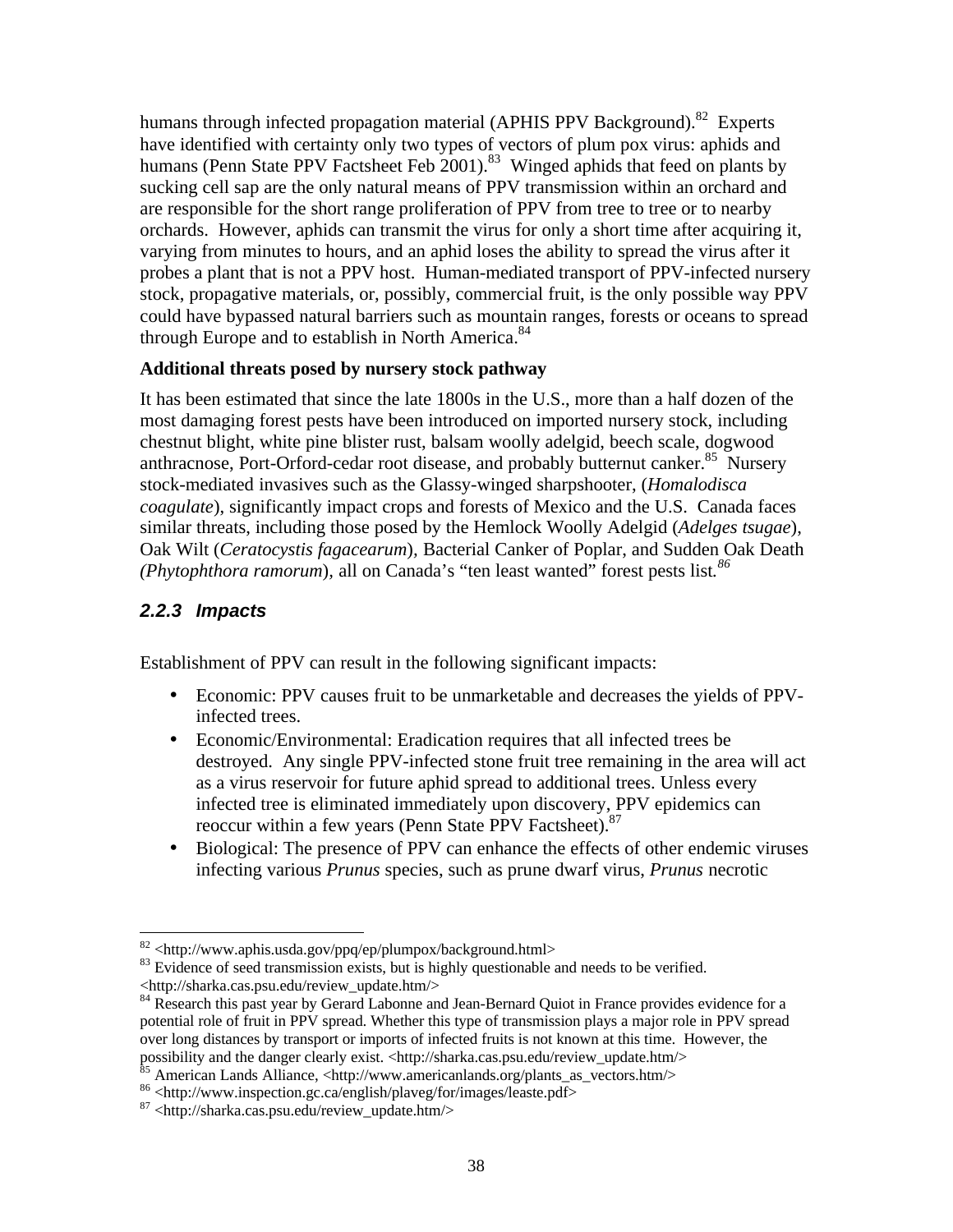ringspot virus, and apple chlorotic leaf spot virus (APHIS Emergency Program  $PPV$ ).  $88$ 

The impact of PPV in North America, however, has, thus far, been limited. The U.S. and Canada have addressed PPV infections by quarantining infected areas, eliminating infected trees, and increasing border inspections of nursery stock in an attempt to prevent future introductions. When PPV was detected in Pennsylvania in 1999, the Pennsylvania Department of Agriculture (PDA) prohibited movement of stone fruit seedlings and budwood out of infected areas (two townships) and orchards containing infected trees were destroyed and burned (almost 900 acres). In 2000, a national survey supported in part by USDA-APHIS and conducted by several states (mostly CA, GA, OR, SC and WA) failed to detect PPV in other major stone fruit growing regions of the US (APHIS Emergency Program PPV).<sup>89</sup>

PPV was first detected in Canada as a result of a PPV outbreak throughout Ontario. Budwood from PPV-infected cling peach cultivars had been selected by an Ontario nursery for seedling production and the resulting infected seedlings were shipped to several locations throughout Ontario, over a distance of 250 km. How PPV entered Canada and where it originated is also unknown. Currently, Canadian growers and government regulatory agencies are working to eradicate PPV from Canada. Over 13,000 PPV-infected fruit trees have been removed from all infected sites, and quarantine zones and buffer zones around infected areas have been established (CFIA PPV Factsheet). $90$ 

### *2.2.4 Legislative and Regulatory Content*

### *2.2.4.1 Canada*

The Plant Protection Act is the primary law governing import of plants into Canada.<sup>91</sup> The Act details that imported items are subject to inspection and regulation. After PPV was detected in the U.S., the CFIA suspended importation of *Prunus* plant materials from the U.S.<sup>92</sup> Additionally, all *Prunus* material (including nursery trees, scionwood and rootstock) imported from Pennsylvania in the preceding three years were placed under quarantine and further surveys were conducted. Despite these efforts, PPV was confirmed in Canada in June of  $2000<sup>93</sup>$  The CFIA initiated a PPV Emergency Program to determine the extent of the infection and take action to control its spread.

Canada has designated PPV a "quarantine pest".<sup>94</sup> Under the general import requirements for plants and plant parts for planting from all countries, shipments of plants

 $\overline{a}$ <sup>88</sup> <http://www.aphis.usda.gov/ppq/ep/plumpox/faq.html/>

<sup>89 &</sup>lt;http://www.aphis.usda.gov/ppq/ep/plumpox/index.html>

<sup>90</sup> <http://www.inspection.gc.ca/english/plaveg/hort/ppv/infoe.shtml>

<sup>&</sup>lt;sup>91</sup> It is intended to "to prevent the importation, exportation and spread of pests injurious to plants and to provide for their control and eradication and for the certification of plants and other things."

 $\mu^2$  <http://inspection.gc.ca/english/corpaffr/newcom/1999/19991122e.shtml/>

 $^{93}$  <http://inspection.gc.ca/english/corpaffr/newcom/2000/20000623e.shtml/>

<sup>&</sup>lt;sup>94</sup> Canada adopted IPPC definition of quarantine pest – "A pest of potential economic importance to the area endangered thereby and not yet present there, or present but not widely distributed and being officially controlled." (FAO, 1990; revised FAO, 1995; IPPC 1997)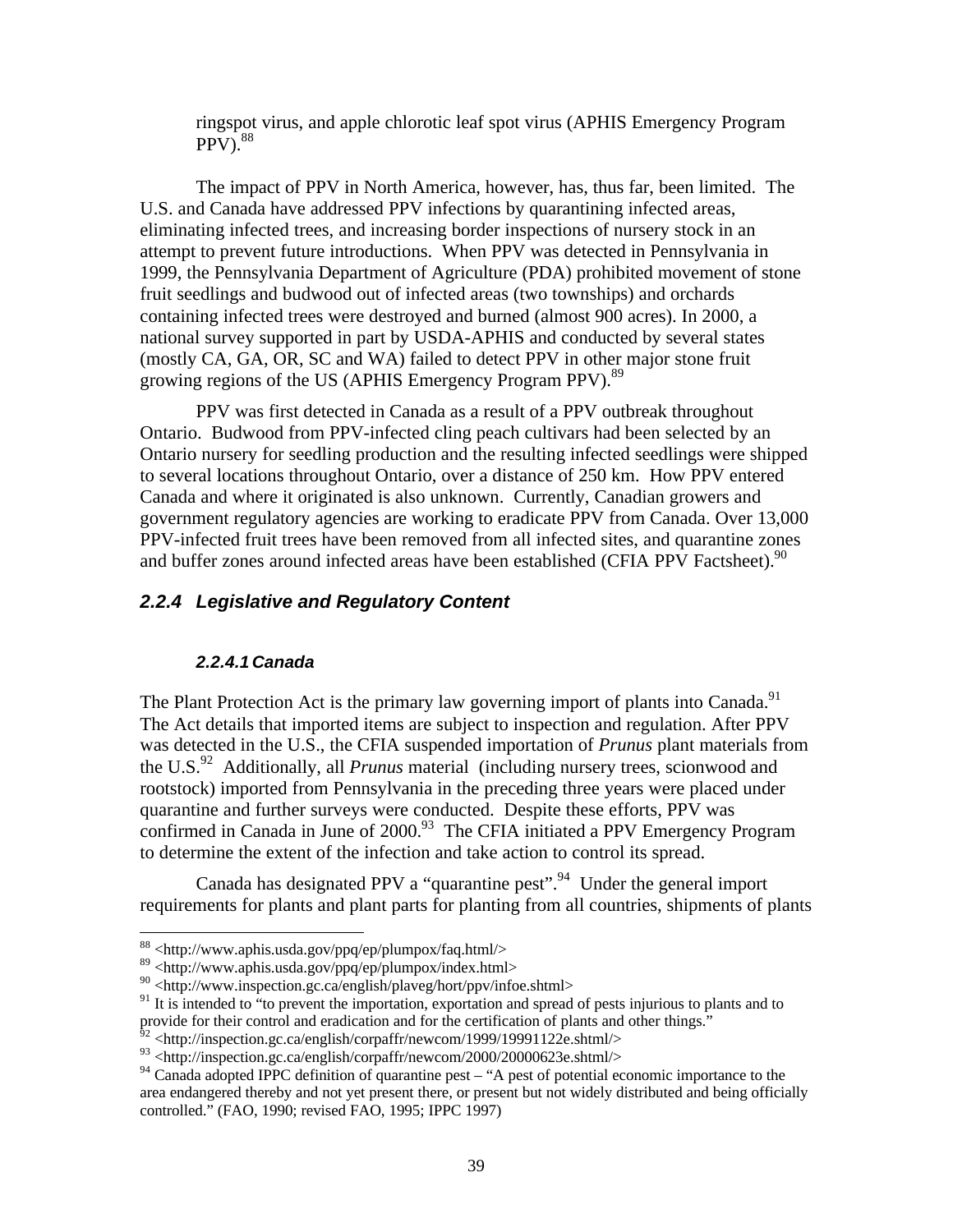to Canada must be free of quarantine pests. <sup>95</sup> Several commodities, including fresh fruit and cut flowers, are exempted from quarantine pest regulation. Greenhouse plants from the United States (US) imported under the Greenhouse Certification Program by a designated facility are covered under a separate regulation.<sup>96</sup> Additionally, Canada implemented a regulation specific to PPV, prohibiting *Prunus* branches for decorative purposes from Countries where PPV is established.<sup>97</sup>

### *2.2.4.2 Mexico*

Mexico has implemented a law to prevent introduction of viruses that affect plants and to harmonize its efforts with international phytosanitary standards. Basically, if a pest risk assessment indicates that a good is "low" risk, the good is visually inspected only. If the good is deemed "high" risk, it is subject to mitigation measures.<sup>98</sup> Regulations exist for specific items, including nursery stock, fruits and cut flowers. To be imported into Mexico, certain plants from the U.S. must be free of viruses, including plum pox virus.<sup>99</sup> Other regulations describe phytosanitary measures to be taken if plum pox is established in Mexico.<sup>100</sup>

#### *2.2.4.3 U.S.*

The Plant Protection Act is the basic law governing import of plant products into the U.S.<sup>101</sup> Following the identification of PPV-D in Pennsylvania, APHIS worked with state agencies to eradicate PPV-infected trees and implement quarantine measures for the area.<sup>102</sup> In March of 2000, the Plum Pox Emergency Program was established to coordinate a response to PPV entry into the US and conduct a national search for PPV.

National regulations restricting import of certain plant materials were amended to restrict importation of certain *Prunus* plants and plant parts.<sup>103</sup> Restricted plant materials

 $1027$  T CFR 301.74

<u>.</u>

<sup>95</sup> CFIA. Plant Protection Import Requirements for Rooted, or Unrooted Plants, Plant Parts, and Plants *In Vitro* for Planting. Available at www.inspection.gc.ca/english/plaveg/protect/dir/directe.shtml . The CFIA is moving to prior approval for all off-continent material in the future.

<sup>&</sup>lt;sup>96</sup> D-99-07. Interim Policy for Importation from the United States and Domestic Movement of Plum Pox Virus (PPV) susceptible *Prunus* Propagative Plant Material

<sup>&</sup>lt;sup>97</sup> D-00-02. The Prohibition of *Prunus* Branches for Decorative Purposes from Countries where the Plum Pox Virus Occurs

<sup>98</sup> Article 7, Section 18, focuses on preventing introduction of viruses that affect plants. Section 3 requires harmonization with international phytosanitary standards.

<sup>99</sup> EUA147 (under NOM-007-FITO-1995)

<sup>100</sup> O/CAP de 15.10.1984 (DOGV nº 200, de 5.11.1984). Declaración existencia Sharka.

O/CAPA de 5.6.2000 (DOGV nº 3.776, de 21.6.2000). Medidas fitosanitarias para plantaciones de frutales afectadas por el virus de la Sharka y concesión de ayudas por arranque de árboles afectados.

<sup>&</sup>lt;sup>101</sup> See Section 1.3.3, above. The PPA gives the Secretary of Agriculture the ability to prohibit or restrict imports, exports, or interstate movements of plants, plant pests, noxious weeds, and biological control organisms.

<sup>&</sup>lt;sup>103</sup> Including almond, apricot, cherry, cherry laurel, English laurel, nectarine, peach, plum, and prune plants. 7CFR319.37-5 Nursery Stock, Plants, Roots, Bulbs, Seeds, and other Plant Products Regulation details foreign inspection and certification requirements for certain plant materials from certain countries.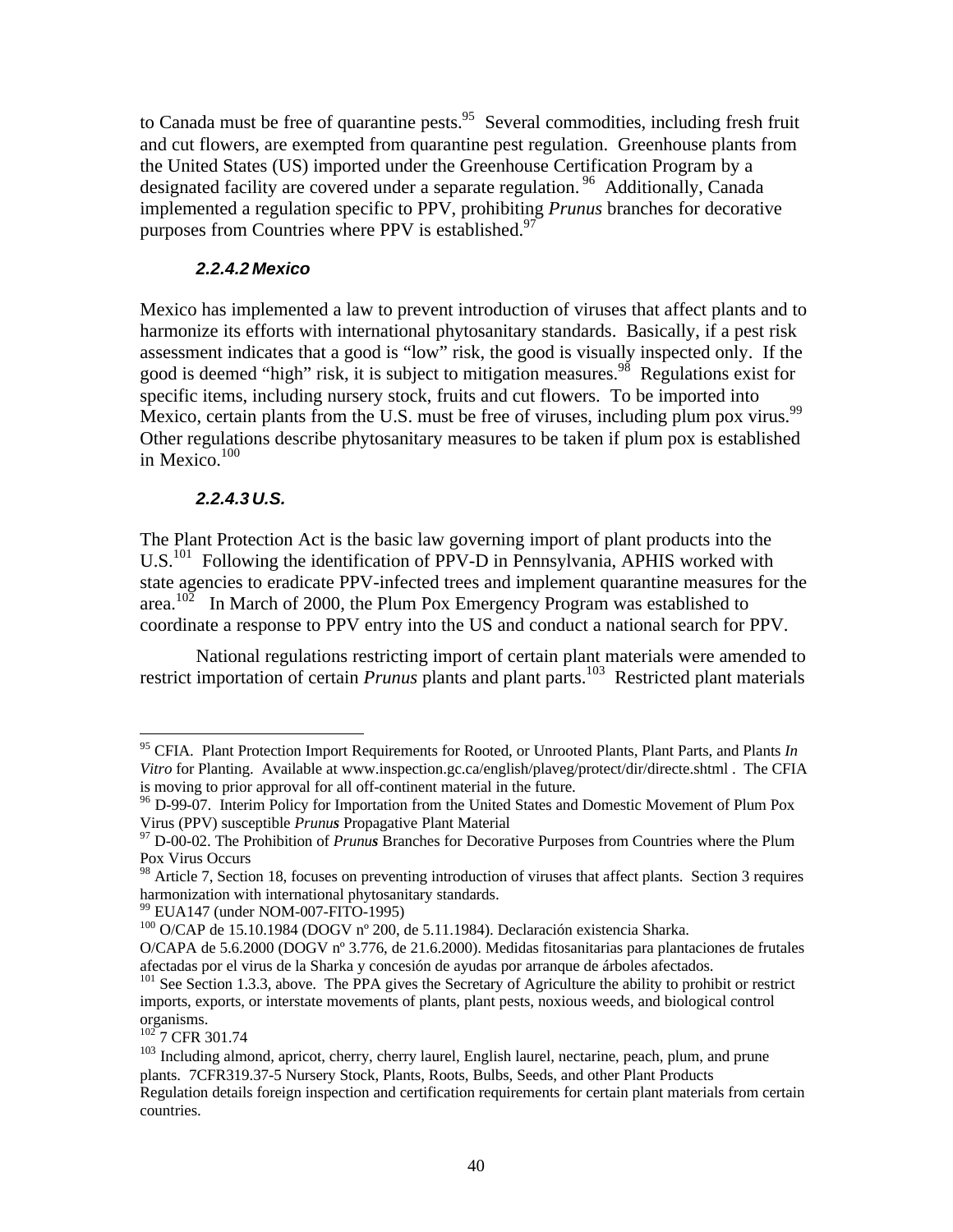grown in specified European countries are required to be free of plum pox virus, as certified by the plant protection service of the country of origin.

Experts dealing with plant introductions recently developed "Voluntary Codes of Conduct "designed "to curb the use and distribution of invasive plant species through self-governance and self-regulation by the government, nursery professional, gardening public, landscape architects, and botanic gardens and aboreta."<sup>104</sup>

### *2.2.4.4 North American Plant Protection Organization*

Under the auspices of the North American Plant Protection Organization, the U.S., Canada and Mexico are developing "Guidelines for regulatory action following detection of plum pox virus in NAPPO member countries". The document is focused on actions taken after detecting PPV and on the FAO standards for Pest Free Areas (PFA), Pest Free Places of Production (PFPP) and Pest Free Production Sites (PFPS) as potential alternative phytosanitary options. Generally, the guidelines are intended to facilitate trade in PPV susceptible plants for planting and propagation. Additionally, the Forestry Panel and Fruit Tree and Grapevine Panels are meeting in February 2003 to begin documenting the risk of pest introduction via plant imports and developing a N. American guideline intended to close this pathway (Campbell 2003).

## *2.2.5 Levels of Trade*

U.S. plant imports rose from 456 million plants in 1993 to more than 694 million plants in  $1999$ .<sup>105</sup> Not only are the numbers increasing, the increasing variety of plants imported from a wider variety of countries raises the variety of pests that could be introduced; by 2000, the U.S. was importing 863 genera of plants.<sup>106</sup>

### *2.2.6 Recommendations*

-

- Ensure that invasiveness of nursery stock is assessed prior to entry of materials using emerging risk assessment methods that consider plant characteristics and prior observations or experience with the plant elsewhere in the world. Experts in the U.S. advocate this recommendation in the "Voluntary Codes of Conduct". Given that PPV had already established in Chile before it was introduced into the U.S. or Canada, it may have been possible to prevent these introductions had an assessment of threat posed by *Prunus* species been made based on prior observations elsewhere in the world.
- Develop a joint strategy for preventing importation of invasive nursery stock. The U.S., Canada, and Mexico, should not only discuss actions each are taking to prevent introduction of invasive plant pests via nursery stock, but should, also,

<sup>&</sup>lt;sup>104</sup> "Draft Voluntary Codes of Conduct" were adopted at a meeting in St. Louis in March 2002. A "St. Louis Declaration" accompanied release of the Codes of Conduct. http://www.mobot.org/iss/press\_release2.htm

<sup>105</sup> APHIS Federal Register July 23, 2001 (Volume 66, Number 141)

<sup>&</sup>lt;sup>106</sup> Megan Thomas, APHIS, personal communication with Faith Campbell, American Lands Alliance.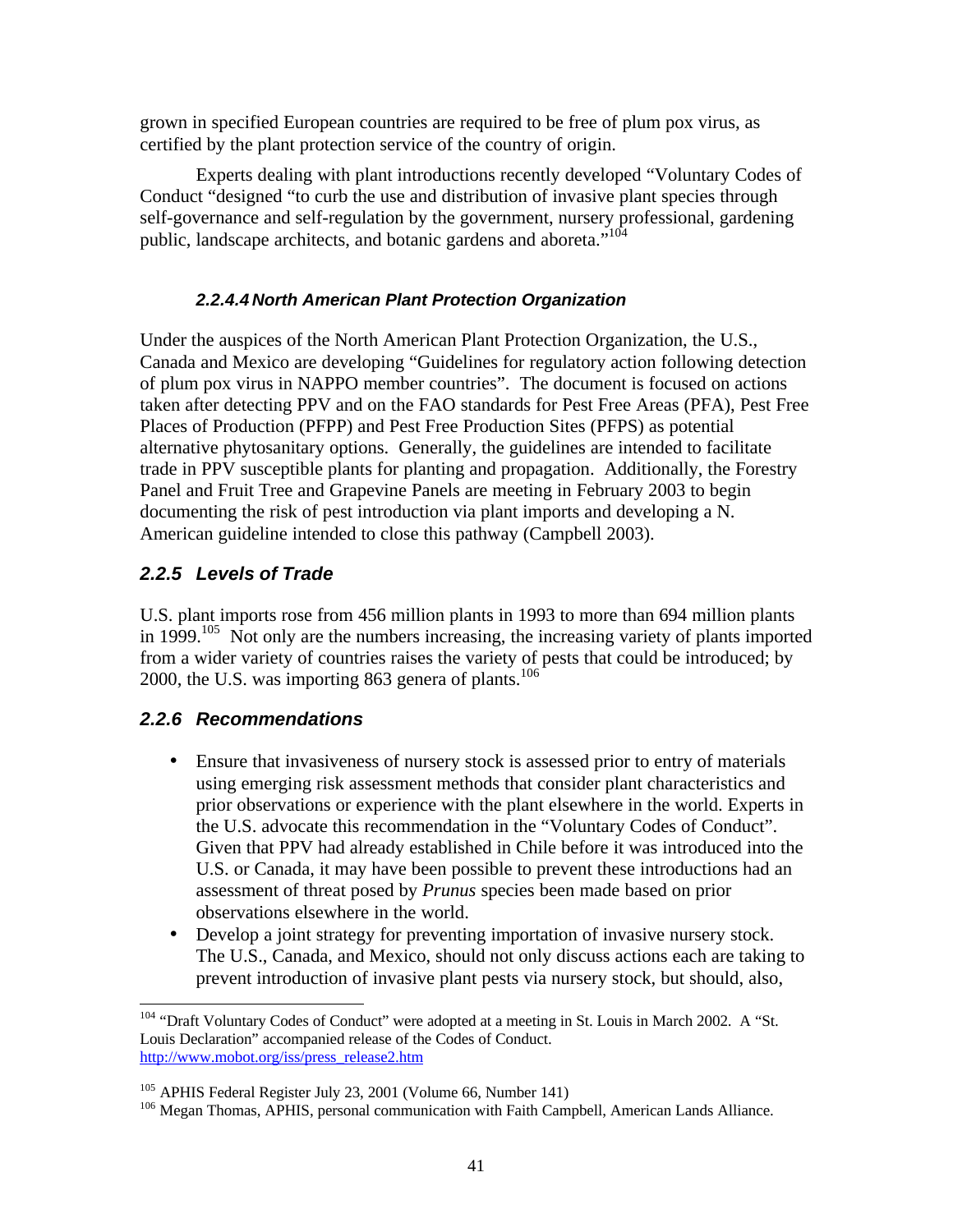work together to develop a joint strategy to prevent these introductions. Such a strategy could include a system for monitoring and quaranting nursery stock, developing and exchanging information and technology – including testing standards, certification systems, etc.

• Ensure that pathway actors introducing nursery stock assume responsibility for risks they pose. This might include requiring testing of nursery stock prior to export, paying a "user" fee tied to risk to encourage pathway actors to reduce risk, etc.

### **2.3 GM Maize**

-

In mid-2001, researchers from the University of California at Berkeley working in remote areas of Mexico claimed to have identified traces of genetically modified (GM) maize within traditional landraces farmed by local communities. The findings generated a storm of debate over their accuracy as well as the potential impacts on agricultural biodiversity and local livelihoods in the region where maize agriculture originated. The incident has contributed to a growing number of questions about the regulation of biotechnology products, specifically with regard to their intended use for human consumption, animal feed and/or planting.<sup>107</sup>

Mexico is the center of origin for maize (*Zea mays spp. mays*), which originated over 7,000 years ago. The country currently holds over forty different racial complexes of maize and recognizes several thousand varieties. Through this bounty, Mexico manages a range of maize varieties and wild landraces (called teosintes – *Zea mays spp. parviglumis*) that are recognized as important for agricultural diversity and world food security.<sup>108</sup> Mexican germplasm has been instrumental in improving maize varieties particularly for use in tropical regions and high altitudes to decrease growth cycles and increase yields, resistance to pests and drought, and protein content. Mexican varieties and their derivatives have been used in developing improved populations of maize for over forty countries in Latin America, Africa and Asia (Nadal 2001: 1).

As novel genetic organisms introduced into an ecosystem where they did not evolve, living or viable GMOs share many of the traits and potential impacts of other alien and potentially invasive species. The U.S. National Invasives Species Council defines an invasive species as a species that is 1) non-native (or alien) to the ecosystem under consideration and 2) whose introduction causes or is likely to cause economic or environmental harm or harm to human health (National Invasive Species Council 2001: 2). In this case, the variety(s) of GM maize introduced is certainly not native to Mexico thereby fulfilling the first criteria. Regarding the second criteria, scientific studies are currently underway to evaluate potential adverse effects and the extent of these impacts

<sup>&</sup>lt;sup>107</sup> The incident follows upon the Starlink episode of 2000, where GM maize approved solely for animal consumption was found on grocery store shelves. The findings resulted in a large-scale recall of corn products, impacted U.S. maize exports most especially to Asia and raised fundamental questions regarding the U.S.'s ability to regulate and segregate GMOs intended for different end uses.

<sup>&</sup>lt;sup>108</sup> The distribution of teosinte generally extends through the southern part of the Mexican region known as Arid America (located in the Western Sierra Madre and the Guadiana Valley) to the Guatemalan border (Sánchez González 1995: 19).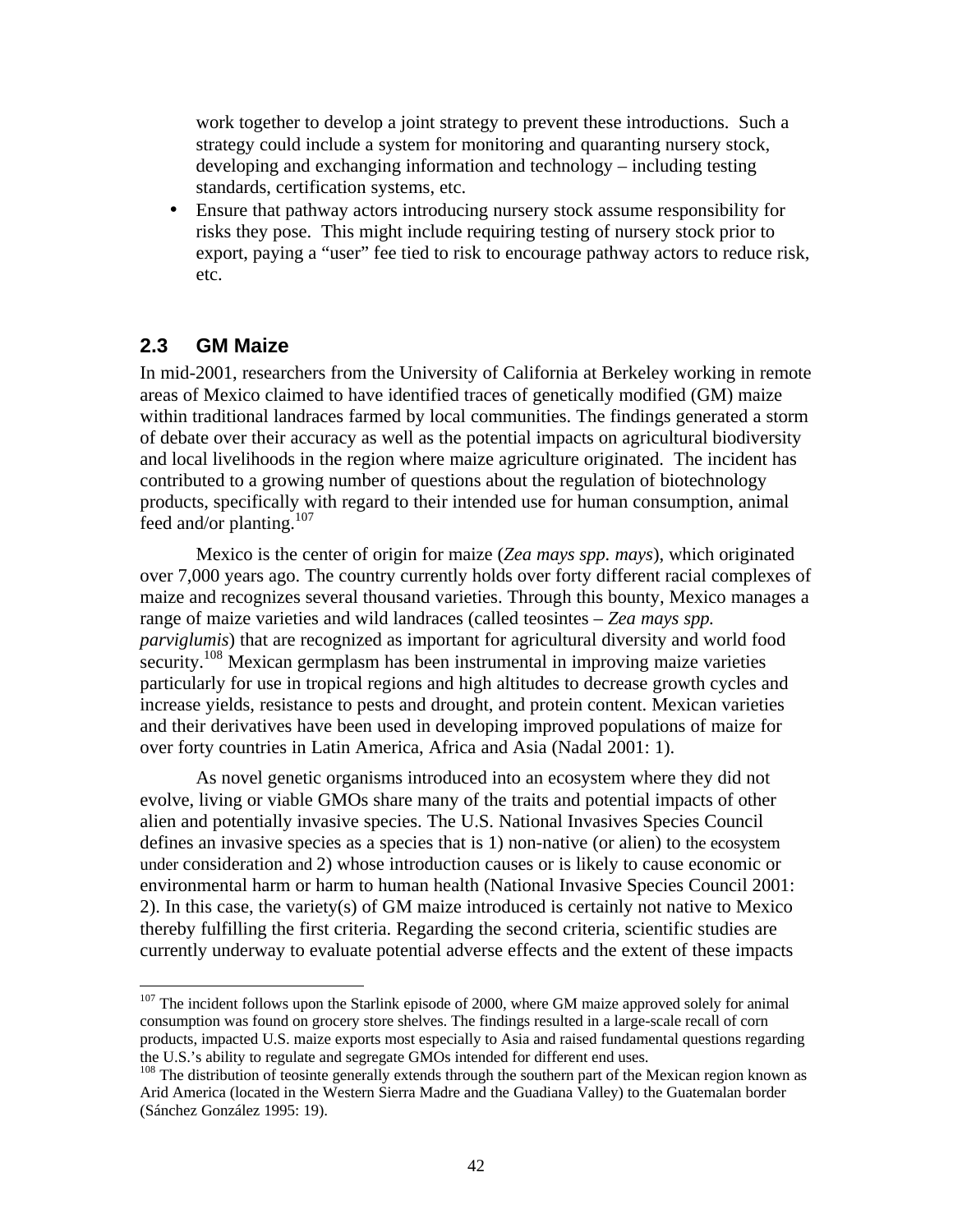on local landraces and varieties of maize.<sup>109</sup> Given that the extent of any adverse impacts has yet to be scientifically determined, the following case study will look at potential dangers of GM maize as an invasive species, and the mechanisms available to address those dangers.

### *2.3.1 Origin and Biology*

Transgenic plants were first developed in the early 1980s by teams of researchers working at Washington University, the University of Wisconsin, Monsanto and Rijksuniversiteit in Belgium. Initial work was performed on tobacco and sunflower plants, however once the process for introducing genes into other species was established experimentation increased rapidly. Varieties of Bt maize were developed to protect plants against the European corn borer, corn earworm and Southwestern corn borer. Bt maize was first developed for commercial purposes in the U.S. and first planted for harvest in 1996.<sup>110</sup> During the 2000-2001 period, world maize production (584.0 million metric tons) ranked second in major staple crops between wheat (587.0 million metric tons) and rice (397.7 million metric tons), and will likely exceed wheat production for 2002- 2003.<sup>111</sup> Only eight countries produced GM maize in 2000, however these countries comprised 85% of the global maize market, exporting to 168 countries (Phillips 2003).

Maize is the main staple food in Mexico's diet, representing the largest area of cultivated land and the second largest crop in terms overall gross production volume.<sup>112</sup> Although the contribution of agricultural production generally, and maize production more specifically, to the economy has steadily decreased (agriculture accounted for the less the seven percent of Mexico's GDP in 1998, the agricultural sector still maintains over 20% of the work force, most of whom are engaged in maize production. Of these 2.5 to 3 million mostly rural producers, an estimated 60% use locally adapted maize varieties encompassing up to 80% of the total area used for cultivating maize (Nadal September 2000: 5, 11). However, a significant element depressing the value of maize production has been the Mexican government's efforts to keep prices low for consumers, which has ultimately resulted in a 50% price reduction from 1995 to 2000.

Maize, unlike other cereals such as wheat or rice, is an open pollinating crop which means that in reproduction neighboring plants exchange genetic material. Thus,

<sup>&</sup>lt;u>.</u> <sup>109</sup> Of particular note, the CEC has initiated a Chapter 13 investigation into the case of GM maize in Mexico. To date an advisory committee has been established, terms of reference for a report to the CEC Council have been drafted and four background papers were posted on the CEC web site in January 2003. The background papers include: Miguel Altieri, "Socio-cultural Aspects of Native Maize Diversity;" Elena Alvarez-Buylla, "Ecological and Biological Aspects of the Impacts of Trangenic Maize, including Agrobiodiversity;" Chantal Line Carpentier and Hans Herrmann, "Maize and Biodiversity: The Effects of Transgenic Maize in Mexico – Issues Summary;" and Scott Vaughan, "Economic Valuation and Traderelated Issues." They can be downloaded from <http://www.cec.org/maize/index.cfm?varlan=english>. <sup>110</sup> See information on transgenic crops available at

<sup>&</sup>lt;http://www.colostate.edu/programs/lifesciences/TransgenicCrops/current.html>.

<sup>&</sup>lt;sup>111</sup> Future demand for maize in developing countries is expected to surpass that for both wheat and maize by 2020. Most of this demand stems from rapid growth in poultry and livestock consumption and the consequent need for animal feed (Pinghali 2001: 1; and USDA December 2002).

 $112$  From the period 1997-99, over 70% of the total area devoted to cereals in Mexico was used for maize production. By comparison, the corresponding figure for the U.S. was 47% and Canada 6% (Pingali 2001: 48-53).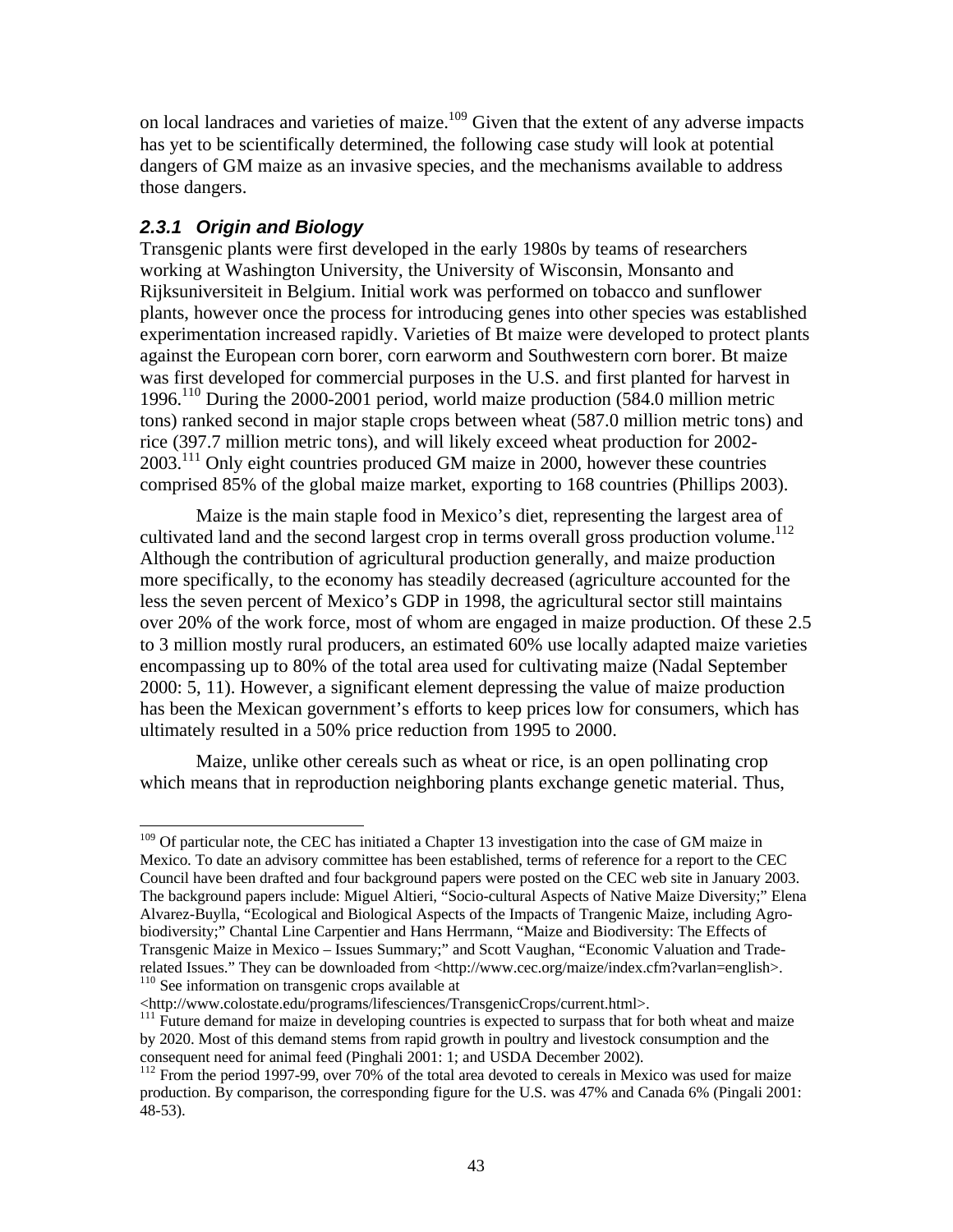depending on the existent varieties in a field, successive generations can vary genetically from earlier ones. This cross-fertilization of maize allows for the selective development of physical characteristics such as increased size and yield, a quality which is especially useful for manipulation by plant breeders. $113$  Additionally of the cereals, maize (i.e., its grain, leaves, stalks, tassels, roots) has the largest number of applications ranging from human and animal consumption, industrial application and cultural usages. It also is the world's most widely grown cereal across a range of natural environments (e.g., high/low altitudes, tropical/temperate climates, rich/poor quality soils, seasonal variations). These factors further contribute to the development of different varieties to maximize crop health and yield for diverse growing conditions and applications. In many rural areas of Mexico, local communities farm a number of different varieties of maize (often up to eight varieties in one field) to protect against potential environmental and pest hazards, as well as to produce specific varieties for dietary and cultural purposes (Nadal 2001: 9). This ability to combine different seed varieties and dates of sowing has been considered one of the best technological resources for traditional farmers (CEC 1999: 86).

#### *2.3.2 Pathway*

<u>.</u>

Initial evidence of GM introgression in native landraces was first discovered in early to mid-2001 and later published by Quist and Chapela in November 2001. After questions of methodology and validity of the initial findings arose, subsequent studies by Quist and Chapela as well as by Mexican authorities, including SEMARNAT, Conabio and the National Institute of Ecology (*Instituto Nacional de Ecologia* – INE), found that transgenes are present in landraces around the areas of Oaxaca and Puebla (INE September  $2001$ ).<sup>114</sup> In this study, seeds from 22 locations were tested with no evidence of contamination at eleven sites (around Valle de Tehuacan in Puebla and Sierra Norte de Oaxaca), evidence of transgenes in 3-13% of samples at seven sites (around Valle de Tehuacan in Puebla and Sierra Norte de Oaxaca) and evidence of transgenes in 20-60% of samples at four sites (around Ixtepeji, Tlalistac, Nochistlan and Santa Maria Ecatepec). Additionally, samples of unprocessed maize taken from a Disconsa store showed that 37% of samples had evidence of transgenes (INE and Conabio 2001). The INE has continued the testing, but has not released any subsequent findings.

### **Map of Sites with Evidence of Transgenic Maize**

<sup>&</sup>lt;sup>113</sup> Self-pollinating crops, such as wheat and rice by definition use their own genetic material for propagation, which generally ensures that successive generations will retain the essential genetic identity of preceding generations (Pingali 2001: 26).

<sup>&</sup>lt;sup>114</sup> For more detail on the scientific debate see: Quist November 2001; Metz April 2002; Kaplinsky April 2002; and Quist April 2002.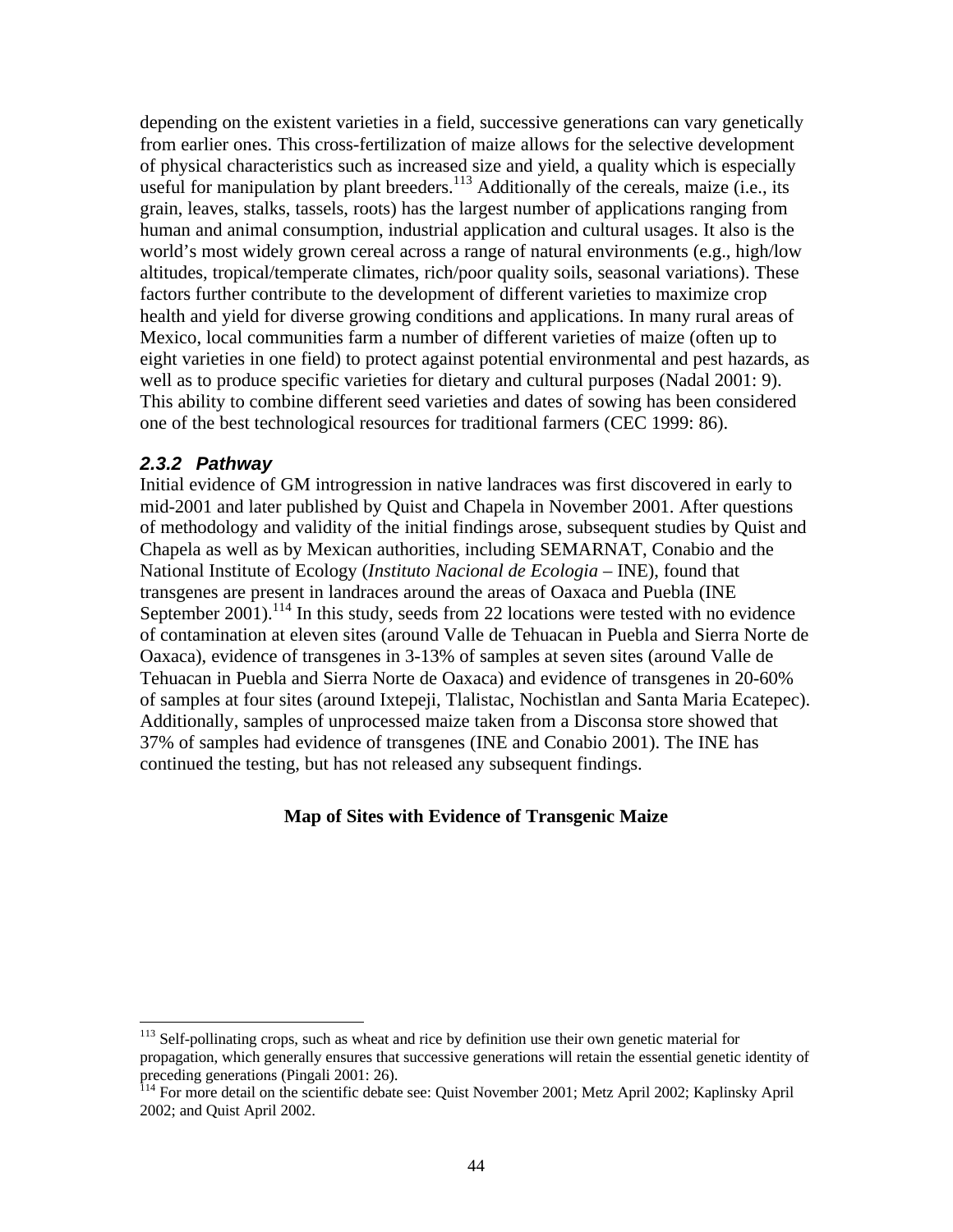

While Mexico has maintained a ban on planting GM maize since 1998, the country is a major importer of maize. The United States is the world's largest producer and exporter of maize, and sells over 90% of this to Mexico and the rest of Latin America.<sup>115</sup> This is due to a combination of a *de facto* ban by the European Union on imports of GM maize and decreased tariffs on maize exports to Mexico under NAFTA. Within US exports, GM varieties are generally co-mingled with non-GM varieties intended for both domestic consumption and export markets. Of the GM maize varieties under cultivation, most are modified versions of Bt maize, which is genetically engineered to produce a protein, using a gene from the bacterium *Bacillus thuringiensis* (Bt), that is toxic to certain insects.

The most likely source of GM maize for the areas of contamination came from rural stores that sell grain imported from the U.S. to local consumers and farmers. Authorities assume that some of this GM maize, which was intended for consumption, was actually planted by locals following their customary practice of saving and trading seed for future cultivation (CIMMYT December 2002). Subsequent sampling of maize from government subsidized *Diconsa* stores in the city of Capulalpam tested positive for GMOs. The purchase cost of maize in these stores is reportedly one-third lower in cost per kilogram than the costs involved in growing one's own varieties (Cummings 2002: 10, 14). These subsidized prices compared to prices of other varieties on the market are often a further incentive for local growers to experiment with purchased seeds.

Without a record of varieties of GM maize imported into Mexico, it is extremely difficult to identify the initial source variety. Identification becomes even harder if such trans-genes are from experimental varieties which have not been commercialized and for which there is little publicly available information. Given that the exact variety of GM maize has not been identified, the possibility remains that the maize came from plants not intended for human consumption or that were used to express industrial or pharmaceutical biochemicals. In such cases, introgression of these particular traits could be particularly hazardous to human health.<sup>116</sup> However, given that the assumed source of seed was from imports specifically designated for consumption, such concerns, while hypothetically possible, should be viewed as minimal.

 $\overline{a}$ <sup>115</sup> This high level of exports to Latin America is coincident with a recent decrease by 70% in exports of U.S. corn to Europe, given their de facto restrictions on the import of GM food products (Phillips 2003: 2).

<sup>&</sup>lt;sup>116</sup> Different applications for "bio-pharming" include anti-biotics to prevent diarrhea in pigs and contraceptive anti-bodies that kill human sperm.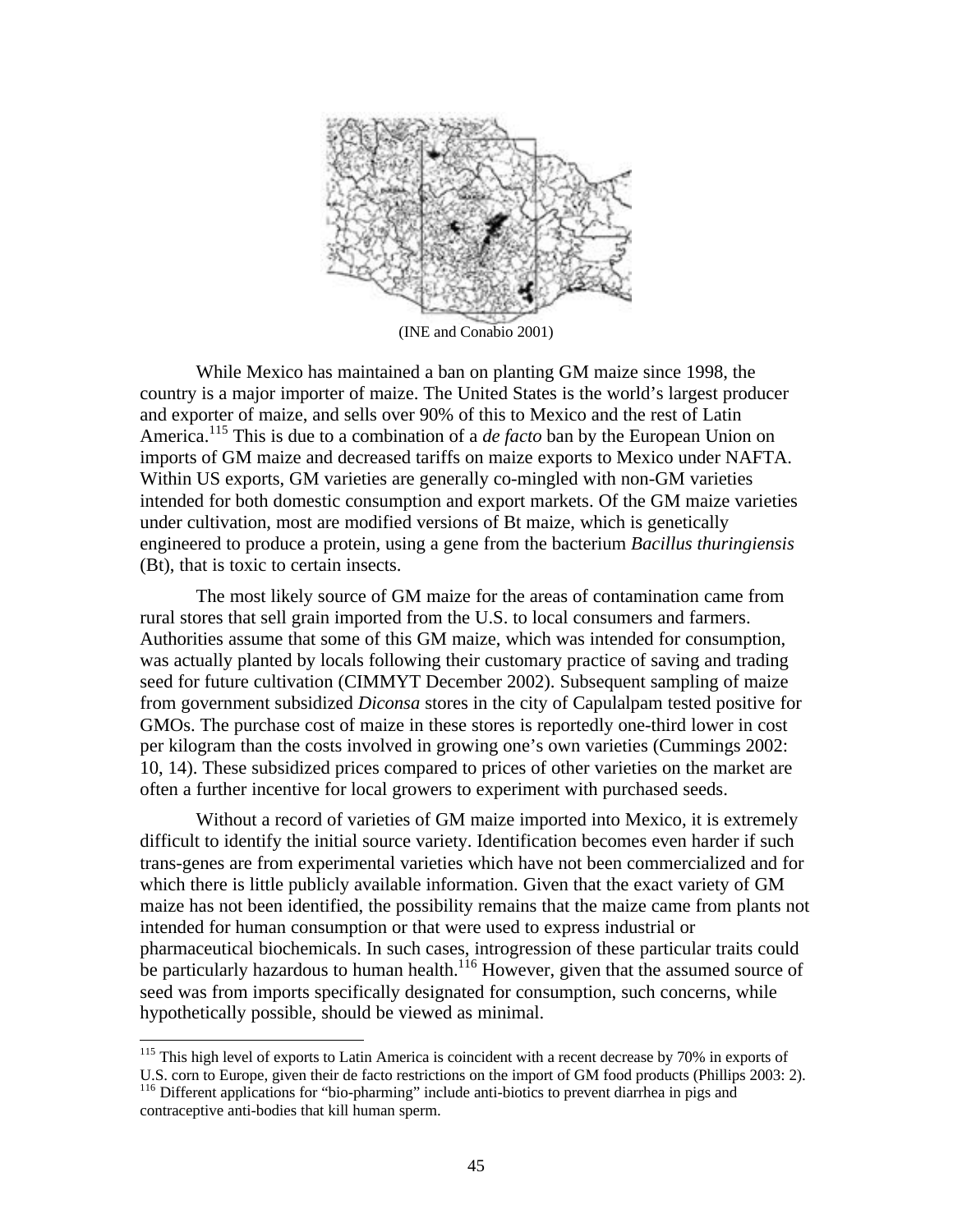In contrast to the invasions discussed above, "invasion" by GM maize occurs at the genetic level through the process of gene flow within the plant's reproductive cycle. Gene flow is especially prominent in maize given its open-pollinating nature, and such introgression of traits from one maize variety into another has been occurring naturally for generations. Thus, it is difficult to keep one variety of maize genetically isolated from other nearby varieties, and gene flow among native varieties of maize and commercial hybrids has been long documented in Mexico.

However, such gene flow has historically been intraspecific – that is between one variety of maize and another. By contrast, the introduction of GM crops raises the possibility of introducing transgenes (genes from another species) into existing varieties.<sup>117</sup> As Alvarez-Buylla writes: "once transgenic varieties grow in proximity to local and cultivated varieties, gene flow and introgression of transgenes into these local varieties is expected. Furthermore, the individual teosinte and maize plants that carry newly introgressed transgenes can function as natural bridges for introgression into other varieties" (Alvarez-Buylla 2002: ii). Additionally, traditional practices of saving and trading seed could lead to a much larger spread of GM maize in Mexico than might be expected if gene flow occurred only via natural pollination.<sup>118</sup>

#### *2.3.3 Potential Impacts*

-

GM maize can cross-breed or lead to gene flow into wild landraces of maize, as well as other maize hybrids. Many of these varieties are the result of traditional agricultural practices by the area's indigenous communities for personal consumption and animal fodder. Experts have identified 41 racial complexes, while modern improved varieties of maize represent almost one quarter of Mexico's diversity of local maize races. The key unknown is the extent and duration of any impacts from GM introgression into these varieties.

The permanence of a transgene within another landrace or variety of maize depends on whether it improves or decreases the plant's overall fitness. As with natural selection, improved fitness will tend to increase the transgene's prominence until permanently fixed. Decreased fitness would generally contribute to the transgene's decrease within a population. If the transgene was neutral in effect, its permanence would depend on frequency of gene flow and other stochastic factors.<sup>119</sup>

 $117$  Recent studies within the U.K. on rapeseed have confirmed inter-species gene flow between GM and non-GM varieties of rapeseed that were grown in relative proximity (Norris 2002).

<sup>&</sup>lt;sup>118</sup> For a discussion of the cultural importance of seed exchange among local farmers, see Louette 1995. <sup>119</sup> According to the International Maize and Wheat Improvement Center (CIMMYT), "Tracking the effects of environmental selection is relatively straightforward compared to assessing the impact of farmer management practices. If the transgene confers a trait that works against the survival of the plant, plants carrying that gene will be eliminated from the gene pool through natural selection. If there is no environmental selection pressure acting on the gene (for example, if no stem borers, which are the target of the Bt biopesticide, are present to act on maize carrying the Bt gene), population genetics models indicate that the gene will be fixed at the frequency at which it was introduced, or it will be lost over time. Finally, if the gene confers a selective advantage, it will increase and spread through the population. Again, since the transgenic maize varieties now being commercially grown use single-gene traits, in none of these cases should overall genetic diversity be decreased. There are implications, however, for the rate of diffusion (or conversely, containment) of transgenes."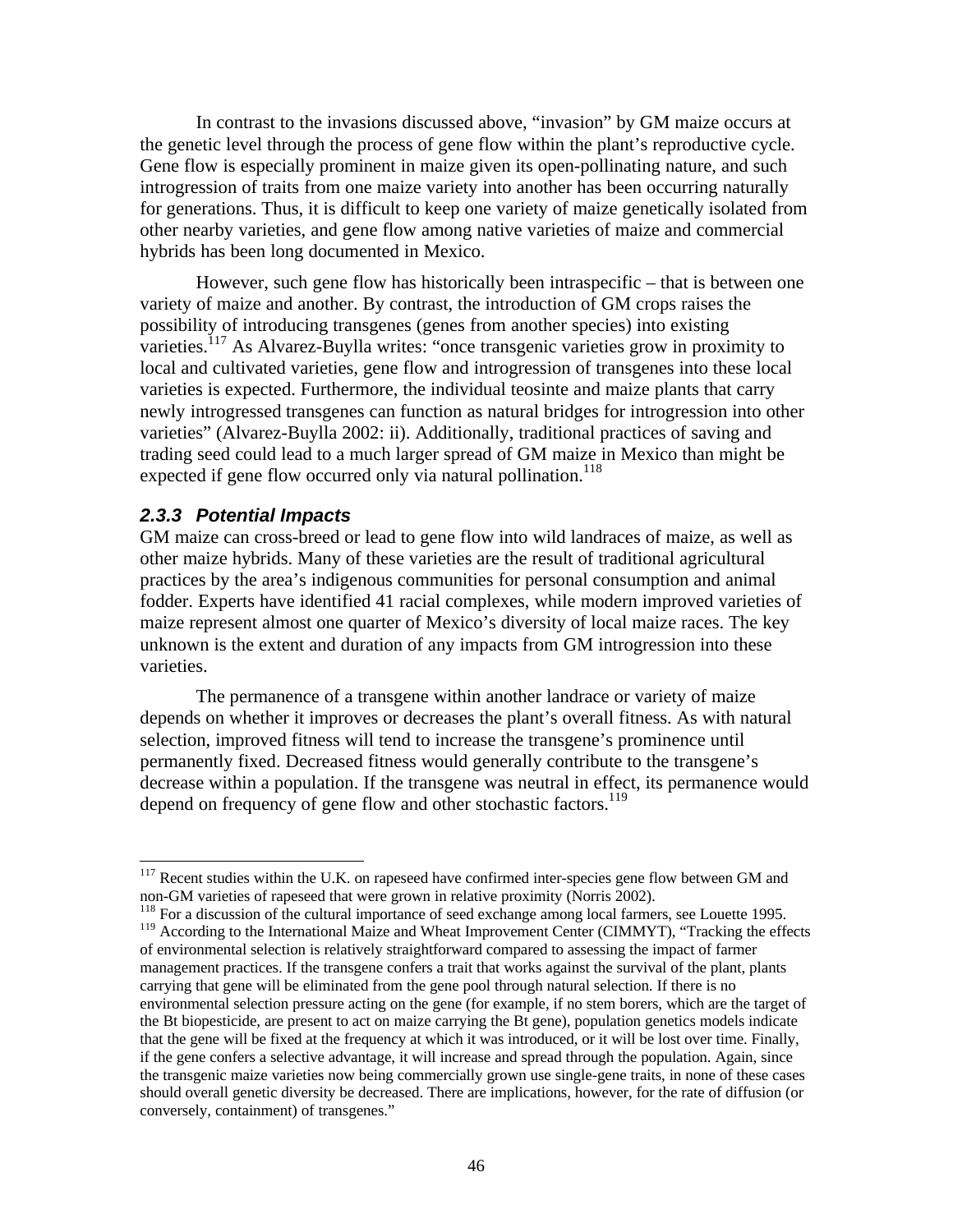To date little data has been found to verify concrete impacts of the introduction of GM varieties and gene flow into area landraces. However, laboratory experiments and field experiences in other cases suggest a range of potential threats posed by introgression of the Bt transgene, including:

- Weed evolution: In some cases, teosintes are regarded as weeds in areas where maize is harvested, and are therefore controlled by herbicides or naturally by pests. If gene flow conveyed Bt resistance to those weedy varieties, then the teosintes could develop increased resistance to particular herbicides and pests, making them harder to control.
- **Genetic erosion:** In cases where a newly introduced gene and its corresponding trait become fixed, there is the potential for replacement of the original gene within the same genetic position. While this occurrence is rare in open-pollinated species like maize, there is the potential that these wild genes and their corresponding diversity could be permanently lost. Genetic erosion can lead to the vulnerability and extinction of races and even species of maize, and once lost a genotype is irretrievable. Crop diversity of primitive varieties is essential for maintaining genes with attributes for withstanding natural elements and pests, and increasing nutritional value.<sup>120</sup>
- **Evolution of resistant insects and new pests:** In cases where pests are exposed to herbicides such as Bt over an extended period of time, there is the potential for them to develop immunity to that herbicide over subsequent generations. Studies have also shown that Bt toxins can remain in the soil and bio-mass for extended periods of time with potential consequences on soil biota and nutrient cycling processes. While modern agriculture has developed a number of practices to minimize such long-term exposure, these techniques may not be a practical solution within the context of small-scale or subsistence agriculture in Mexico.<sup>121</sup>
- **Unexpected ecological effects:** Finally, the unintentional introgression of transgenes into plants may have unexpected effects on other organisms within the

<sup>120</sup> Aside from the potential introduction of transgenes, genetic erosion of Mexico's traditional varieties of maize may also be occurring from social and economic causes. Much of maize's genetic diversity is fostered by local communities maintaining their traditional practices. However, falling prices of maize along with other social and economic dislocations are negatively impacting community social institutions and promoting migration to urban areas and the U.S. The outcome is a declining capacity to maintain the traditional forms of cultivation and propagation of a diversity of landraces (Nadal 2000: 89-90). Additionally, vertical integration of the agricultural sector, particularly in the U.S. has resulted in a reliance on fewer crops. If a widespread disease or pathogen adversely impacts one of those species, then the genetic diversity of centers of origin will be particularly important for developing new strains of disease resistant crops (CEC 2002: 16-7).

<sup>121</sup> In the US, farmers harvesting Bt maize are required to plant at least 20% of the total area with non-Bt maize as a measure to prevent development of Bt resistance in insects and pests.

 $\overline{a}$ CIMMYT goes on to analyze the potential for introgression of genes from transgenic maize into wild relatives, such as tripsacum and teosinte. For tripsacum, introgression would be difficult given past research and efforts on developing hybrids, although introgression into teosinte would be more likely (CIMMYT May 2002).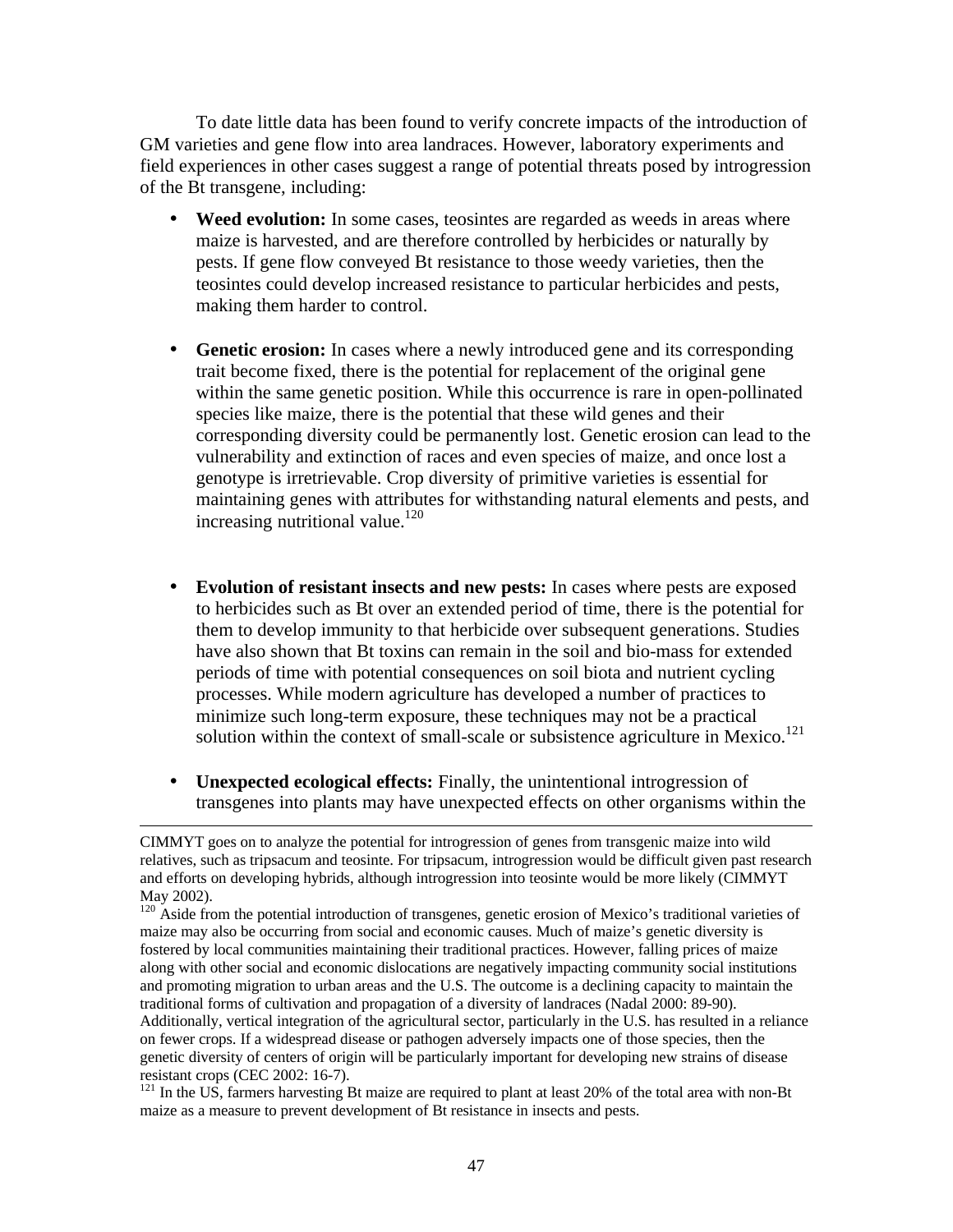ecosystem. The case of monarch butterflies dying from eating milkweed covered with Bt pollen is perhaps the most notable and controversial example (Alvarez-Buylla 2002:  $5-6$ .<sup>122</sup>

The ultimate results of the viability of a transgene over time depend on natural factors, most especially natural selection, as well as on human management practices in the cultivation of different maize varieties. While the actual incidence of any of these negative characteristics may be minimal, the potential for their occurrence is of much greater weight given that Mexico is a center of origin for maize and that traditional landraces are important for agricultural diversity and ensuring world food security.

### *2.3.4 Legislative and Regulatory Context*

#### *2.3.4.1 Mexico*

 $\overline{a}$ 

An analysis of the import and planting of GM maize must distinguish between GM imports for consumption and for planting. In 1998, Mexico enacted a ban on planting GM maize within the country. Subsequent to that, in the first half of 2001, Semarnat introduced a directive making the unauthorized release of GMOs into the environment a crime punishable by fines or jail sentences. Thus, import for consumption was allowable, while introduction into the environment was prohibited. Without sufficient guidance or labeling to indicate that imports of U.S. maize contained GMOs, there was no effective way for Mexican authorities to prevent the sowing of such seed as sold through government programs and stores. Thus failure to label such maize as containing GMOs or as being solely for consumption most probably led to its introduction into local field crops and thereby incidences of genetic contamination.<sup>123</sup>

Upon release of the findings by Quist and Chapela, the Mexican Senate passed an amendment reinforcing liability for breaches of the directive (Hodgson May 2002: 416- 7). On 4 December 2001, the Mexican Senate voted to advise Sagarpa to stop importing GM maize from the US, to undertake a comprehensive study of the scope of contamination and to develop a remediation plan. Despite the resolution Sagarpa has continued allowing imports of U.S. maize.

Beyond the general legislation outlined above on the regulation of invasive species in Mexico, more specific legislation relating to GMOs includes: $124$ 

• **Federal Law on Plant Health (***Ley Federal de Sanidad Vegetal***, 1994):** Article 43 requires that the application, handling and use of transgenic material for experimental purposes requires receipt of a phytosanitary certificate from SAGARPA.

 $122$  There has been significant scientific debate about the impacts of Bt pollen on the monarch butterfly. A review of Bt's use by the American Academy of Microbiology notes that most varieties of Bt corn do not have an impact in the field (as opposed to under laboratory conditions) on the monarch butterfly. However, Event 176 Bt corn was found to lead to a 2% mortality rate (American Academy of Microbiology 2002: 9). <sup>123</sup> Given that no regulations specifically limited the import of maize containing GMOs intended for

consumption, there is no need to look specifically at the Mexican inspection process.

 $124$  For a general summary of applicable legislation see CIBIOGEM 2002.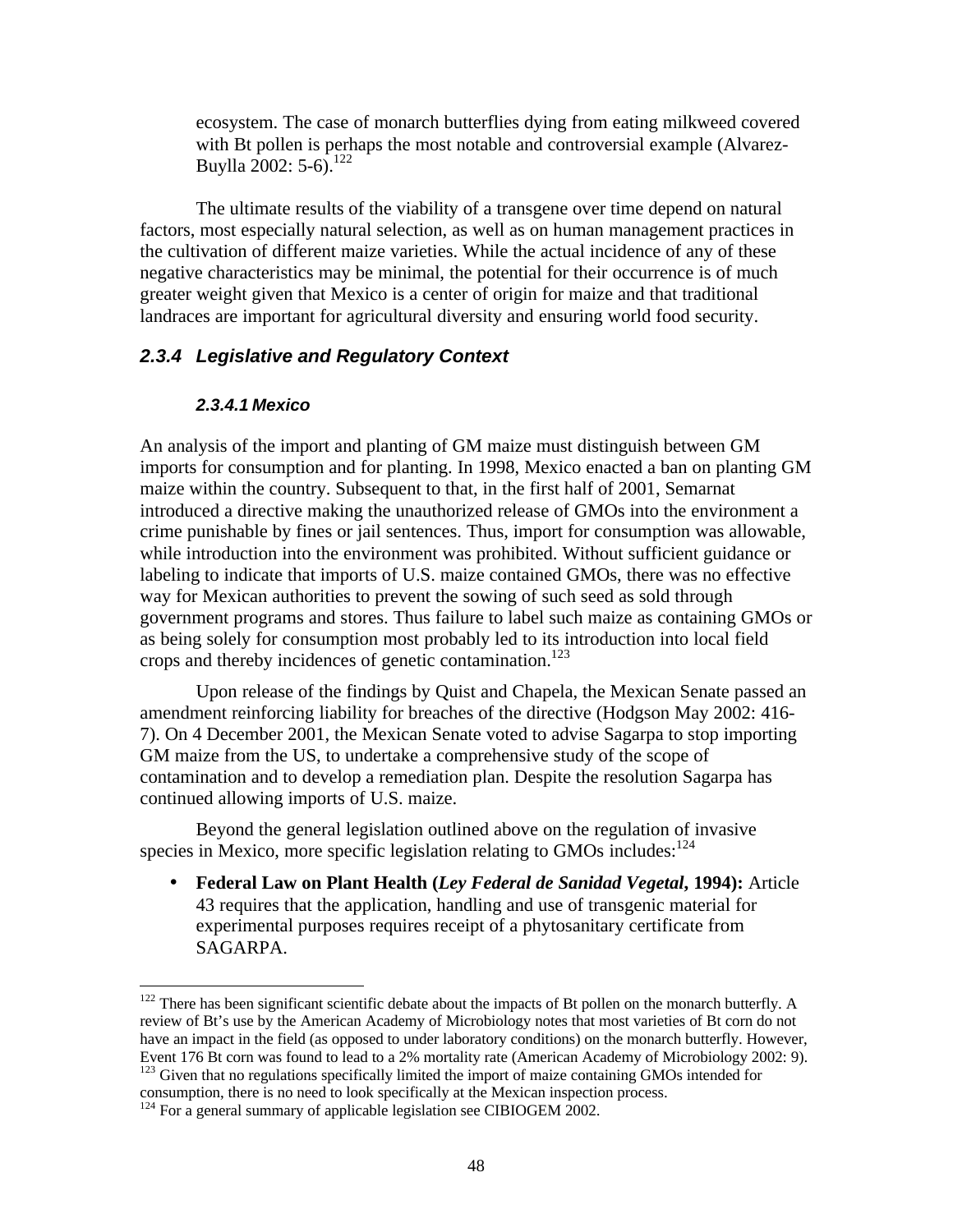- **Law on the Production, Certification and Sale of Seeds (***Ley Sobre Produccion, Certificacion y Comercio de Semillas***, 1991):** Article 5 requires that use of transgenic material of high risk be approved by SAGARPA based on a scientifically validated technical opinion. Non-approved uses are subject to a fine from 1,000 to 10,000 times the daily wage.
- **Law on Sustainable Rural Development (***Ley de Desarrollo Rural Sustentable***, 1999):** Article 39 states that SAGARPA will promote and regulate the investigation, handling and use of materials resulting from biotechnology in regard for ensuring biosafety and health concerns. Further, Article 93 states that policy goals for the application of GMOs will be to: reduce risks for production and public health; increase farming productivity; and facilitate national and international commercialization of such products. In this regard, actions and programs should avoid the entrance of "plagues" and non-endemic diseases in the country. Finally, Article 99 states that further mechanisms and instruments related to the production, import, mobilization, propagation, liberation, consumption and use of GMOs, products and by-products should be developed to ensure biosafety and public health.
- **NOM-056-FITO-1995:** These regulations address the phytosanitary requirements for the movement, important and establishment of field tests of GMOs.
- **Federal Penal Code:** Article 420 *ter*. (2002) establishes prison sentences from one to nine years and fines of 300 to 3,000 times the daily wage for introducing, transporting, storing or releasing a GMO that alters or can negatively alter the components, structure or operation of natural ecosystems.

Finally, the Mexican government is in the process of developing a new law on the biosafety of GMOs. Two versions are being considered, one in the Chamber of Senators and the other in the Chamber of Deputies. The Senate bill is designed to establish administrative procedures to regulate the confined use, experimental release, release through pilot projects, commercial release, and the trade and import of GMOs, to prevent, avoid, or reduce the possible risks that these activities could cause to human health, the environment and/or biodiversity.<sup>125</sup> The competent national authorities for implementing the legislation would be SEMARNAT, SAGARPA and the Secretary of Health (*Secretariat de Salud* – SSA). It generally seeks to implement the requirements of the CBD's Cartagena Protocol on Biosafety, which establishes an advance informed agreement procedure detailing the use of risk assessments in granting permission to the import of LMOs.

Under the proposed law, GMOs for experimental release and commercialization would require a permit (granted by SAGARPA and reviewed by SEMARNAT) based on

 $125$  The Senate bill builds on other bills proposed in the Chamber of Deputies, including those presented by: the Green Ecological Party of Mexico (PVEM), the National Action Party (PAN), the Institutional Revolutionary Party (PRI) and the Democratic Revolutionary Party (PRD).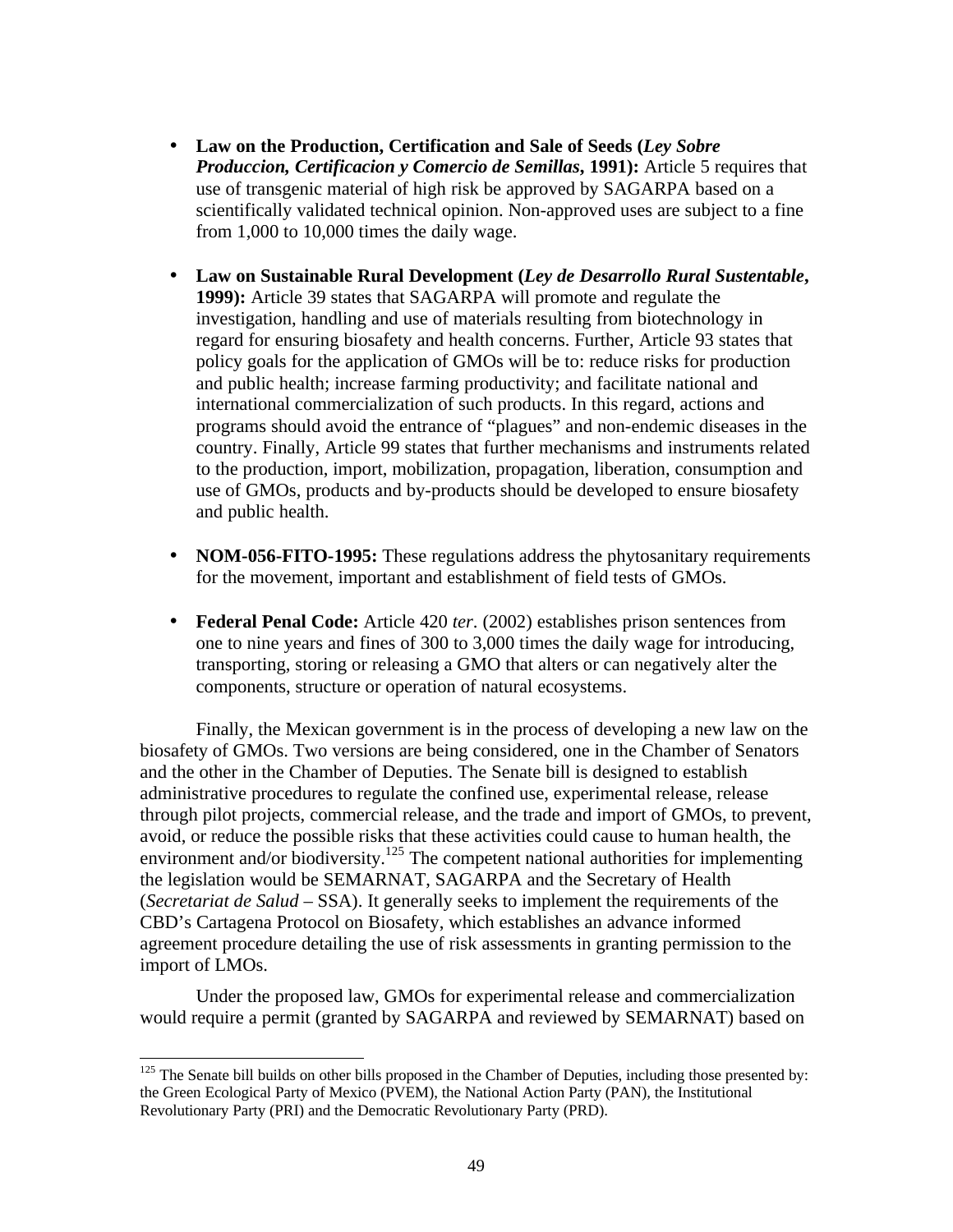a risk assessment. Additionally, GMOs intended for human consumption, would require a public health authorization from the SSA. For other categories of GMOs, producers/importers must provide notification of how any risks will be controlled and confined. The bill's scope includes not just animal, plant and aquatic health, but also direct or indirect use and human consumption, while also requiring follow-up monitoring of GMOs released into the environment. The bill also calls for a listing and authorization process for imported GMOs and includes an article on corrective measures in the event of an imminent risk that a GMO may cause damage or adverse effects to human health or biodiversity.<sup>126</sup> The bill is criticized for failing to: require labeling of GM foods, prohibit GM crops in biosphere reserves and other ecological sensitive areas, and obligate companies to pay for clean up and damages should GM crops escape into the wild (Tegel 2003: 9). Finally, a new regulatory norm is being developed by Semarnat and Sagarpa (NOM-FITO/ECOL-2002) that would specifically permit commercial cultivation of GM crops (Tegel 2003: 1).

#### *2.3.4.2 Canada*

Responsibility for regulating products of biotechnology in Canada is generally overseen by the Canadian Food Inspection Agency and its Plant Biosafety Office. These offices oversee plants with novel traits, importation of plants and plant material, animal health, feeds, fertilizers, veterinary biologics and food labeling. Additionally, Health Canada, Environment Canada, Agriculture and Agri-food Canada and other federal agencies also play a role in addressing the respective health, environmental and agricultural aspects of biotechnology. Finally, the Canadian Biotechnology Advisory Council oversees general issues regarding development of policies, regulations and technology, and reports to the Biotechnology Ministerial Coordinating Committee (comprised of ministers of agriculture and agri-food, health, environment, natural resources, fisheries and oceans, and international affairs).<sup>127</sup>

### *2.3.4.3 U.S.*

 $\overline{a}$ 

In the U.S., if a GM crop passes tests within field trials governed by the USDA (more), the subsequent monitoring and surveillance by APHIS is not required to further identify traits of invasiveness. Additionally, there is no requirement on producers of GM seed and propagules to monitor their plantings. However, the EPA requires monitoring of field trials and commercial harvests of Bt crops to assess Bt resistance in pest populations.<sup>128</sup> Regarding biotechnology regulation and commercialization, three agencies share authority:

<sup>&</sup>lt;sup>126</sup> See "Proposed Bill on the Biosafety of Genetically Modified Organisms," submitted to the Secretaries of the Mexican Senate. Note: a full discussion of the biosafety regulations of the three NAFTA countries is beyond the scope of this paper. Particular attention has focused on Mexico given its designation as a center of origin and diversity for maize.

 $127$  For information on the Canadian Biotechnology Advisory Council, see <http://www.cbaccccb.ca/english/mandate.aro>. For information on regulatory approval processes, see <http://www.inspection.gc.ca/english/ppc/biotech/gen/approvale.shtml>.

<sup>&</sup>lt;sup>128</sup> Within the US, there are bans on planting Bt crops in Hawaii, southern Florida, Puerto Rico and the US Virgin Islands given environmental concerns. Additionally, to prevent gene flow and transgenic contamination, the EPA also prohibits growing GM cotton in areas of the US where wild relatives are found (National Plant Board 1999).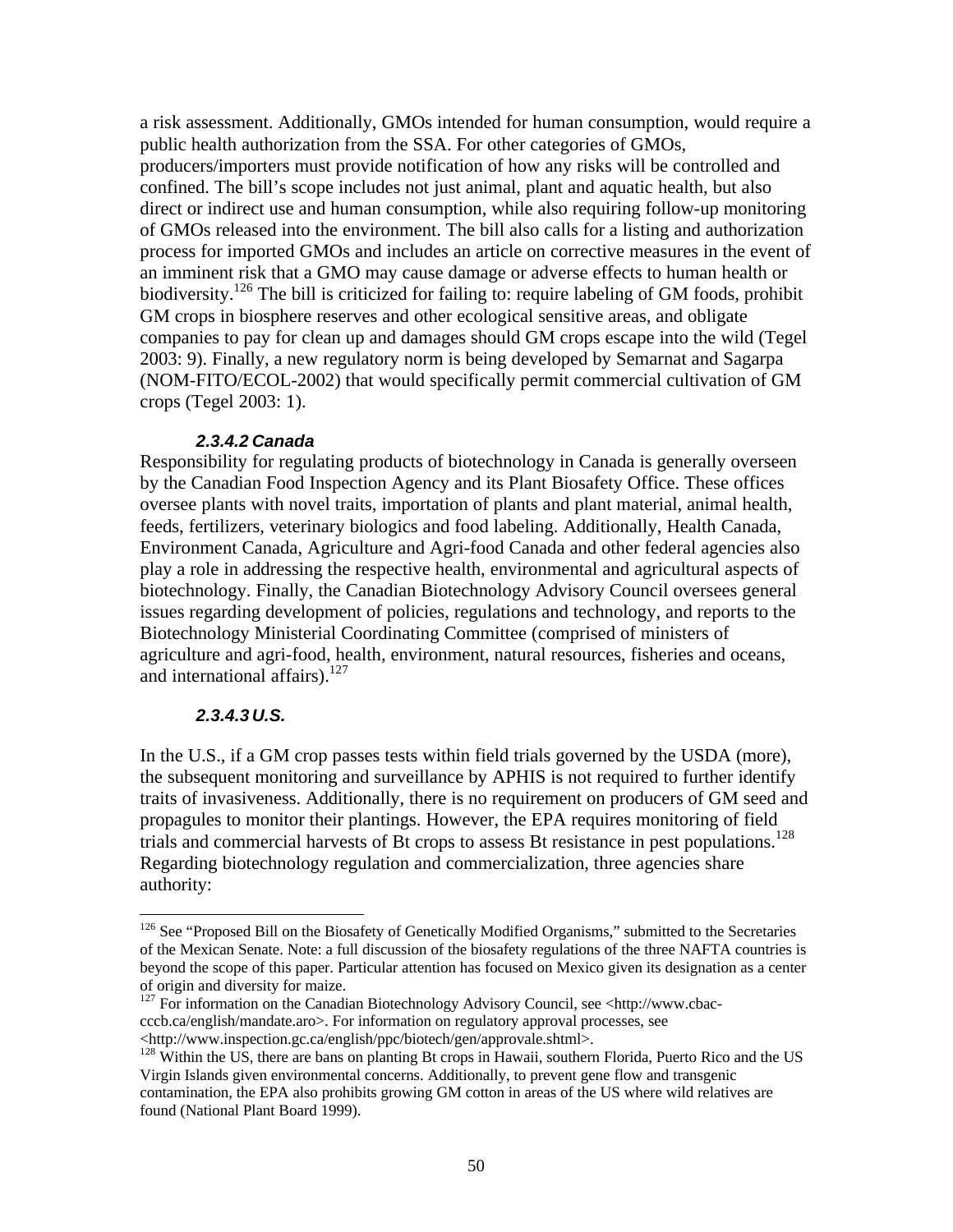- US Department of Agriculture: plant pests, plants and veterinary biologics;
- Environmental Protection Agency: microbial/plant pesticides, new uses of existing pesticides and novel microorganisms; and
- Food and Drug Administration: food, feed, food additives, veterinary drugs, human drugs and medical devices.<sup>129</sup>

### *2.3.5 Levels of Trade*

The U.S. is the world's largest producer and exporter of maize, including transgenic varieties. In 2002, estimates were that GM maize was cultivated on about one-third of the area devoted to maize production.<sup>130</sup> Over 90% of these maize exports are shipped to Latin America, and overall U.S. production constitutes approximately 75% of Mexican agricultural imports (Vaughan 2002: 7). With the intermingling of GM and non-GM maize in U.S. exports, percentages of GM crops can reach 25-33% of the overall mix. While U.S. levels of production and exports have remained relatively steady over the last decade, Mexican imports of maize have grown significantly since NAFTA's entry into force. This increase coincides with a decision by the Mexican government not to apply tariffs to U.S. maize imports (as permitted under NAFTA) and the related drop in maize prices by over 50% during the 1995-2000 period (Nadal 2001: 5).

In Mexico, maize cultivation entails the largest area of land, and is second in overall gross production volume. Mexico is a major importer of maize from the U.S. accounting for approximately one-fourth of U.S. maize exports, second only to Japan. In contrast to many other countries, the majority of such imports are intended for human consumption.<sup>131</sup> As mentioned above, in 1998 Mexico imposed a moratorium on the planting of transgenic maize, which primarily applied to commercializing existing GM varieties and to applications for new research (CIMMYT October 2001).

*Tables 4a-4c. Maize Production and Trade in North America*

|      | <b>Table 4a. Production of Malze (1,000 tonnes)</b> |                                                                                         |       |       |       |       |       |       |       |  |  |  |  |
|------|-----------------------------------------------------|-----------------------------------------------------------------------------------------|-------|-------|-------|-------|-------|-------|-------|--|--|--|--|
|      | 92/93                                               | 93/94                                                                                   | 94/95 | 95/96 | 96/97 | 97/98 | 98/99 | 99/00 | 00/01 |  |  |  |  |
| U.S. |                                                     | 240.719   160.954   256.621   187.305   234.518   233.864   247.882   239.719   247.407 |       |       |       |       |       |       |       |  |  |  |  |

**Table 4a. Production of Maize (1,000 tonnes)**

 $\lt$ http://www.aphis.usda.gov/biotech/OECD/usregs.htm>. For information on permitting, notification and deregulation of products derived from agricultural biotechnology, see

>http://www.aphis.usda.gov/ppq/biotech/>.

 $\overline{a}$  $129$  For information on US regulatory oversight in biotechnology, see

<sup>&</sup>lt;sup>130</sup> In 2000, the US farmed approximately 80 million acres of corn, 25% of which was genetically modified. In 2001, of 76 million acres, 26% was genetically modified. Finally, in 2002, of almost 80 million acres, 34% was genetically modified. During this period, GM varieties of Bt maize generally comprised twothirds of the acreage devoted to GM maize (National Agriculture Statistics Service, *Acreage* reports for 2000, 2001 and 2002, available at <http://usda.mannlib.cornell.edu/reports/nassr/field/pcp-bba>).

<sup>&</sup>lt;sup>131</sup> Over the period from 1995-97 for which data is available for Mexico, 58% of maize was used for human consumption and 25% for animal feed. By comparison, over the same period, only 2% was used for human consumption in the U.S. and 1% in Canada, whereas 76% was used for animal feed in the U.S. and 78% in Canada (Pinghali 2001: 48-53).

Under NAFTA, corn was one commodity included under a special system of tariff rates for Mexico to be reduced over a fifteen year period. However, since 1994, Mexico has maintained no or minimal tariffs (1%) on corn imports, ostensibly to keep food prices for products such as tortillas low. For a more detailed discussion of maize and tariff rates under NAFTA (CEC 1999: 107).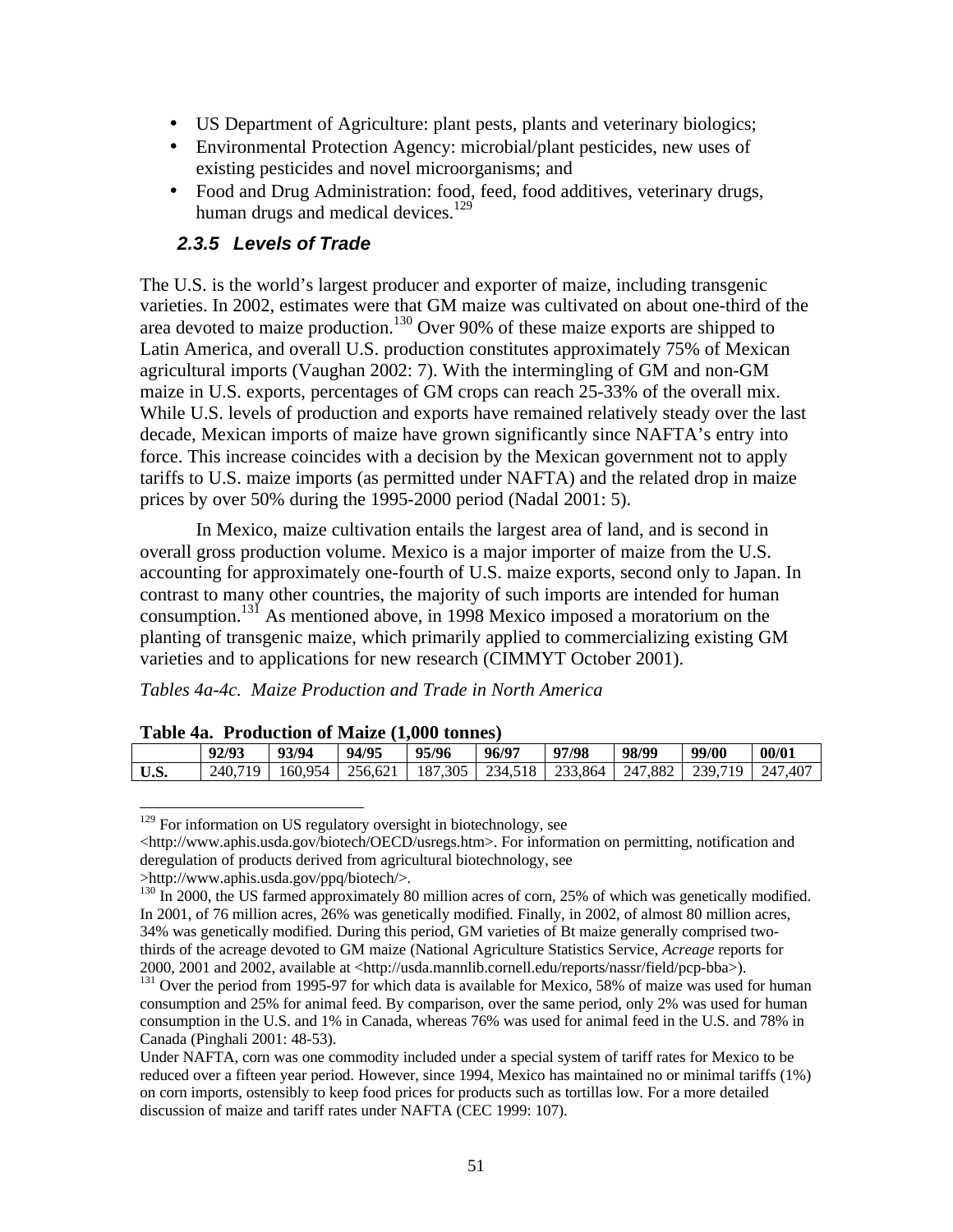| <b>Mexico</b>                                                                                                                                                                                                                                                                                                                      | $\sim$<br>ິດ<br>18.631 | Q<br>141 | .005 | 16.000                              | 18,922     | 934<br>. ხ. | .788<br>—             | 000.<br>19 | 19,000 |
|------------------------------------------------------------------------------------------------------------------------------------------------------------------------------------------------------------------------------------------------------------------------------------------------------------------------------------|------------------------|----------|------|-------------------------------------|------------|-------------|-----------------------|------------|--------|
| Canada                                                                                                                                                                                                                                                                                                                             | 4,883<br>≖             | 6,501    | .043 | 7.07<br>$\sim$ $\sim$ $\sim$ $\sim$ | '.380<br>− | .180        | 052<br>$\Omega$<br>o. | ,096<br>O  | 10.200 |
| $\mathbf{I}$ $\mathbf{I}$ $\mathbf{I}$ $\mathbf{I}$ $\mathbf{I}$ $\mathbf{I}$ $\mathbf{I}$ $\mathbf{I}$ $\mathbf{I}$ $\mathbf{I}$ $\mathbf{I}$ $\mathbf{I}$ $\mathbf{I}$ $\mathbf{I}$ $\mathbf{I}$ $\mathbf{I}$ $\mathbf{I}$ $\mathbf{I}$ $\mathbf{I}$ $\mathbf{I}$ $\mathbf{I}$ $\mathbf{I}$ $\mathbf{I}$ $\mathbf{I}$ $\mathbf{$ | <b>TAC</b>             |          |      |                                     |            |             |                       |            |        |

Source: USDA–FAS

#### **Table 4b. Exports of Maize (1,000 tonnes)**

|      | 92/93            | 93/94  | 94/95  | 95/96  | 96/97  | 97/98  | 98/99  | 99/00  | 00/01  |
|------|------------------|--------|--------|--------|--------|--------|--------|--------|--------|
| U.S. | 41.766           | 33.148 | 58.645 | 52,500 | 46.633 | 37.697 | 51.886 | 46,500 | 49,500 |
|      | Source: USDA–FAS |        |        |        |        |        |        |        |        |

#### **Table 4c. Imports of Maize (1,000 tonnes)**

|                                 | 92/93 | 93/94 | 94/95 | 95/96 | 96/97 | 97/98       | 98/99 | 99/00 | 00/01 |
|---------------------------------|-------|-------|-------|-------|-------|-------------|-------|-------|-------|
| U.S.                            | .66   | 519   | 245   | 385   | 285   | 126         | 388   | 325   | 325   |
| <b>Mexico</b>                   | 396   | .691  | .166  | 6.400 | 141   | .376<br>ن.4 | 5.615 | 4.600 | 5,000 |
| Canada                          | .190  | 585   | 108   | 650   | 879   | .418        | 903   | 800   | 500   |
| $\sim$<br><b>*****</b> * ** * * |       |       |       |       |       |             |       |       |       |

Source: USDA–FAS

### *2.3.6 Recommendations*

- Clearly label and provide necessary documentation (e.g., contents, intended use, genetic information, and safety requirements) for GM crops, seeds or other propagative material in local languages and particularly for centers of origin or diversity.
- Require on-going monitoring for the introduction of GMOs into environmentally sensitive areas (e.g., centers of origin/diversity, open net-pen aquaculture).
- Increase research on the "invasiveness" of specific GM crops, animals and byproducts prior to field testing and commercialization.
- Develop policy and regulatory tools that can address both "natural" and GM invasives.
- Adopt the necessary SPS standards to protect Mexican cultivars from further contamination, such as a ban on the import of unprocessed GM maize.
- Ratify and implement the Cartagena Protocol on Biosafety.

# *3.0 General Recommendations*

The case studies provide a wealth of information particular to three particular pathways for invasion, each of which has been addressed more specifically by recommendations in their respective sections. Expanding beyond the case studies to look at the regulation of invasive species in the context of agriculture and trade more generally, it is possible to make a number of recommendations pertinent to the state, regional and international levels.

## **3.1 Domestic action with NAFTA Parties**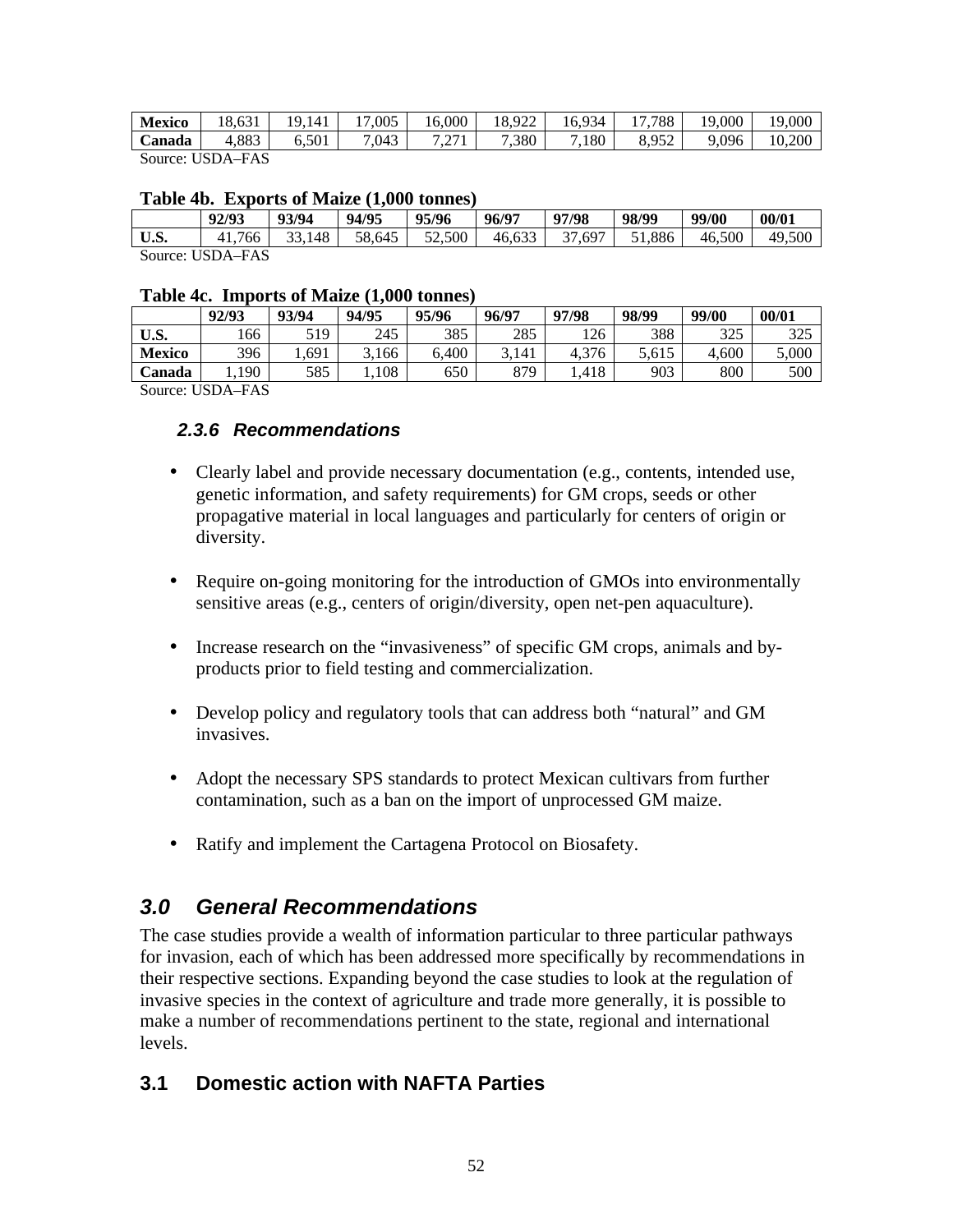- Change perspective from increasing trade while dealing with invasives to addressing invasives while allowing trade. Given the significant costs associated with spread and eradication of invasive alien species, addressing invasive alien species issues should be embraced as a prerequisite – not just an afterthought – to increased trade.
- Institute aggressive and the best early detection systems possible. Experts concur that preventing introduction and establishment of invasive species is much less costly and more effective than eradication efforts. NAFTA countries should work together to fund scientists specifically to look for infestations of invasive species. NAFTA countries should actively recruit information from the public about potential infestations and should facilitate the public's ability to submit this information.
- Require documentation and information on country of origin for specified materials that serve as pathways in cargo manifests to facilitate inspections at ports of entry.
- Prioritize inspection rates for cargo harboring known pathways for the introduction of invasive species.
- Minimize dependence on inspection by ensuring that those responsible for the movement of invasive species are motivated to reduce risks they pose of introduction of invasive alien species. One option is to consider user fees tied to risk (see Perrault and Muffett, 2002).

# **3.2 Regional action among NAFTA Parties**

- Recognize and respond to the significance of the threat posed by intracontinental movement of invasive species. As global trade and regional trade increase, the risk that intracontinental trade will spread invasives from one NAFTA country to another increases – as does the need to respond to the risk.
- Recognize and respond to the need to build technical and institutional capacities among North American countries. Because of increasing opportunities for human-mediated spread of invasive alien species as well as opportunities for "natural spread" of invasives among North American countries, the effectiveness of efforts of any one NAFTA country to protect itself will necessarily be tied to efforts of the other NAFTA countries. To protect their mutual interests, NAFTA countries should seek to facilitate technology transfers and information exchange. Additionally, each country should ensure the others have the financial, institutional, technical and scientific capacity to prevent introduction and spread of invasives.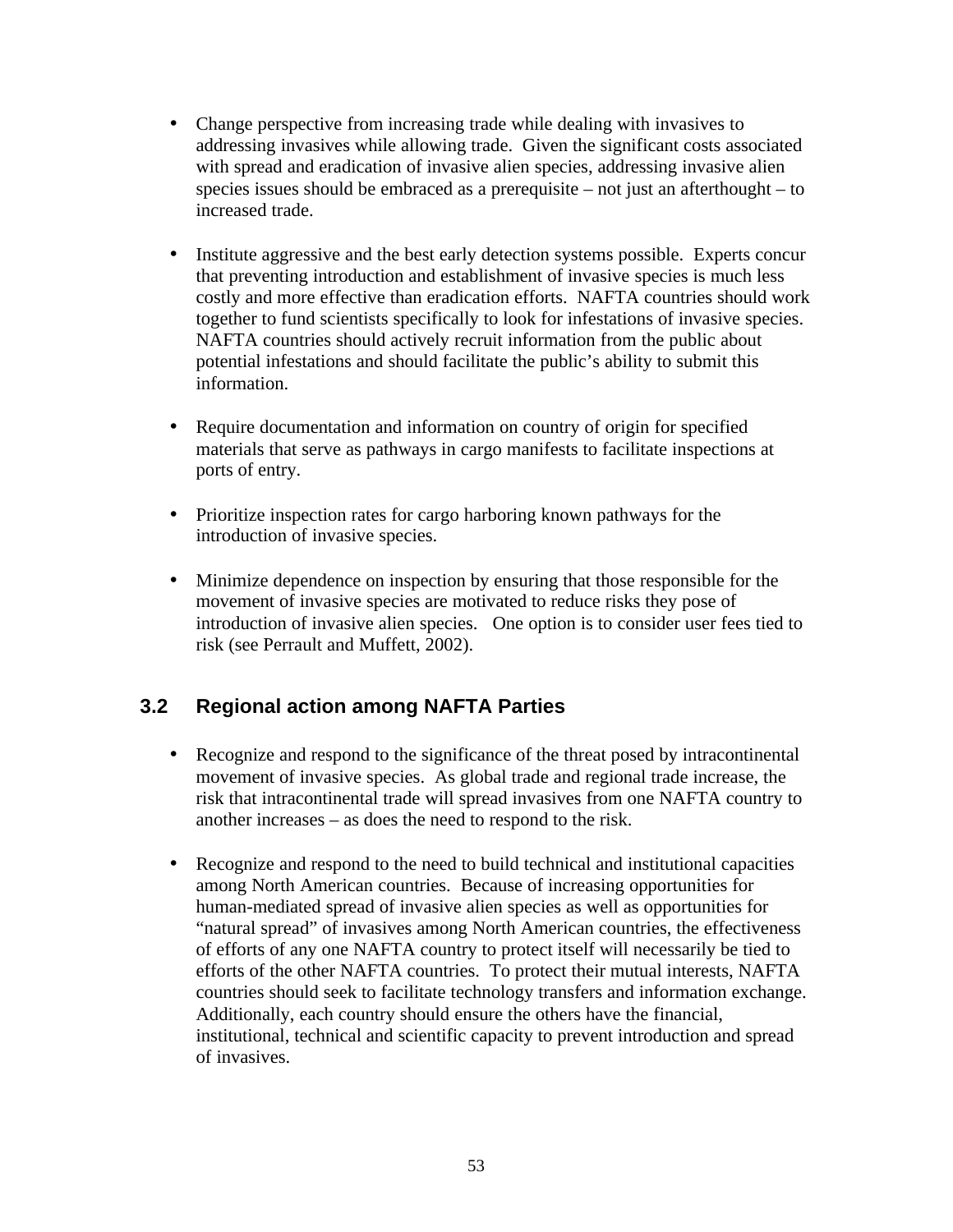- Complete the development of a North American strategy for invasive alien species, based on a pathway approach. Such a strategy should not rely on port of entry inspection approaches, but should investigate measures for applying sanitary measures and mitigation efforts at the point of origin of the potential invasive and its pathway. Due to the dependence each NAFTA country has on other NAFTA countries for preventing the introduction and spread of invasives, and the need to ensure an effective and efficient response to the problem, the NAFTA countries should develop a joint strategy for preventing the introduction and movement of invasive species.
- Harmonize national regulatory systems and perimeter requirements, such that invasives potentially arriving in one country where there is little risk of invasion are not transported to another country where they are. Regionalization of regulatory controls should not provide loopholes for invasive species that are not common to all countries of the region.
- Participate in development of regional standards. Regional organizations, such as the CEC, are uniquely situated to inform regional environmental efforts. Greater participation by the CEC and other regional environmental organizations could strengthen regional and international standards related to activities to address invasive species.
- Develop common standards for high-risk pathways, and where appropriate seek to expand them to the international level.
- Operationalize, harmonize and expand IABIN/I3N and other Internet-based datasets, which are accessible to customs and inspection agencies, agricultural officials, research institutions and academia, industry and civil society. Greater access to information and data related to invasive species will almost certainly facilitate efforts to address invasives-related problems. Currently, available information is often incomplete, difficult to access and, in some cases, contradictory.
- Harmonize reporting of detailed data on sectoral trade according to a single classification system, such as the NAICS or the international HS Code, and make data more widely available to researchers and the public. While a great deal of information on trade by and among NAFTA parties is currently available, inconsistencies in the classification system employed and differences in the specificity with which data are reported make comparison and cross-border analysis difficult or impossible.
- Ensure that existing and future bilateral and regional free trade agreements provide sufficient leeway to develop sanitary, phytosanitary and zoosanitary measures necessary to prevent the introduction of invasive species, including through the use of a pathway approach.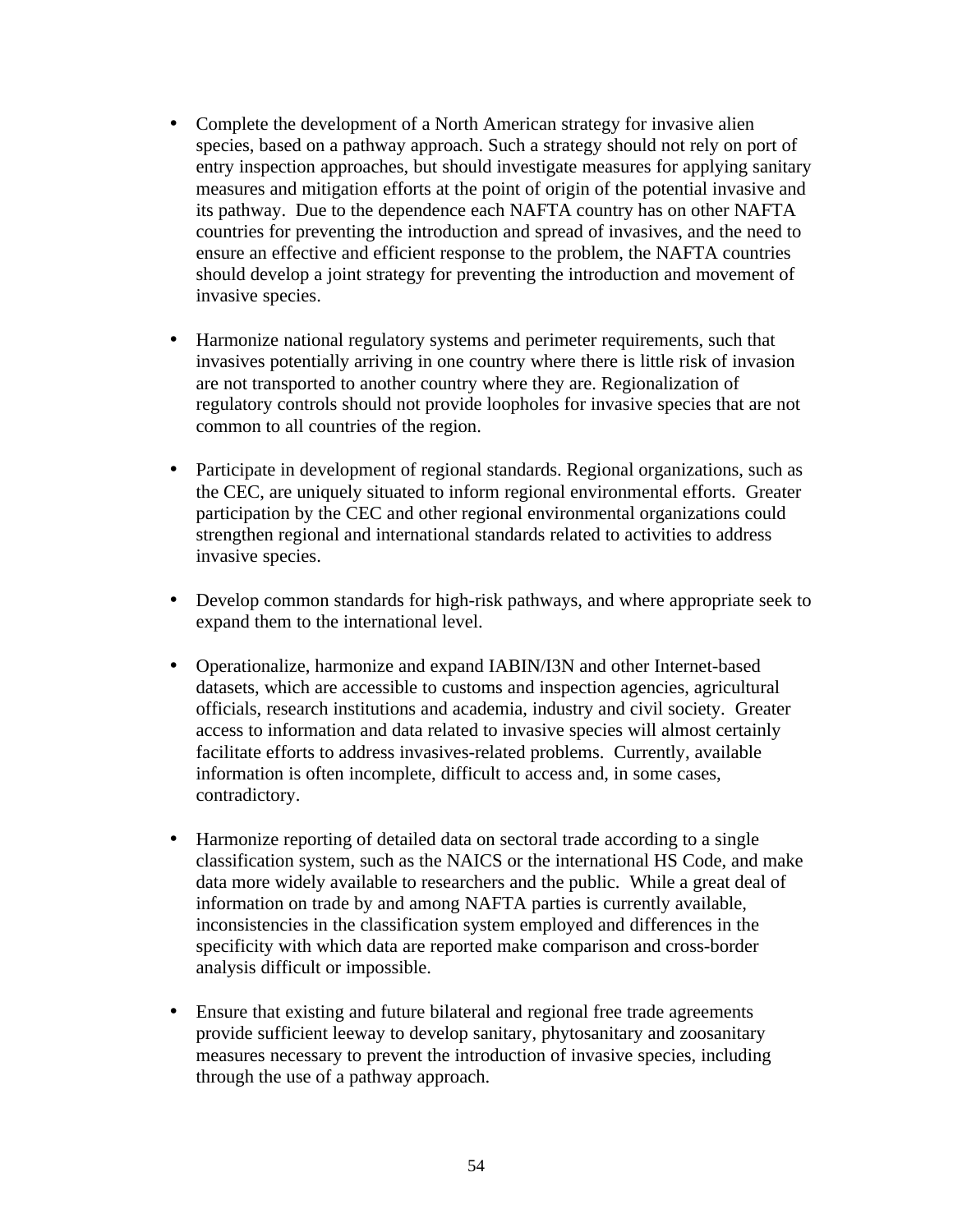# **3.3 Cooperative Action within the International Community**

- Encourage use of and tolerance for pathway approaches to preventing the introduction of invasive species within NAPPO and other regional plant protection organizations, and the IPPC and SPS Agreements.
- Develop appropriate standards and phytosanitary measures to protect centers of origin and diversity and other ecologically sensitive areas.
- Examine the expansion of pre-clearance activities and regions, as well as pest free areas of production.
- Consider development of more stringent national regulations under the SPS Agreement and GATT Article XX on exceptions to trade rules to protect human, animal or plant life.
- Review the legal and institutional gap analysis underway within the CBD process, and encourage the development of mechanisms to address existing shortcomings with other relevant international institutions (e.g., IPPC, OIE, WTO Committee on Trade and Environment, and the UN Food and Agricultural Organization).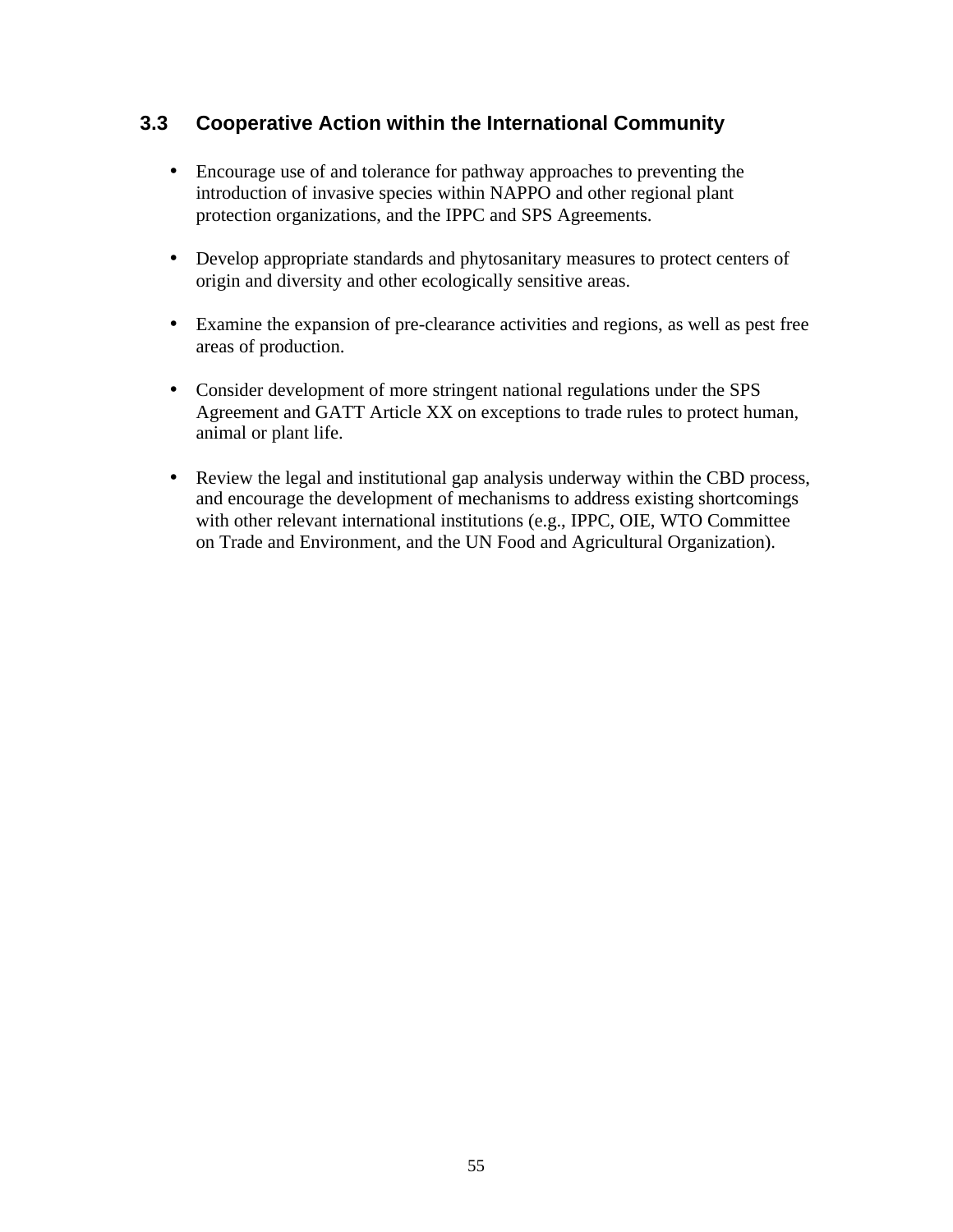# *Bibliography*

- Airports Council International. 2003. *The World's Busiest Airports*. Downloaded from http://www.airports.org/traffic/yeartodate.asp.
- Altieri, Miguel. 2002. "Socio-cultural Aspects of Native Maize Diversity." Prepared for CEC Article 13 Investigation on GM Maize. Montreal: CEC. Downloaded from http://www.cec.org/maize/index.cfm?varlan=english.
- Alvarez-Buylla, Elena. 2002. "Ecological and Biological Aspects of the Impacts of Trangenic Maize, including Agro-biodiversity." Prepared for CEC Article 13 Investigation on GM Maize. Montreal: CEC. Downloaded from http://www.cec.org/maize/index.cfm?varlan=english.
- American Academy of Microbiology. 2002. *100 Years of Baciullus Thuringiensis: A Critical Scientific Assessment*. Washington, DC: AAM.
- American Association of Port Authorities. 2003. *US/Canada Container Traffic in TEUs (1980-2001)*. Downloaded from http://www.aapa-ports.org/pdf/ US\_Canada\_Containers.PDF.
- American Association of Port Authorites. 2003. *Ports of Mexico. Container Traffic/Containerized Cargo (1990-2000)*. Downloaded from http://www.aapaports.org/pdf/MEXICO.PDF.
- Beardsley, J.W. 1991. Introduction of arthropod pests into the Hawaiian Islands. Micronesia Supplement 3:1-4.
- Campbell, Faith, and Scott E. Schlarbaum. January 2003. "Steps to Minimize Exotic Pest Damage to U.S. Forests", Fourteenth USDA Interagency Research Forum on Gypsy Moth and Other Invasive Species..
- CEC. 2002. *Free Trade and the Environment: The Picture Becomes Clearer.* Montreal: CEC.
- CEC. 2001. *North American Agenda for Action: 2002-2004*. Montreal: CEC.
- CEC. 1999. "Maize in Mexico: Some Environmental Implications of the North American Free Trade Agreement (NAFTA)." In *Assessing the Environmental Effects of NAFTA:* An Analytic Framework (Phase II) and Issue Studies, Commission for Environmental Co-operation. Montreal: CEC.
- CIBIOGEM. 2002. *Marco Regulatorio en Organismos Geneticamente Modificados*. Tlalpan, C.P.: CIBIOGEM.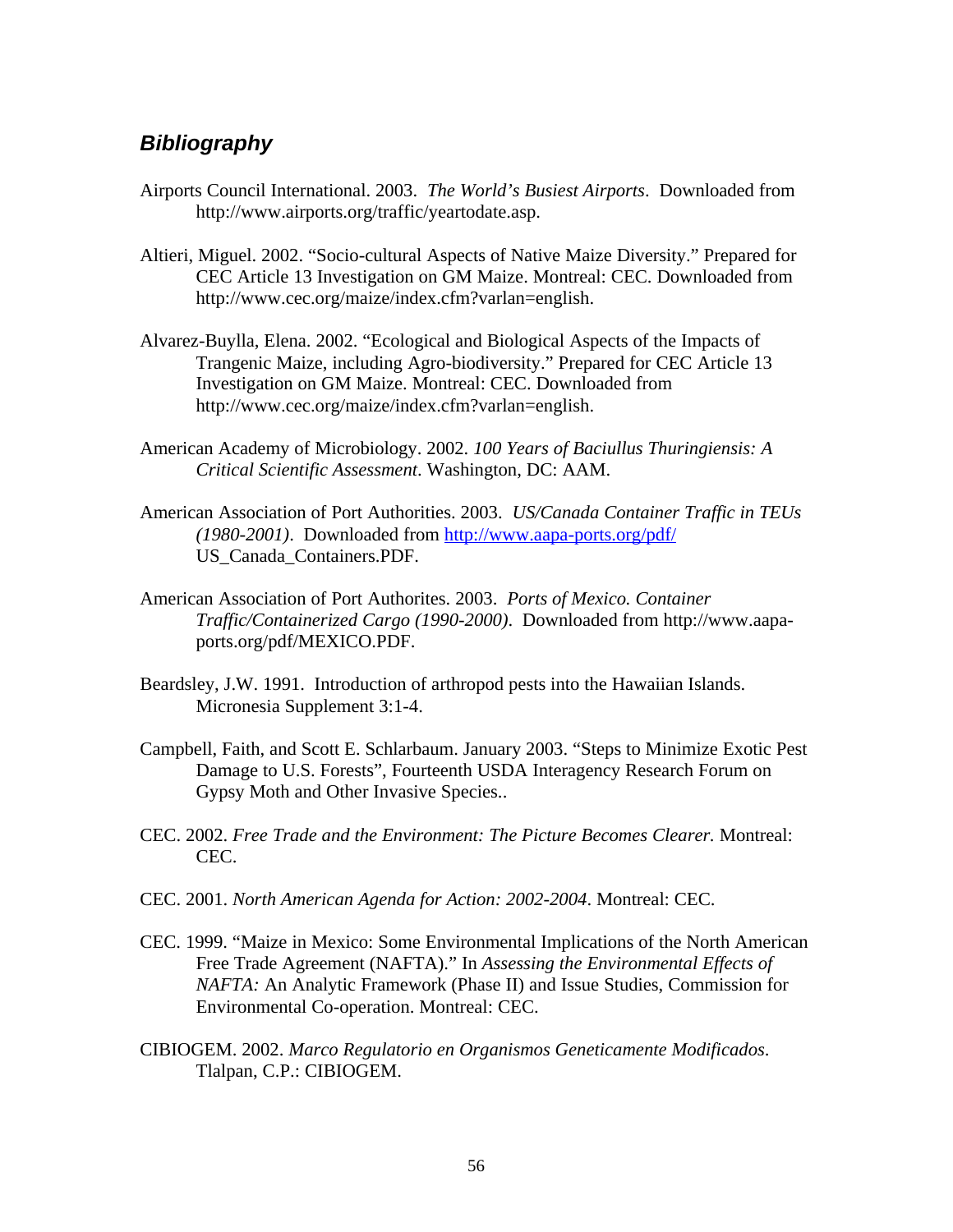- CIMMYT. 5 December 2002. "Director General Iwanaga Gives CIMMYT's Position on Issues of Transgenes in Mexican Landraces and Implications for Biodiversity Worldwide." Downloaded from http://www.cimmyt.cgiar.org/whatiscimmyt/Transgenic/Iwanaga\_051202.htm.
- CIMMYT. 8 May 2002. "Transgenic Maize in Mexico: Facts and Future Research Needs." Downloaded from http://www.cimmyt.cgiar.org/whatiscimmyt/Transgenic/FactsandFuture\_08May0 2.pdf
- CIMMYT. 4 October 2001. "CIMMYT Response to Discovery of Transgenic Maize Growing in Mexico." Mexico, D.F.: CIMMYT.
- Cox, G.W. 1999. Alien Species in North America and Hawaii: Impacts on Natural Ecosystems. Island Press: Washington DC.
- Cummings, Claire Hope. November/December 2002. "Risking Corn, Risking Culture." *World Watch*.
- Devine, R. 1998. Alien Invasion: America's Battle with Non-Native Animals and Plants. National Geographic Society: Washington, DC.
- Dowell, R.V. and C.J. Krass. 1992. Exotic pests pose growing problem for California. California Agriculture 46 (1):6-10.
- Global Invasive Species Programme. 2003. *Invasive Alien Species-ONLINE-Toolkit*. Downloaded from http://www.cabi-bioscience.ch/wwwgisp/gtc3\_2c.htm.
- Gunter Zimmerman H., M. Perez, J. Goluvob, J. Soberon and J. Sarukhan. "*Cactoblastis cactorum*, Una Nueva Plaga de Muy Alto Riesgo para las Opuntias de México." Mexico D.F.: Conabio, May 2002. Available at http://www.conabio.gob.mx/institucion/conabio\_espanol/doctos/cactoblas.html
- Hodgson, John. May 2002. "Mexico to Relax rDNA Ban?" *Nature Biotechnology* 20.
- INE. 18 September 2001. "Confirma SEMARNAT Presencia de Elementos Transgenicos." Mexico, D.F.: INE.
- INE and Conabio. 2001. "Evidencia de Flujo Genetico desde Fuentes de Maiz Transgenico hacia Variedades Criollas." Mexico D.F.: SEMARNAT.
- Kaplinsky, Nick, et al. 11 April 2002. "Maize Transgene Results in Mexico are Artefacts." *Nature* 416.
- Line Carpentier, Chantal, and Hans Herrmann. 2002. "Maize and Biodiversity: The Effects of Transgenic Maize in Mexico – Issues Summary." Prepared for CEC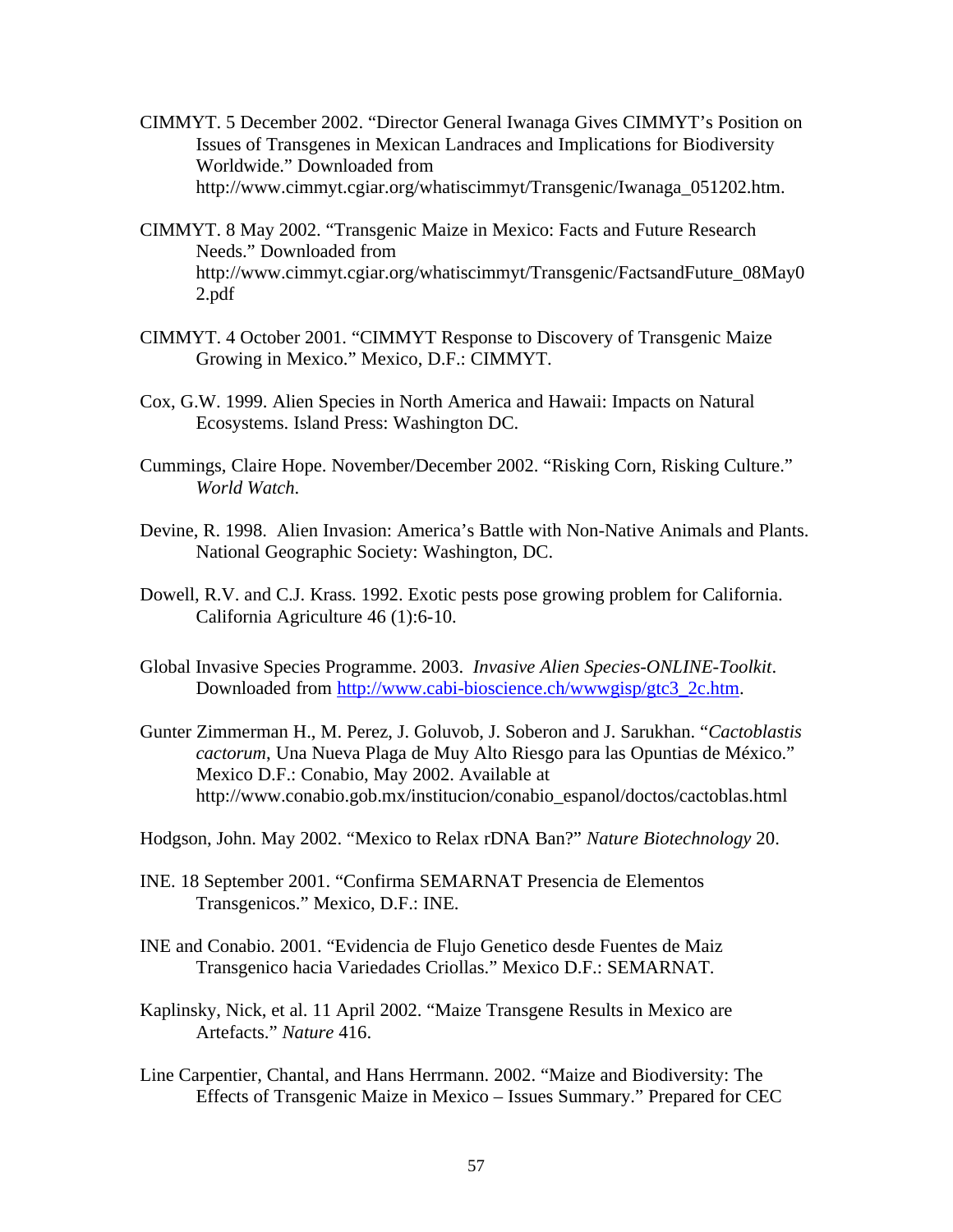Article 13 Investigation on GM Maize. Montreal: CEC. Downloaded from http://www.cec.org/maize/index.cfm?varlan=english.

- Louette, Dominique. September 1995. "Seed Exchange Among Farmers and Gene Flow among Maize Varieties in Traditional Agricultural Systems." In *Proceedings of a Forum: Gene Flow among Maize Landraces, Improved Maize Varieties, and Teosinte – Implications for Transgenic Maize*. Ed. by J.A. Serratos, M.C. Willcox and F. Castillo. El Batán, Mexico. Downloaded from http://www.cimmyt.org/abc/geneflow/geneflow\_pdf\_engl/contents.htm.
- Metz, Matthew. 11 April 2002. "Suspect Evidence of Transgenic Contamination." *Nature* 416.
- Nadal, Alejandro. 2001. "Mexican Corn: Genetic Variability and Trade Liberalization." Mexico, D.F.: PROCIENTEC, El Colegio de Mexico.
- Nadal, Alejandro. September 2000. *The Environmental and Social Impacts of Economic Liberalization on Corn Production in Mexico.* London: Oxfam & WWF.
- National Invasives Species Council. 2001. *Meeting the Invasive Species Challenge: Management Plan*. Washington, DC: NISC.
- National Plant Board. 1999. *Safeguarding American Plant Resources: A Stakeholder Review of the APHIS-PPQ Safeguarding System.* Washington, DC: USDA.
- Norris, Carol, and Jeremy Sweet. 2002. *Monitoring Large Scale Releases of Genetically Modified Crops (EPG 1/5/84): Incorporating Report on Project EPG 1/5/30 – Monitoring Releases of Genetically Modified Crop Plants*. Cambridge: NIAB.
- Office of the Auditor General. 2002. *Report of the Commissioner of the Environment and Sustainable Development to the House of Commons.* Ottawa: Office of the Auditor General.
- Office of Technology Assessment, U.S. Congress. 1993. Harmful Non-Indigenous Species in the United States. OTA-F-565. U.S. Government Printing Office: Washington, DC.
- Phillips, Peter. January 2003. "Policy, National Regulation and International Standards for GM Foods." *IFPRI Policy Brief* #1.
- Pimentel, D. 1993. Habitat factors in new pest invasions. Pp. 165-181 *in* K.C. Kim and B.A. McPheron (eds.) Evolution of Insect Pests: Patterns of Variation. John Wiley & Sons: New York.
- Pimentel, D., L. Lach, R. Zuniga, and D. Morrison. 2000. Environmental and economic costs associated with non-indigenous species in the United States. BioScience 50:53-65.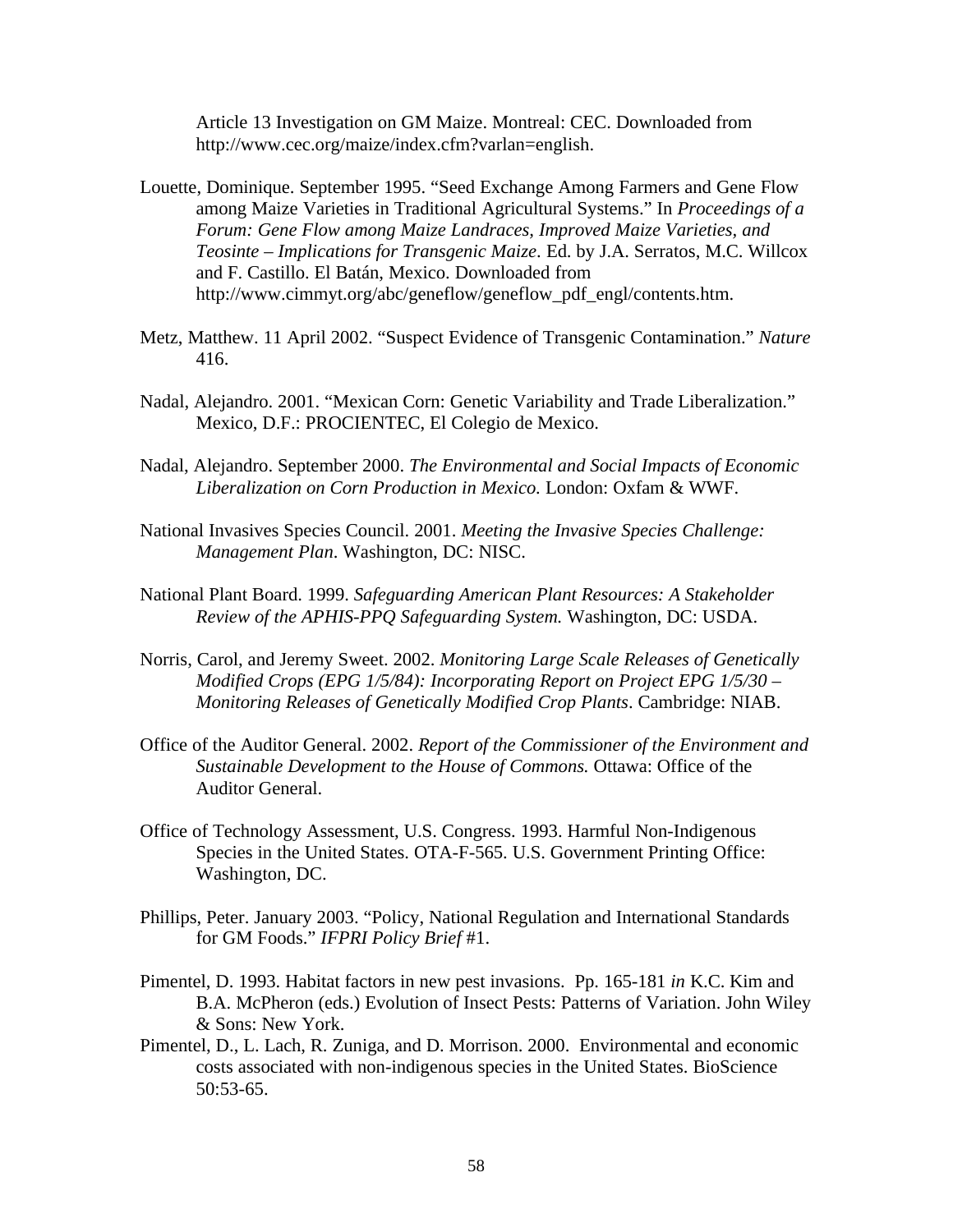- Pingali, Prabhu, ed. 2001. *CIMMYT 1999-2000World Maize Facts and Trends: Meeting World Maize Needs – Technological Opportunities and Priorities for the Public Sector.* Mexico, D.F.: CIMMYT.
- PROFEPA. (No date). Problemática General del las áreas naturales protegidas. Mexico, D.F.: PROFEPA, available at http://www.profepa.gob.mx/seccion.asp?sec\_id=142&it\_id=196&com\_id=0.
- Purdue University Boll Weevil Fact Sheet. 1995. PPQ -14.
- Quist, David, and Ignacio Chapela. 11 April 2002. "Reply." *Nature* 416.
- Quist, David, and Ignacio Chapela. 29 November 2001. "Transgenic DNA Introgressed into Traditional Maize Landraces in Oaxaca." *Nature* 414.
- Sánchez González, José de Jesús, and José Ariel Ruiz Corral. September 1995. "Teosinte Distribution in Mexico." In *Proceedings of a Forum: Gene Flow Among Maize Landraces, Improved Maize Varieties, and Teosinte – Implications for Transgenic Maize*. Ed. by J.A. Serratos, M.C. Willcox and F. Castillo. El Batán. The report can be downloaded from http://www.cimmyt.org/abc/geneflow/geneflow\_pdf\_engl/contents.htm.
- Siebert, J. B. 2001. Economic Impact of Pierce's Disease on California Grape Industry. Pierce's Disease Research Symposium. Dec. 5-7, San Diego, CA.
- Soberon, J., J. Golubov and J. Sarukhan. December 2001. "The Importance of *Opuntia* in Mexico and Routes of Invasion and Impact of *Cactoblastis Cactorum* (Lepidoptera: Pyralidae)." *Florida Entomologist* 84(4).
- Tegel, Simeon. February 2003. "Transgenic Crop Measures being Readied in Mexico." *Eco-Americas*.
- UNCTAD. 2002. *Review of Maritime Transport, 2002*. Geneva, Switz: UN. Downloaded from :  $\qquad$ .
- U.S. Central Intelligence Agency. 2002. *World Factbook.* Washington, DC: CIA.
- USDA. 2003. "USDA Budget Summary, Fiscal Year 2004." Downloaded from http://www.usda.gov/agency/obpa/Budget-Summary/2004/master2004.pdf
- USDA. 10 December 2002. *World Agricultural Supply and Demand Estimates* WASDE-393. Washington, DC: USDA.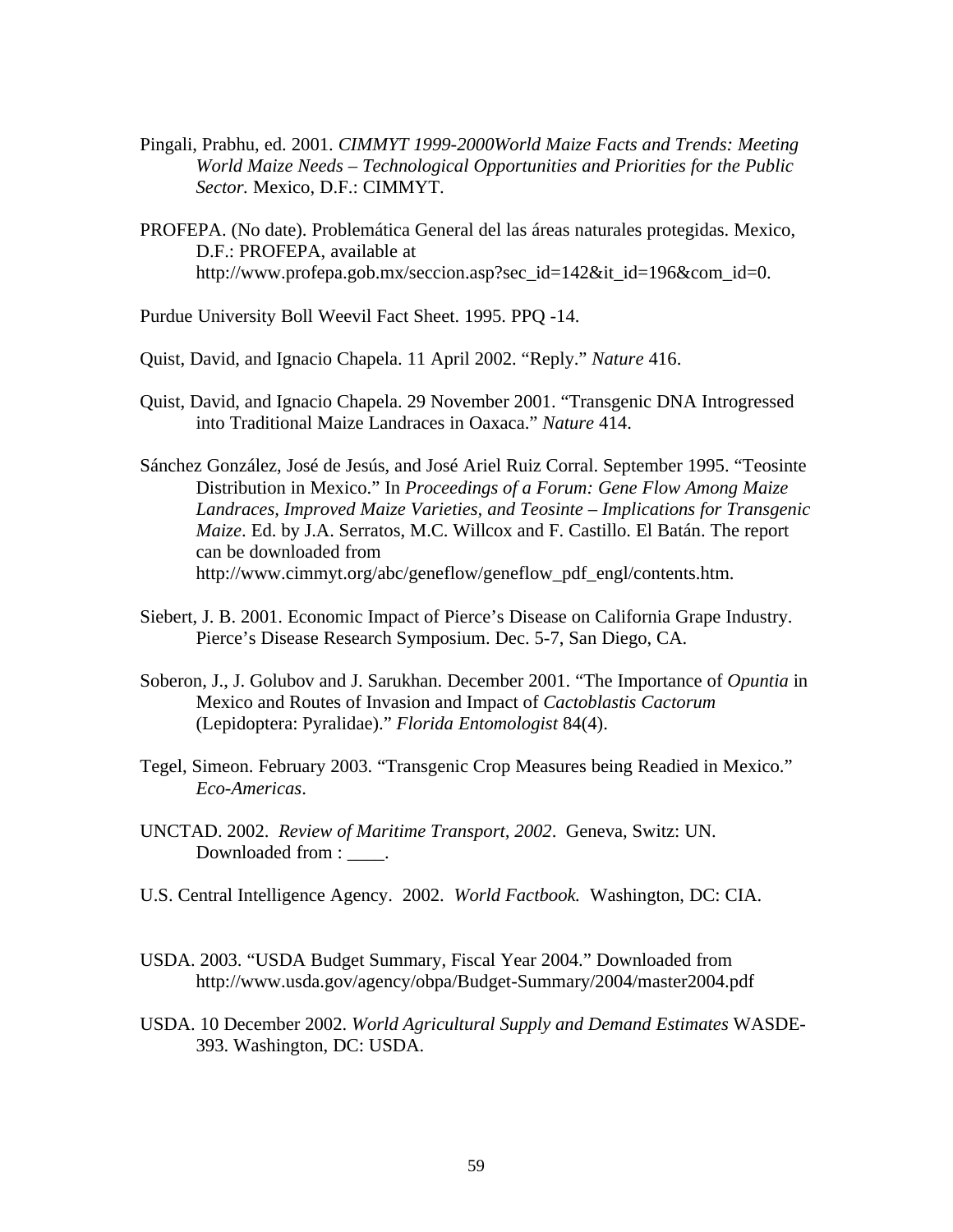- USDA. October 2002. Importation of Solid Wood Packing Material: Draft Environmental Impact Statement. Washington, DC: USDA.
- USDA-APHIS. 1999. *Safeguarding American Plant Resources A Stakeholder Review of the APHIS-PPQ Safeguarding System.* Washington, DC: USDA-APHIS.
- USDA-FAS. 2001. "World Agricultural Production." Washington, DC: USDA-FAS. Downloaded from http://www.fas.usda.gov.
- USDA-FAS. 2001. "World Grains by Commodity." Washington, DC: USDA-FAS. Downloaded from http://www.fas.usda.gov.
- USDA. APHIS Fruit Fly Program Information. Downloaded from http://www.aphis.usda.gov/ppq/ispm/ff/index.html
- USDA. APHIS Program Aid No. 600. Foot and Mouth Disease: A Foreign Threat to U.S. Livestock. Downloaded from http://www.aphis.usda.gov/oa/pubs/brofmd.pdf
- USDA. APHIS Veterinary Services Data. Downloaded from http://www.aphis.usda.gov/vs/disease\_eradication.htm
- US Dept. of Transportation-Bureau of Transportation Statistics. 1997. *North American Transportation Highlights*. Washington, DC: USDOT.
- US Dept. of Transportation-Bureau of Transportation Statistics. 1997. *World Transportation Directory.* Downloaded from http://www.bts.gov/programs/itt/wtd/.
- US Dept. of Transportation-Maritime Administration. 2002. *MARAD Statistics*. Downloaded from http://www.marad.dot.gov/MARAD\_statistics/sheet003.htm.
- US Dept. of Transportation-Maritime Administration. 2001. *Vessel Calls at U.S. Ports: 2000*. Washington, D.C.: USDOT.
- U.S. General Accounting Office. October 2002. Invasive Species: Report to Executive Agency Officials. Washington, DC: GAO.
- Vaughan, Scott. 2002. "Economic Valuation and Trade-related Issues." Prepared for CEC Article 13 Investigation on GM Maize. Montreal: CEC. Downloaded from http://www.cec.org/maize/index.cfm?varlan=english.
- WTO. 2002. *International Trade Statistics 2002*. Geneva, Switz.: WTO.
- World Wildlife Fund. 2003. "The Global 200: Blueprint for a Living Planet." Online report and database, accessible at